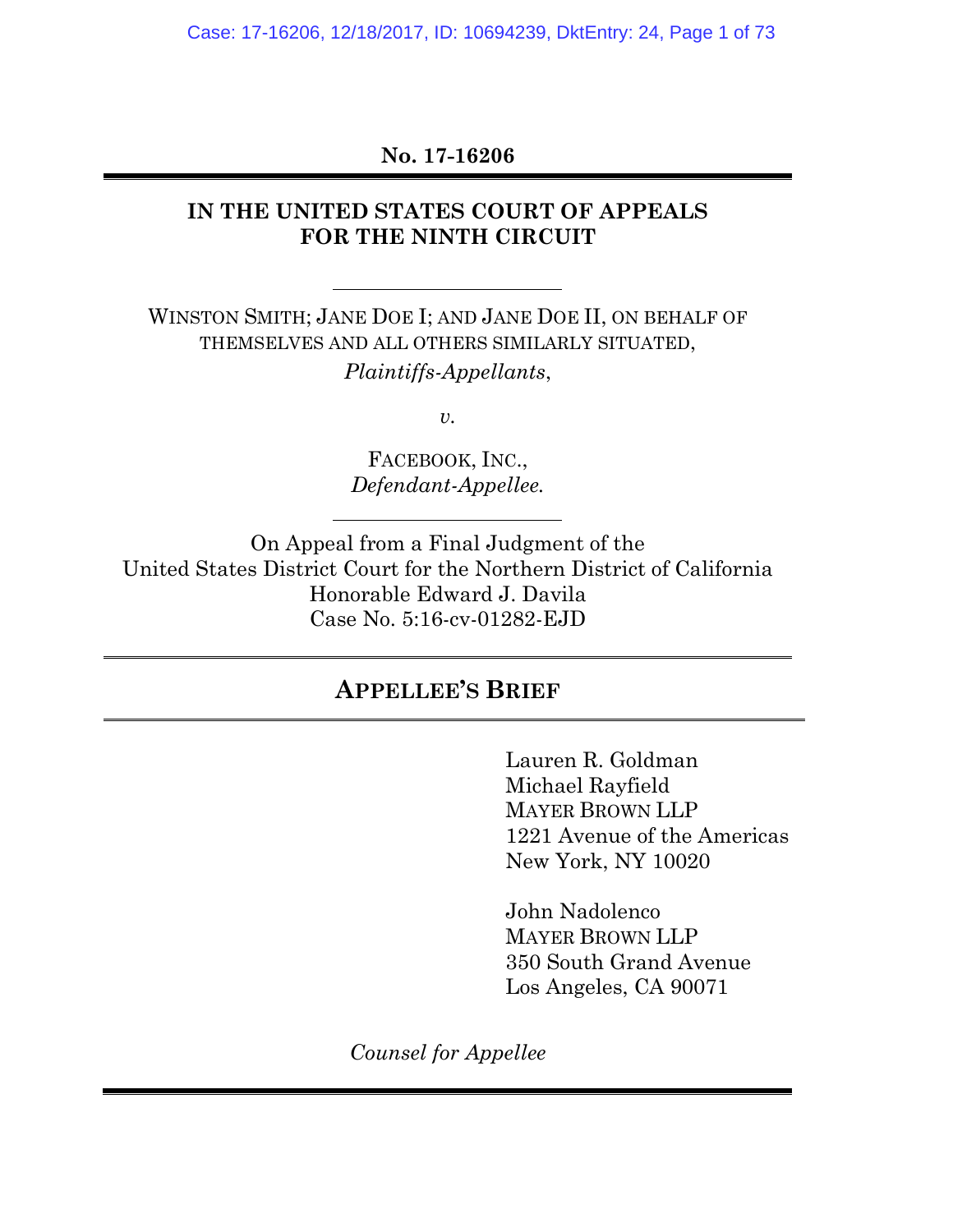## **CORPORATE DISCLOSURE STATEMENT**

Pursuant to Federal Rule of Appellate Procedure 26.1, appellee Facebook, Inc. states that it is a publicly held non-governmental corporation, that it does not have a parent corporation, and that no publicly held corporation owns 10% or more of its stock.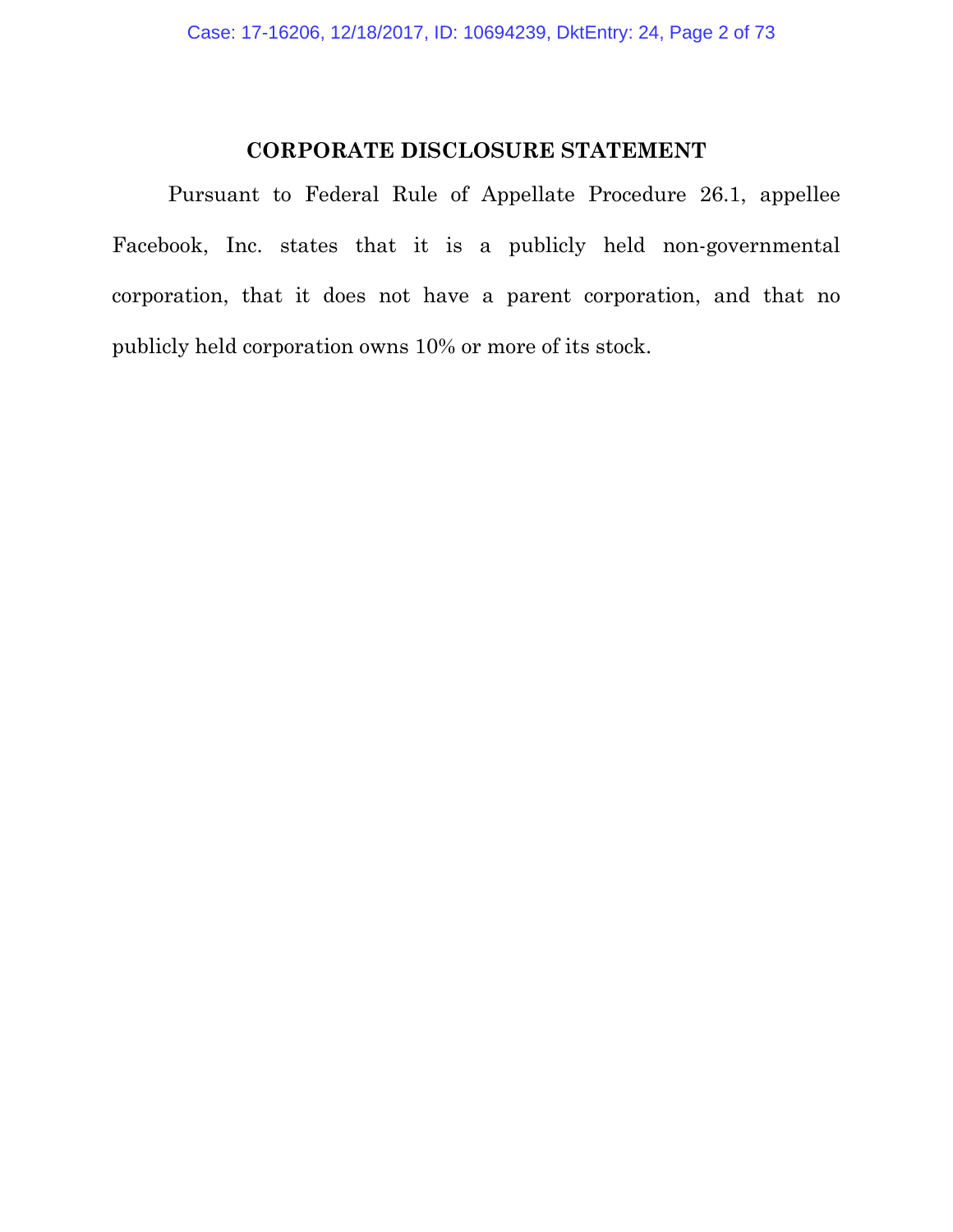# **TABLE OF CONTENTS**

|    | А.                                                                                                                                             |                                                         |                                                                                                               |  |  |
|----|------------------------------------------------------------------------------------------------------------------------------------------------|---------------------------------------------------------|---------------------------------------------------------------------------------------------------------------|--|--|
|    | <b>B.</b>                                                                                                                                      |                                                         |                                                                                                               |  |  |
|    | $\mathcal{C}$ .                                                                                                                                |                                                         |                                                                                                               |  |  |
|    |                                                                                                                                                | 1.                                                      | Statement of Rights and Responsibilities9                                                                     |  |  |
|    |                                                                                                                                                | 2.                                                      |                                                                                                               |  |  |
|    |                                                                                                                                                | 3.                                                      |                                                                                                               |  |  |
|    | D.                                                                                                                                             |                                                         |                                                                                                               |  |  |
|    | Е.                                                                                                                                             |                                                         |                                                                                                               |  |  |
|    |                                                                                                                                                |                                                         |                                                                                                               |  |  |
|    |                                                                                                                                                |                                                         |                                                                                                               |  |  |
|    |                                                                                                                                                |                                                         |                                                                                                               |  |  |
| I. | THE DISTRICT COURT CORRECTLY HELD THAT ALL OF<br>PLAINTIFFS' CLAIMS ARE BARRED BY THEIR CONSENT<br>TO THE CONDUCT ALLEGED IN THEIR COMPLAINT16 |                                                         |                                                                                                               |  |  |
|    | А.                                                                                                                                             |                                                         | Lack of Consent Is an Element of Each Claim 16                                                                |  |  |
|    | <b>B.</b>                                                                                                                                      |                                                         | Plaintiffs Consented to the Collection and Use of<br>Information About Their Visits to the Healthcare Sites19 |  |  |
|    | C.                                                                                                                                             | Plaintiffs' Various Attempts to Escape the Consequences |                                                                                                               |  |  |
|    |                                                                                                                                                | 1.                                                      | The District Court Did Not Overlook the "Totality"                                                            |  |  |
|    |                                                                                                                                                | 2.                                                      | Facebook's Disclosures Were Not "Vague"—They<br>Cover the Exact Conduct at Issue in This Suit27               |  |  |
|    |                                                                                                                                                | 3.                                                      | Plaintiffs' Complaint Belies Their Assertion that<br>Facebook's Disclosures Were "Buried."34                  |  |  |
|    |                                                                                                                                                | 4.                                                      | Neither HIPAA Nor California Civil Code § 1798.91                                                             |  |  |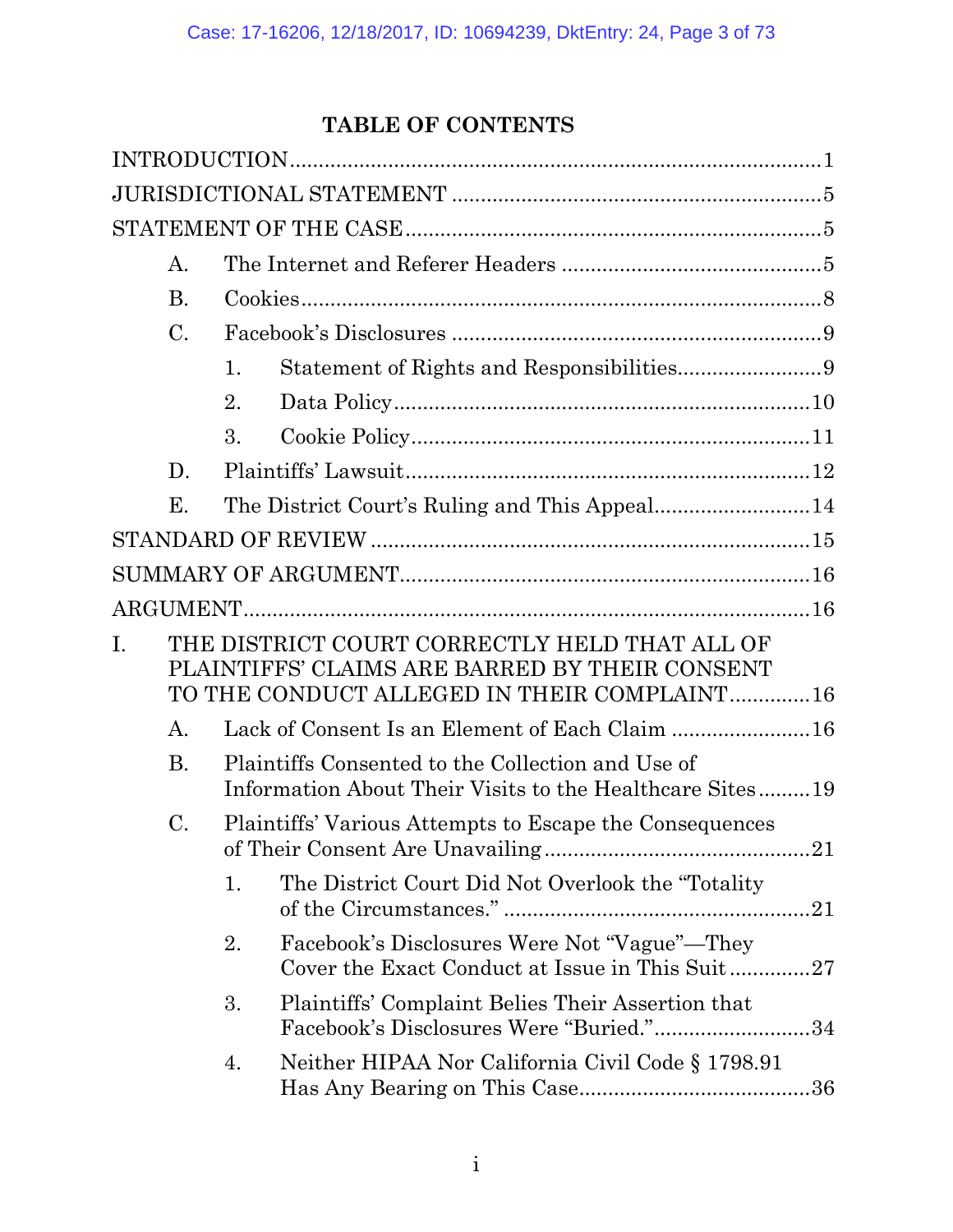| PLAINTIFFS' COMPLAINT FAILED TO ADEQUATELY<br>PLEAD THE SPECIFIC ELEMENTS ANY OF THEIR                        |  |  |  |  |  |
|---------------------------------------------------------------------------------------------------------------|--|--|--|--|--|
|                                                                                                               |  |  |  |  |  |
| Plaintiffs Failed to State a Claim For Breach of the Duty<br>А.                                               |  |  |  |  |  |
| <b>B.</b>                                                                                                     |  |  |  |  |  |
| $\mathbf{C}$ .<br>Plaintiffs Failed to State a Claim Under the Federal                                        |  |  |  |  |  |
| Facebook Never "Intercepted" a Communication 44<br>1.                                                         |  |  |  |  |  |
| The Referer Headers Are Not "Content."49<br>2.                                                                |  |  |  |  |  |
| 3.                                                                                                            |  |  |  |  |  |
| D.                                                                                                            |  |  |  |  |  |
| Е.<br>Plaintiffs Failed to State a Claim for Intrusion on                                                     |  |  |  |  |  |
| Plaintiffs Could Not Reasonably Expect that the<br>1.<br>Identities of Websites They Visit Would Be Private55 |  |  |  |  |  |
| 2.<br>Facebook's Conduct Was Not "Offensive"—Let                                                              |  |  |  |  |  |
|                                                                                                               |  |  |  |  |  |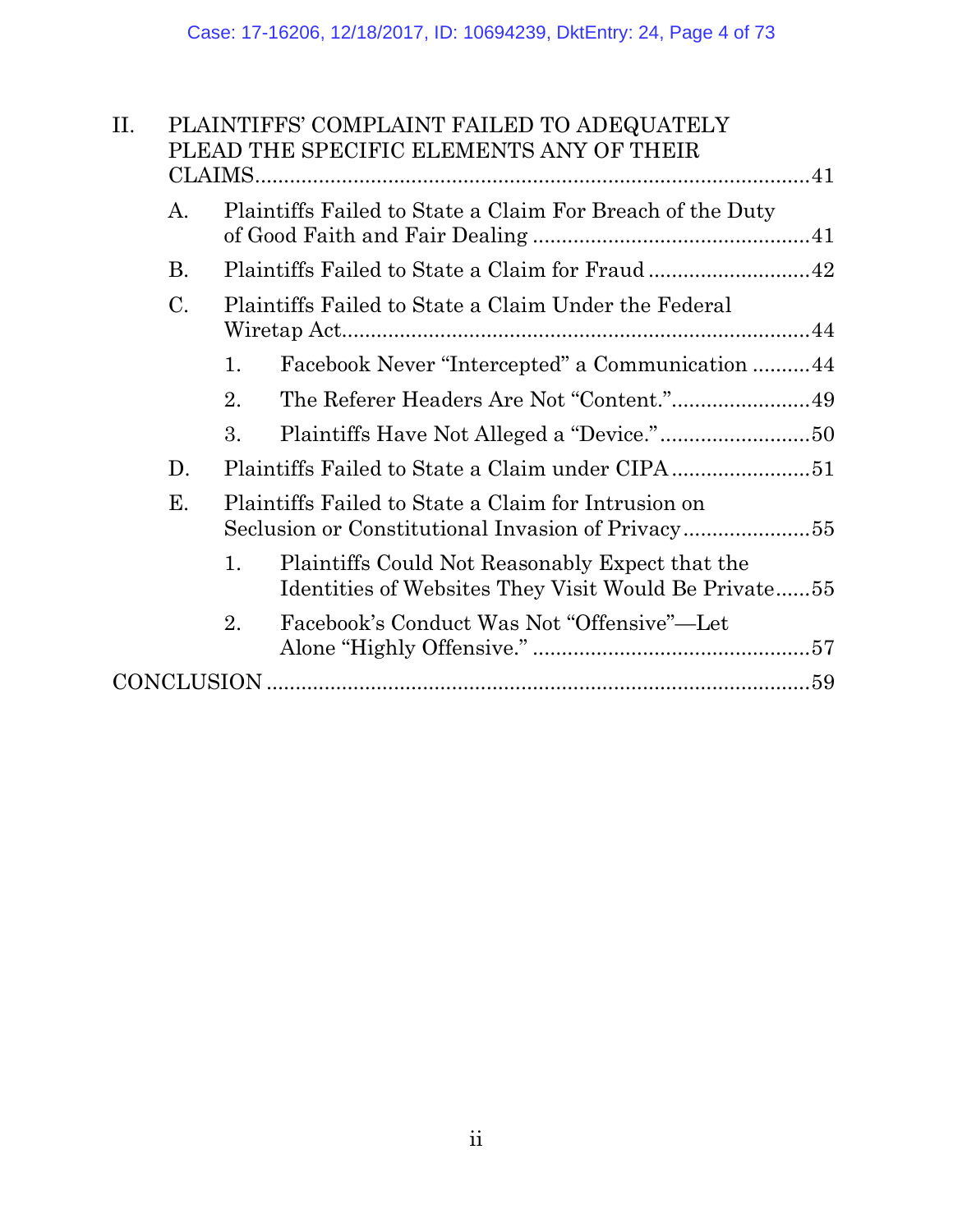# **TABLE OF AUTHORITIES**

# **Cases**

| Aqua-Marine Constructors, Inc. v. Banks,           |  |
|----------------------------------------------------|--|
| Ashcroft v. Iqbal,                                 |  |
| Astra USA, Inc. v. Santa Clara Cty.,               |  |
| Backhaut v. Apple, Inc.,                           |  |
| Baugh v. CBS, Inc.,                                |  |
| Blickman Turkus, LP v. MF Downtown Sunnyvale, LLC, |  |
| Bunnell v. MPAA,                                   |  |
| Careau & Co. v. Sec. Pac Bus. Credit, Inc.,        |  |
| In re Carrier IQ, Inc., Consumer Privacy Litig.,   |  |
| Circuit City Stores, Inc. v. Ahmed,                |  |
| Crowley v. CyberSource Corp.,                      |  |
| Cuyler v. United States,                           |  |
| Dealertrack, Inc. v. Huber,                        |  |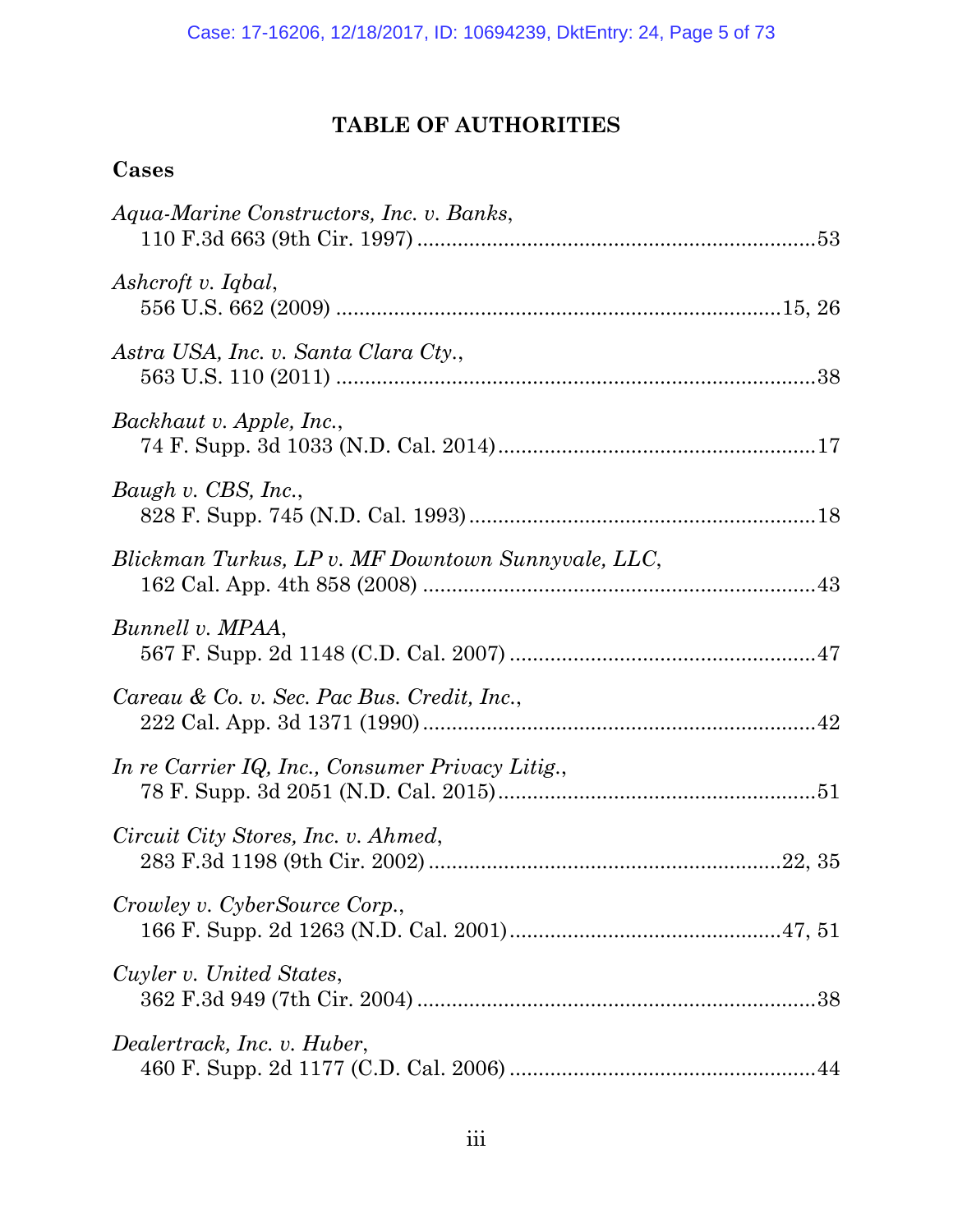| Deering v. CenturyTel, Inc.,                                |
|-------------------------------------------------------------|
| Del Vecchio v. Amazon.com, Inc.,                            |
| Del Vecchio v. Amazon.com, Inc.,                            |
| Democratic Party of Haw. v. Nago,                           |
| Engalla v. Permanente Med. Grp., Inc.,                      |
| In re Estate of Young,                                      |
| F.B.T. Prods., LLC v. Aftermath Records,                    |
| In re Facebook Internet Tracking Litig.,                    |
| Faulkner v. ADT Sec. Servs., Inc.,                          |
| Fober v. Mgmt. & Tech. Consultants, LLC,                    |
| Folgelstrom v. Lamps Plus, Inc.,                            |
| Garcia v. Enter. Holdings Inc.,                             |
| In re Google Inc. Cookie Placement Consumer Privacy Litig., |
| In re Google Inc. Gmail Litig.,                             |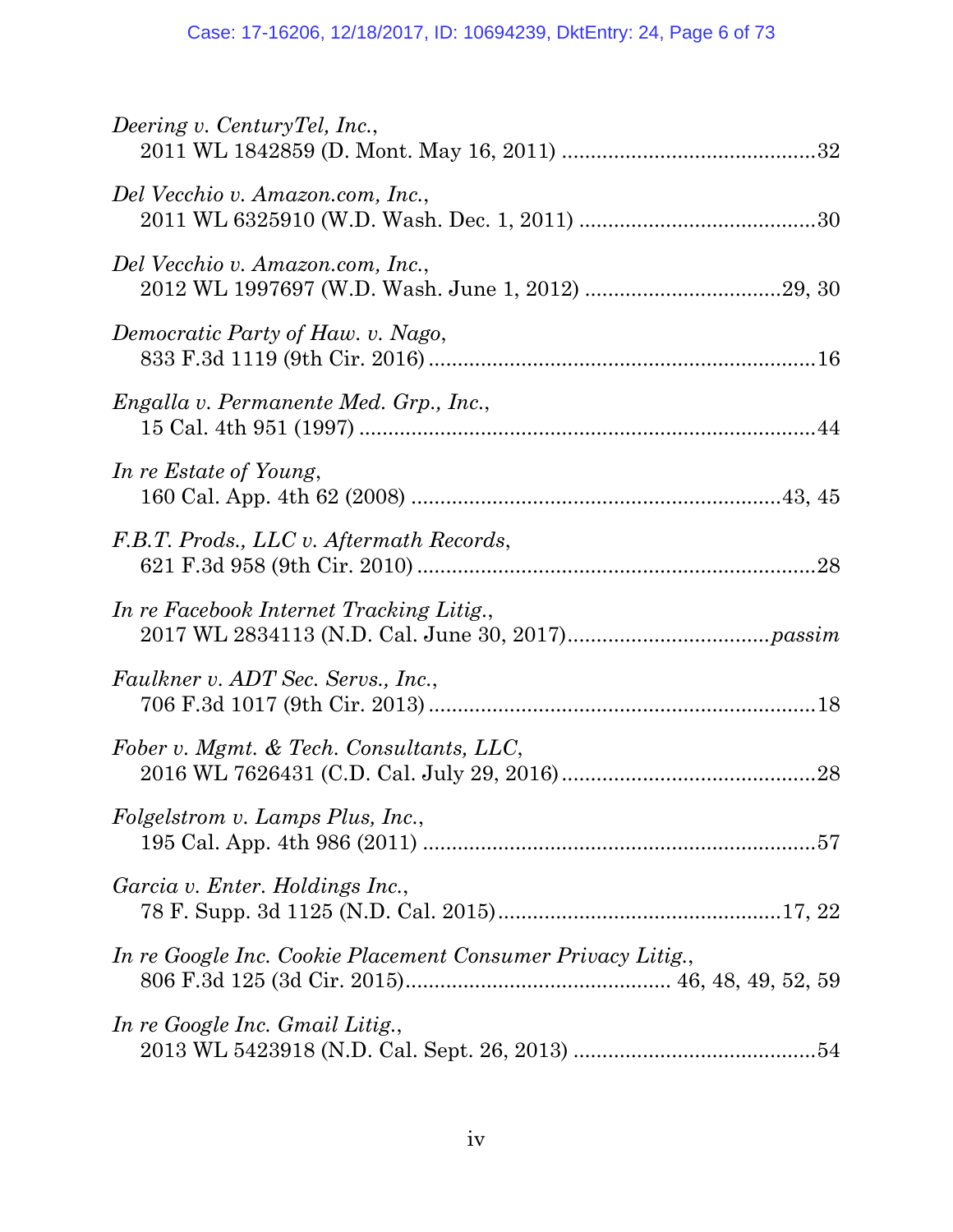| In re Google, Inc. Privacy Policy Litig., |
|-------------------------------------------|
| Gulec v. Boeing Co.,                      |
| Guz v. Bechtel Nat'l Inc.,                |
| Hernandez v. Hillsides, Inc.,             |
| Hill v. NCAA,                             |
| Kearney v. Salomon Smith Barney, Inc.,    |
| Kent v. Microsoft Corp.,                  |
| Konop v. Hawaiian Airlines, Inc.,         |
| Lazy Y Ranch Ltd. v. Behrens,             |
| Low v. LinkedIn Corp.,                    |
| Marsh v. Zaazoom Sols., LLC,              |
| Med. Lab. Mgmt. Consultants v. ABC, Inc., |
| Medina v. Cty. of Riverside,              |
| Miller v. Elam,                           |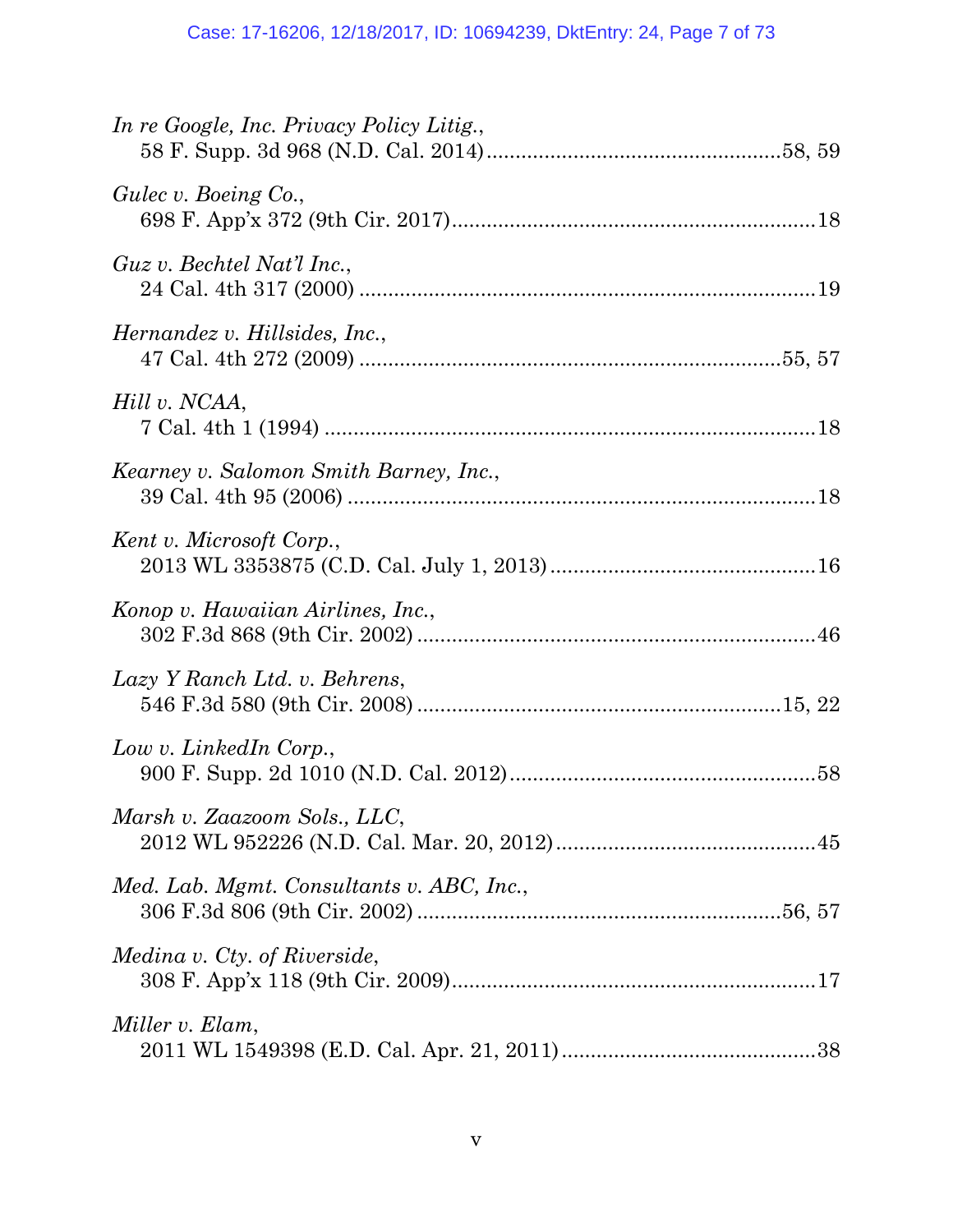| Moncada v. W. Coast Quartz Corp.,          |  |
|--------------------------------------------|--|
| Mortensen v. Bresnan Commc'n LLC,          |  |
| Nguyen v. Barnes & Noble Inc.,             |  |
| In re Nickelodeon Consumer Privacy Litig., |  |
| Norman-Bloodsaw v. Lawrence Berkeley Lab., |  |
| Opperman v. Path, Inc.,                    |  |
| People v. Griffitt,                        |  |
| People v. Nakai,                           |  |
| Perkins v. LinkedIn Corp.,                 |  |
| In re Pharmatrak, Inc.,                    |  |
| Potter v. Havlicek,                        |  |
| Pure Wafer Inc. v. City of Prescott,       |  |
| Puri v. Khalsa,                            |  |
| Reed v. Columbia St. Mary's Hosp.,         |  |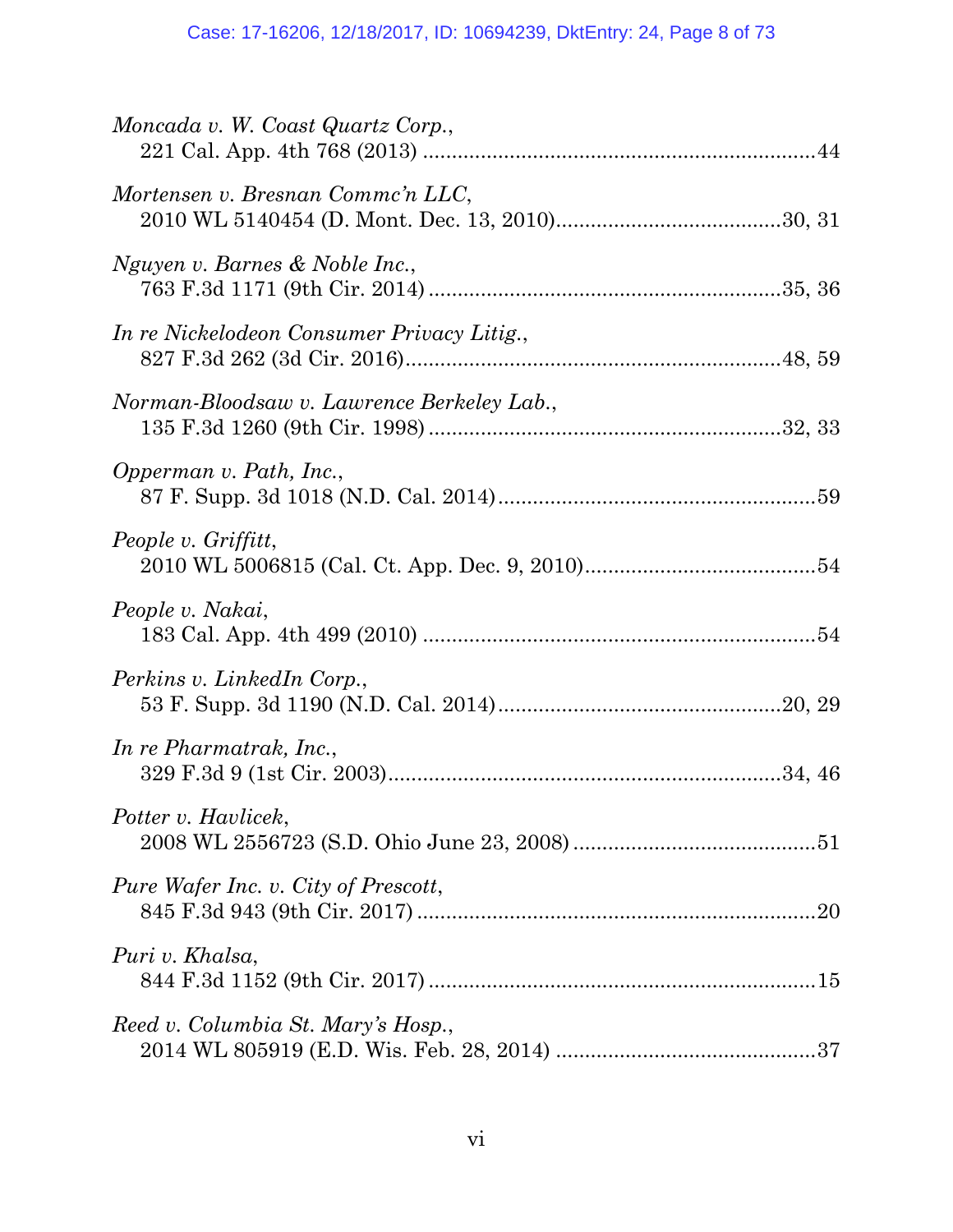## Case: 17-16206, 12/18/2017, ID: 10694239, DktEntry: 24, Page 9 of 73

| Ribas v. Clark,                                  |
|--------------------------------------------------|
| Riley v. California,                             |
| S. Tahoe Gas Co. v. Hofman Land Improvement Co., |
| Sussman v. ABC,                                  |
| Tavernetti v. Super. Ct.,                        |
| Thoefel v. Farey-Jones,                          |
| United States v. Cormier,                        |
| United States v. Eady,                           |
| United States v. Forrester,                      |
| United States v. Pasha,                          |
| United States v. Szymuszkiewicz,                 |
| Warden v. Kahn,                                  |
| Webb v. Smart Doc. Sols., LLC,                   |
| WorldMark v. Wyndham Resort Dev. Corp.,          |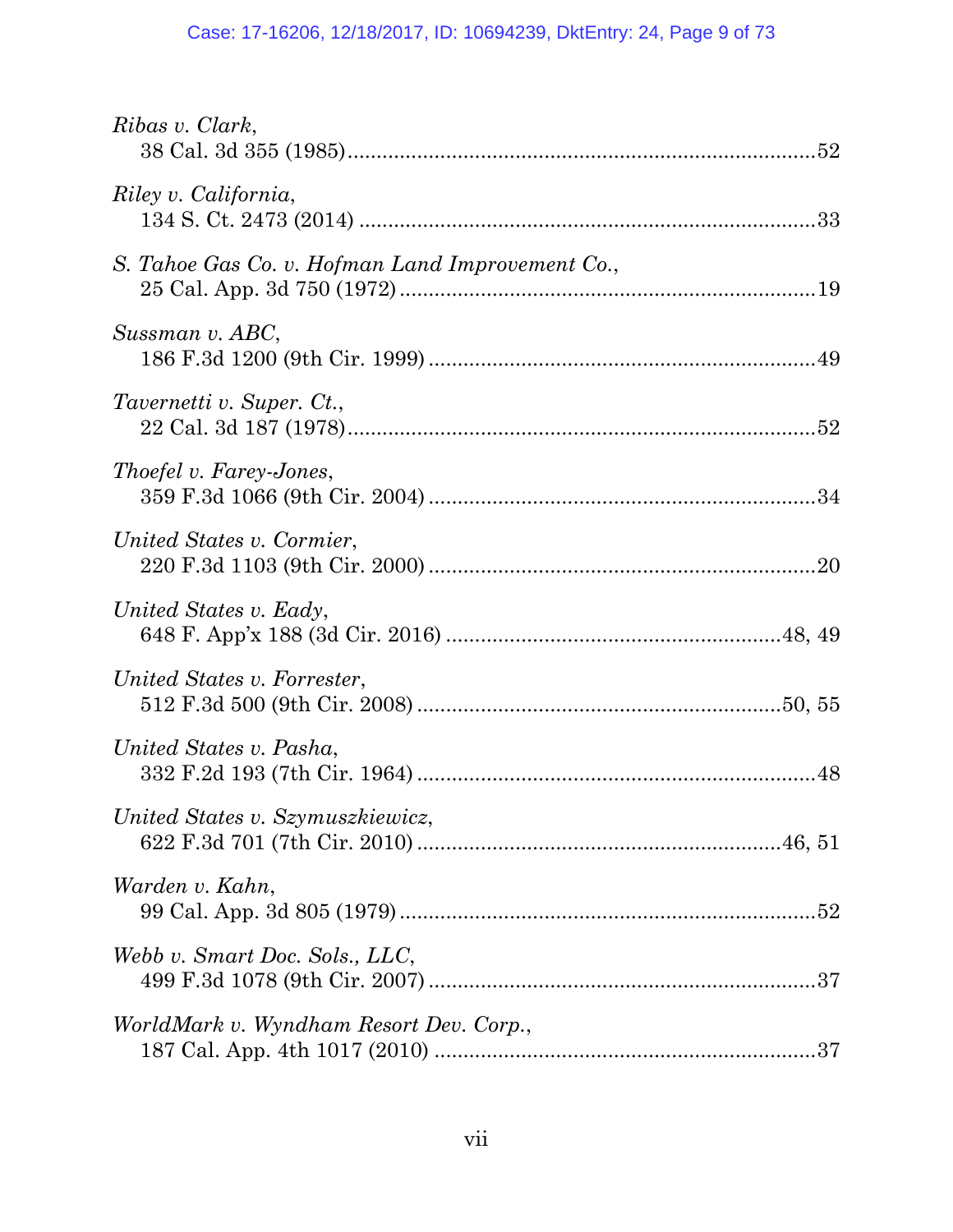| In re Yahoo Mail Litig.,                 |  |
|------------------------------------------|--|
| Young v. Wideawake Death Row Entm't LLC, |  |
| In re Zynga Privacy Litig.,              |  |
| <b>Statutes, Regulations, and Rules</b>  |  |
|                                          |  |
|                                          |  |
|                                          |  |
|                                          |  |
|                                          |  |
|                                          |  |
|                                          |  |
|                                          |  |
|                                          |  |
|                                          |  |
|                                          |  |
|                                          |  |
|                                          |  |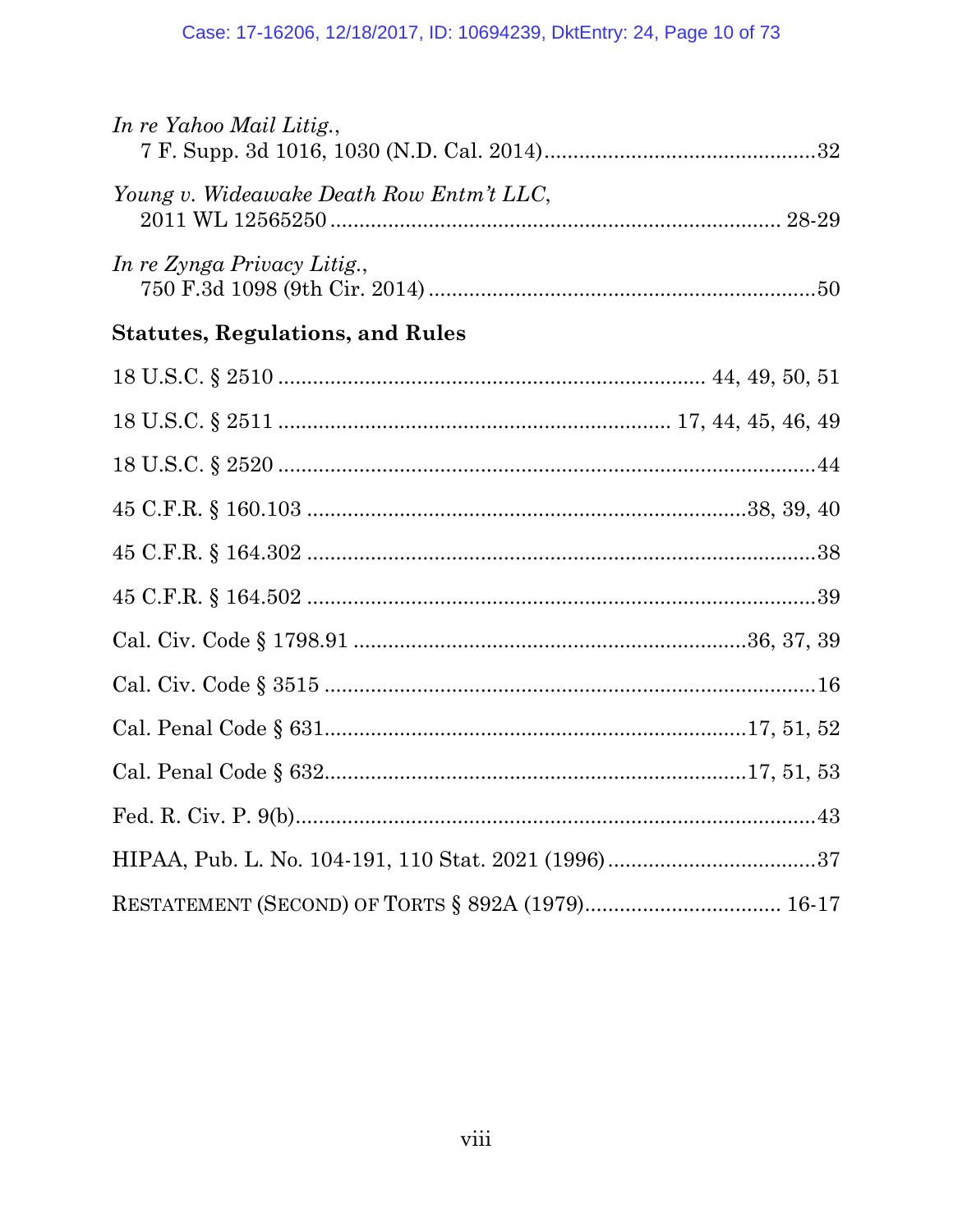#### **INTRODUCTION**

This is a straightforward dispute about routine data collection and marketing practices that are commonplace on the Internet. In 54 pages of briefing, plaintiffs do not mention the most important allegations in their own complaint: that when plaintiffs signed up for Facebook, they entered into a "valid contract" (their words) in which they agreed that Facebook could collect information about the websites they visit and use "all" such information to assist third parties in showing "relevant ads." The district court correctly held that all of plaintiffs' claims are barred by their undisputed, affirmative consent to Facebook's Data Policy and Cookie Use agreement. This Court should affirm.

Facebook is a free social networking service that allows people to connect and share content. Like countless other websites, Facebook earns revenue by allowing third parties to display ads to people who use Facebook's service around the world. To make this advertising as relevant and interesting as possible, Facebook gathers information about users' web traffic—mainly on Facebook but also on third-party websites that host Facebook tools and features—to allow advertisers to target their ads based on people's demonstrated interests. Facebook does not share any names, email addresses, or other contact information about specific people, and it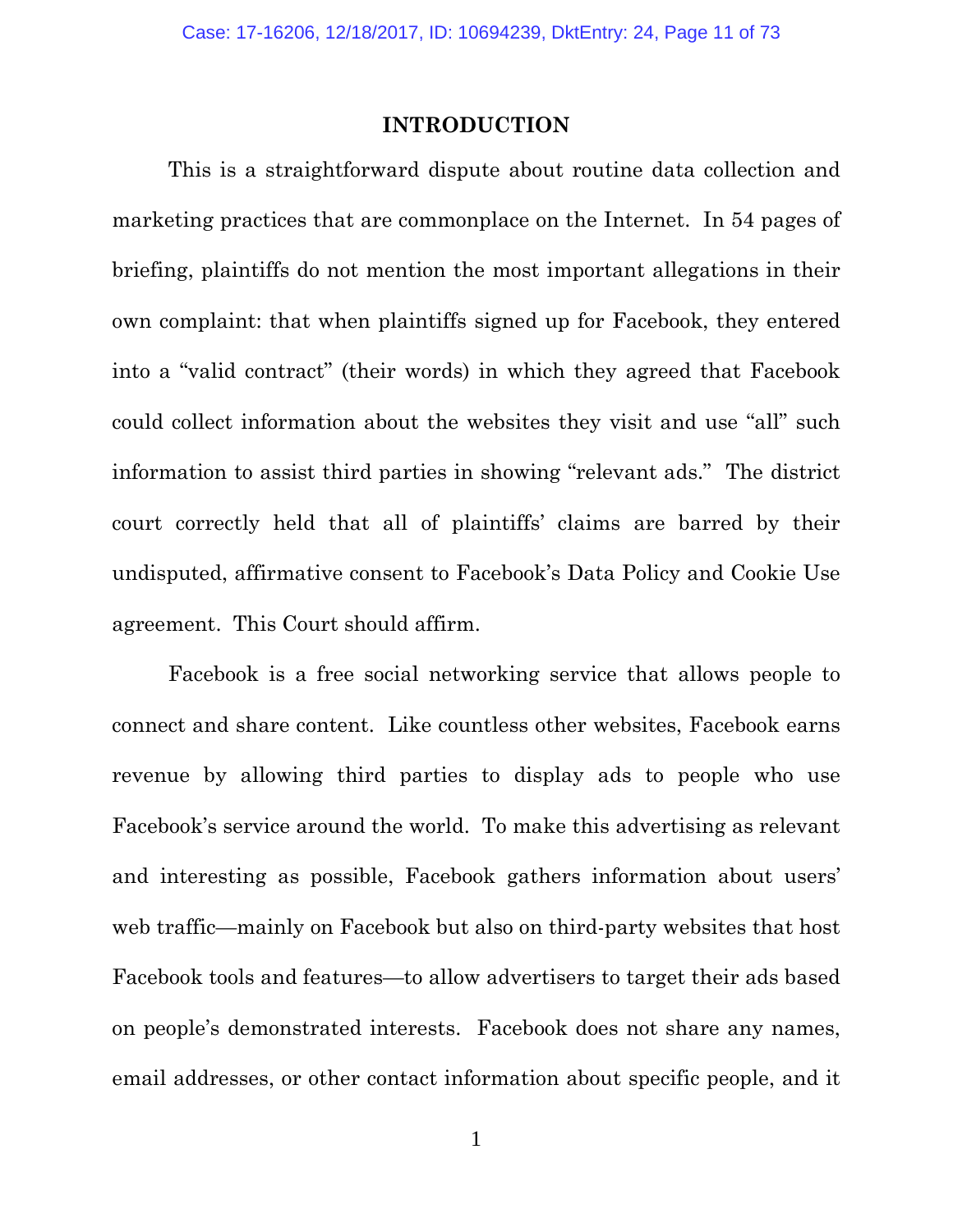#### Case: 17-16206, 12/18/2017, ID: 10694239, DktEntry: 24, Page 12 of 73

fully discloses its use of information to everyone who signs up for the service. Facebook also specifically offers users the opportunity to opt out of receiving advertising tailored to their use of websites and apps that employ Facebook tools and features.

Instead of opting out, plaintiffs filed this lawsuit, asserting a total of ten causes of action against Facebook and seven hospitals and nonprofit health organizations. Plaintiffs claimed that when they entered search terms or clicked links on healthcare websites with Facebook code, Facebook (1) would direct plaintiffs' browsers to send Facebook a "referer header," a URL address containing the communication with the healthcare site; and (2) would send a "cookie" to plaintiffs' browsers that would inform Facebook about any future interactions with its code. Plaintiffs alleged that Facebook then used the information gathered from the cookies for "direct marketing" without their knowledge.

The district court granted the defendants' motion to dismiss with prejudice, holding that the claims against Facebook failed "because Plaintiffs consented to Facebook's conduct." Specifically, each of the plaintiffs conceded that when he or she signed up for Facebook, he or she affirmatively attested to having "read" and "agreed[]" to Facebook's Data Policy and Cookie Use page. Plaintiffs attached these policies to the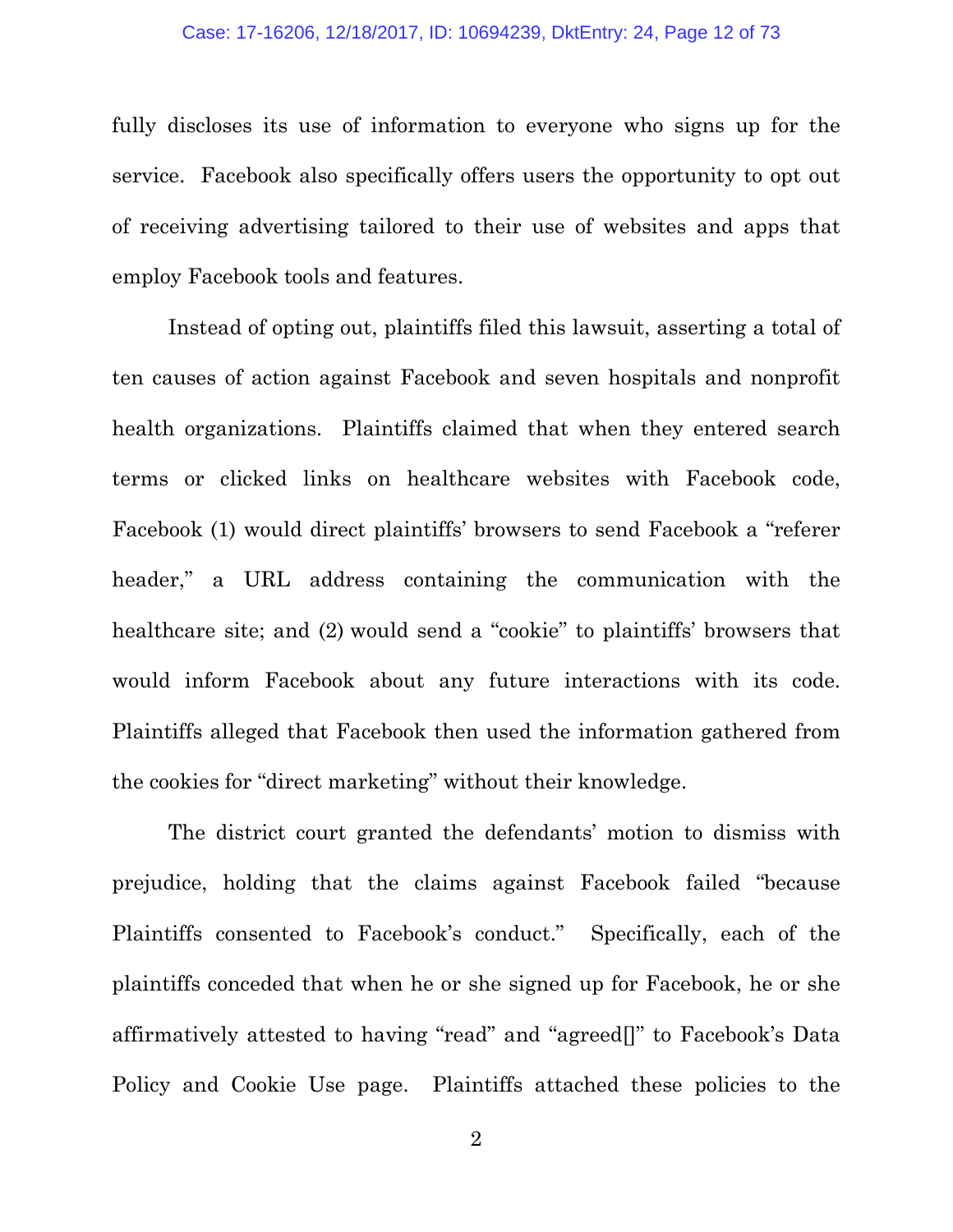complaint and described them as "valid contract[s]." These pages clearly disclose that Facebook "collect[s] ... information about the websites ... you visit"; receives information from "*all across the Internet and mobile ecosystem*"; "use[s] *all* of the information we have about you to show you relevant ads"; and provides "third parties . . . with information about the reach and effectiveness of their advertising." As the district court explained, "Plaintiffs admit[ted] that they understood and agreed to Facebook's policies," and these "policies disclose the precise activity at issue in this case." Because the absence of consent is an express or implied element of each of plaintiffs' claims, their agreement to Facebook's terms barred every claim, and "no amendment could change th[at] fact."<sup>1</sup>

Remarkably, plaintiffs' brief *does not mention* that they agreed to the Data Policy and Cookie Use agreement when they signed up for the service, and it omits almost all of the key language from these disclosures. Instead of addressing those facts, plaintiffs raise several scattershot challenges to the district court's analysis. First, they argue that when Facebook's disclosures are read in their "totality," they cannot be interpreted to cover "sensitive communications"—even though the <sup>1</sup> The court also dismissed the claims against the healthcare defendants on the ground that it lacked personal jurisdiction over those companies. Plaintiffs do not appeal from that ruling.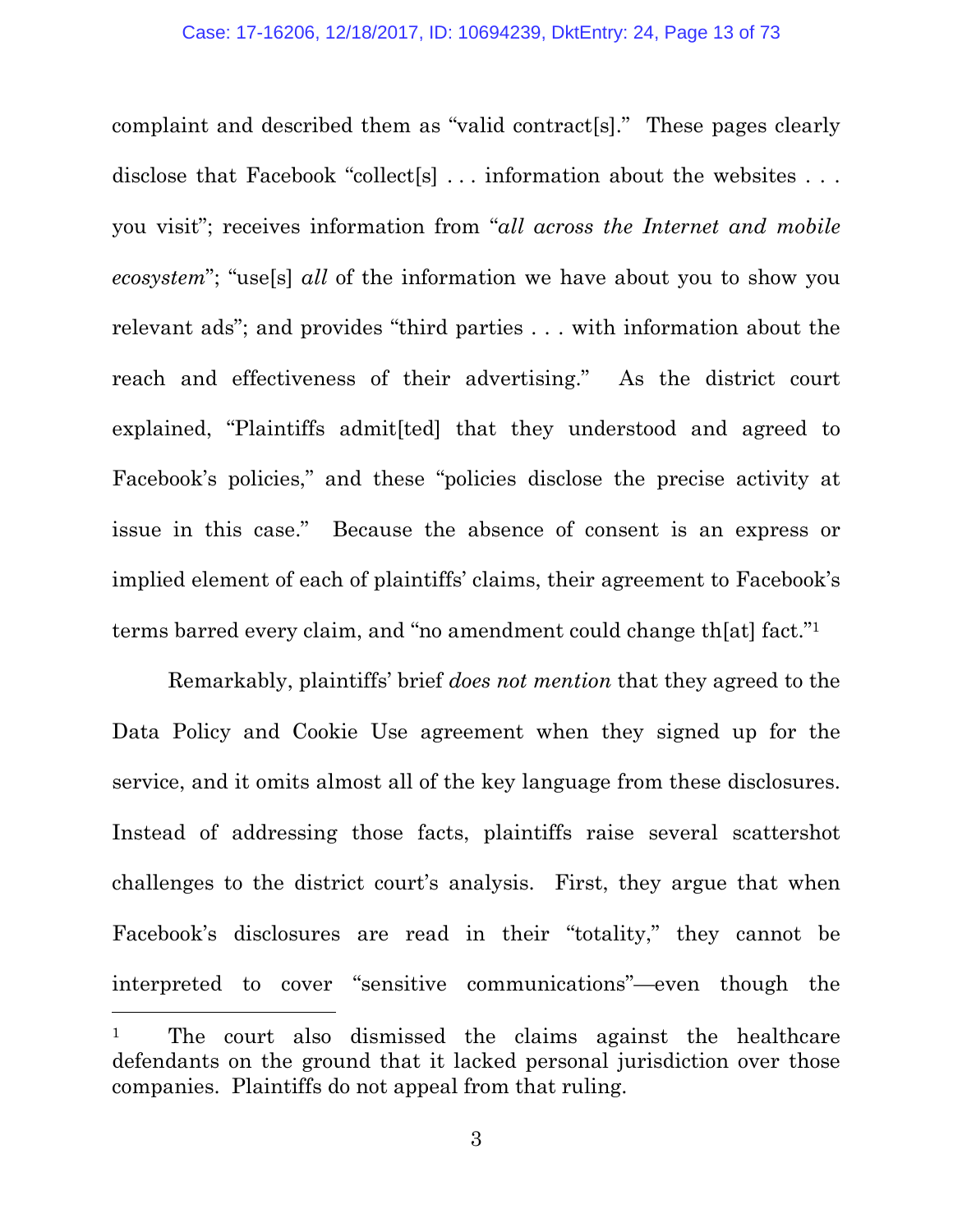disclosures broadly addressed "*all*" information about users' visits to third-party websites (and their communications were not "sensitive"). Plaintiffs next contend that Facebook's disclosures were "vague"—despite the fact that the disclosures describe the exact conduct alleged in the complaint. They then argue that the relevant disclosures were "buried" in the Data Policy—an assertion that is both incorrect and irrelevant, given plaintiffs' express agreement to the policy's terms. Finally, plaintiffs argue that Facebook could obtain their consent to its policies only by complying with the detailed conditions imposed by the Health Insurance Portability and Accountability Act ("HIPAA")—a statute that (1) has no private right of action, (2) does not govern Facebook, and (3) applies only to a narrow category of information that is not at issue here.

If this Court agrees with the district court's conclusion that plaintiffs' consent bars all of their claims, then it need not consider whether the other flaws outlined below bar each of their specific causes of action. In short: Plaintiffs' federal and state "wiretapping" claims fail because their own allegations belie any notion that they have been wiretapped; plaintiffs claim that their *own browsers* sent the communications at issue directly "to Facebook's server." Plaintiffs' two privacy-related claims fail because California law requires them to allege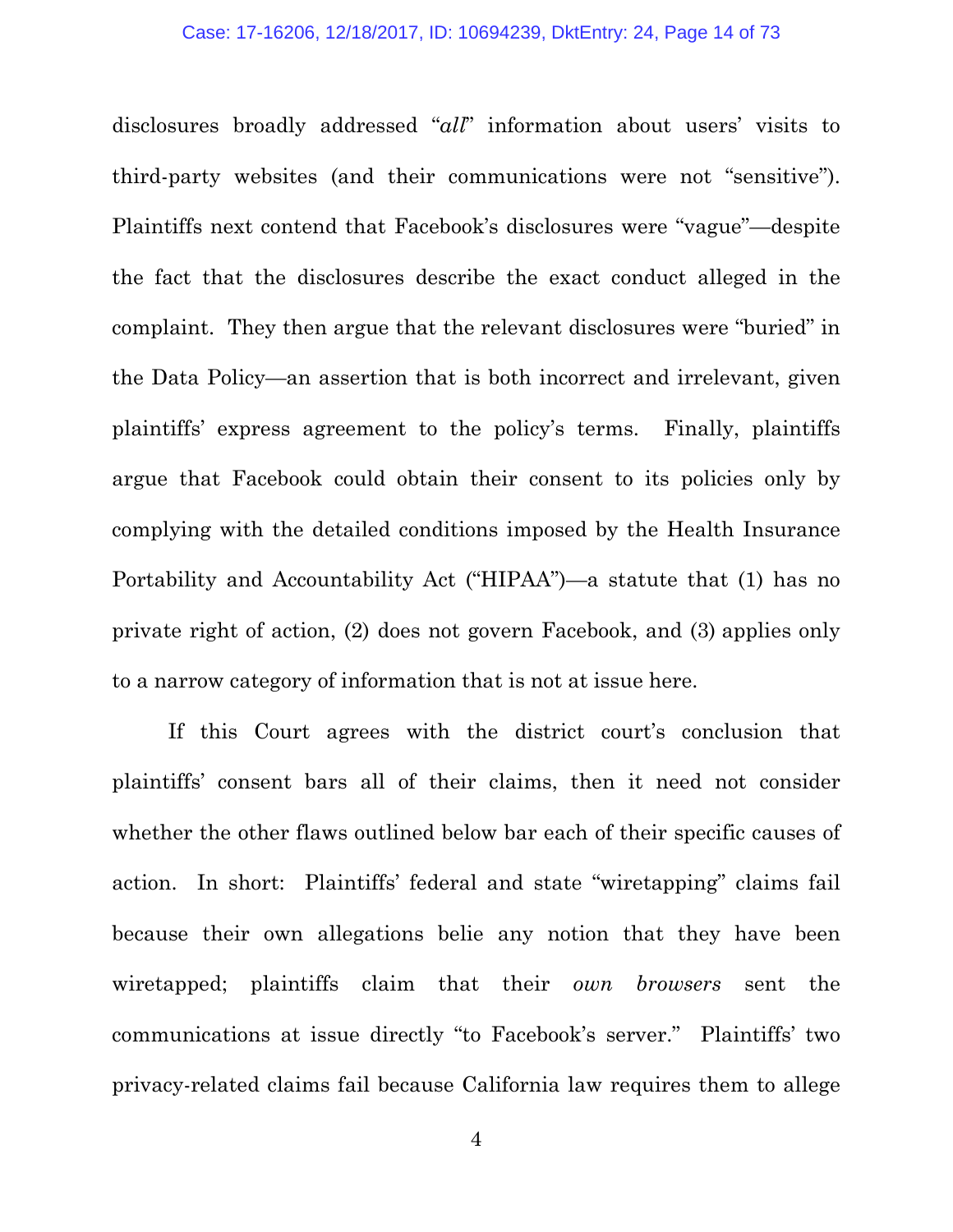"highly offensive" conduct, not just routine Internet functionality and marketing activities. Their claims for fraud and breach of the duty of good faith and fair dealing are little more than restatements of their claim that Facebook did not comply with its disclosures; it assuredly did.

At bottom, the complaint describes little more than the everyday use of data to provide a variety of services (often for free) that people enjoy and want to use—a practice that plaintiffs consented to when they signed up for Facebook. The Court should affirm the decision below.

### **JURISDICTIONAL STATEMENT**

Facebook agrees with plaintiffs' jurisdictional statement.

## **STATEMENT OF THE CASE**<sup>2</sup>

## **A. The Internet and Referer Headers**

People navigate the Internet using web browsers (like Google Chrome, Apple Safari, and Microsoft Internet Explorer) that send, receive, and display content on computers and other electronic devices. ER211-12 ¶¶ 21-23. Every webpage is hosted by a computer server that communicates with browsers and provides them with content from the

<sup>&</sup>lt;sup>2</sup> "ER\_" refers to plaintiffs' Excerpts of Record. "PB\_" is plaintiffs' opening brief. Because the district court dismissed this case on the pleadings, Facebook accepts the allegations in the complaint as true for purposes of this appeal; it does not admit the veracity of these allegations.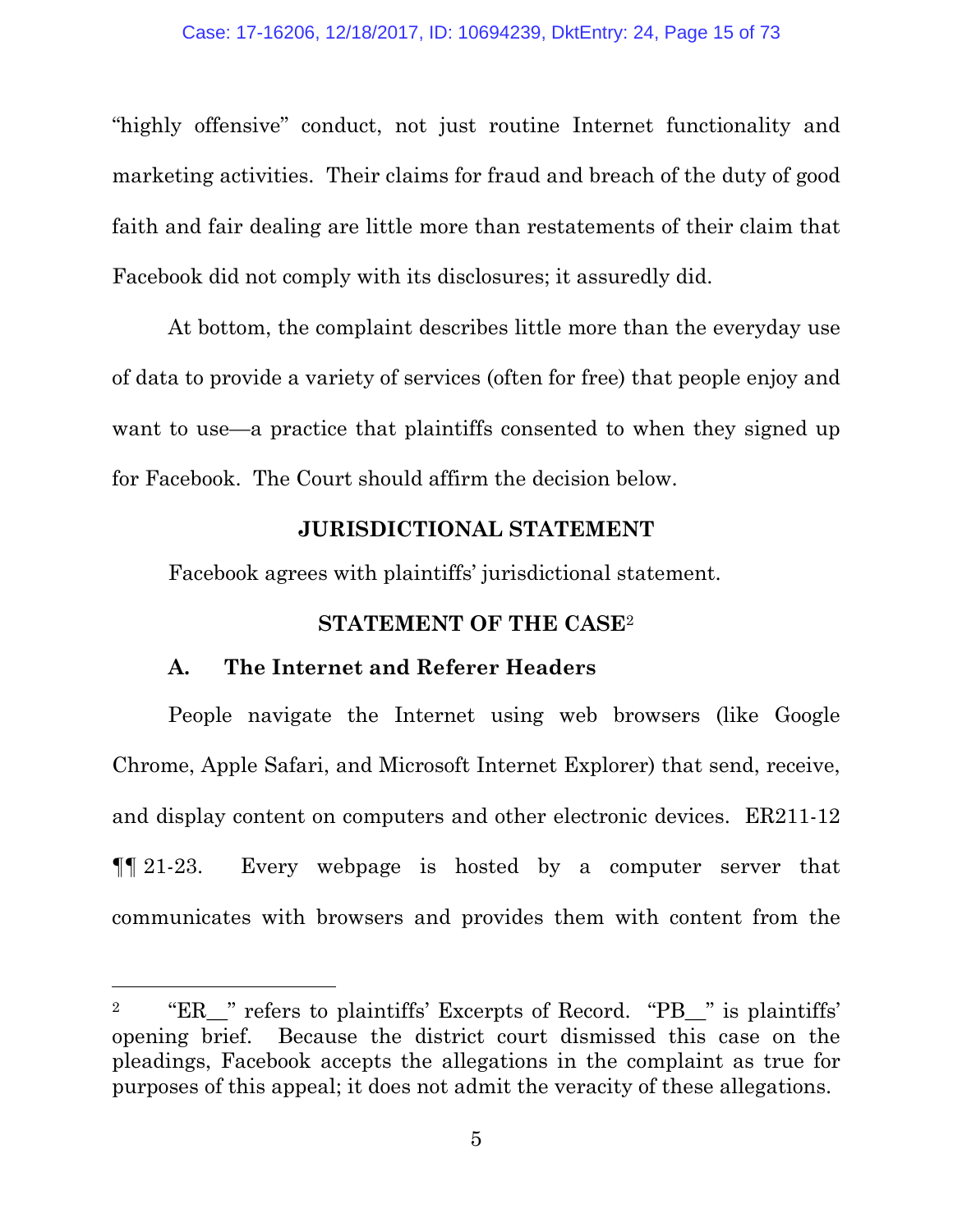webpage. ER212 ¶ 24. The most basic communication between server and browser is a "GET request," a message sent from the browser to the server requesting information for display on the computer or device. ER212 ¶ 25.

GET requests come in various forms—a person can type information into the navigation bar of his browser, or type information into a search engine hosted by the webpage, or click on a hyperlink. *Id.* For example, when a person types "www.cancer.org" into his browser's navigation bar, the browser sends a GET request to the server for Cancer.org requesting information on the Cancer.org homepage. *Id.*

Although a webpage appears on a person's screen as a complete product, it is actually an assembly of independent parts, often including content (like advertisements) that exists on different servers operated by third parties. ER214 ¶ 30. The host server initially leaves blank the parts of the page that will be filled in by third parties. ER214 ¶ 31. When a browser sends the host a GET request to view a webpage that also contains third-party content, the host sends code back to the browser directing it to send a separate GET request to the third party's server. ER214 ¶ 32. Upon receiving that GET request from the user's browser, the third party fills in the blank portion of the webpage. *Id.* Thus, the user's browser sends at least two distinct requests: one to the host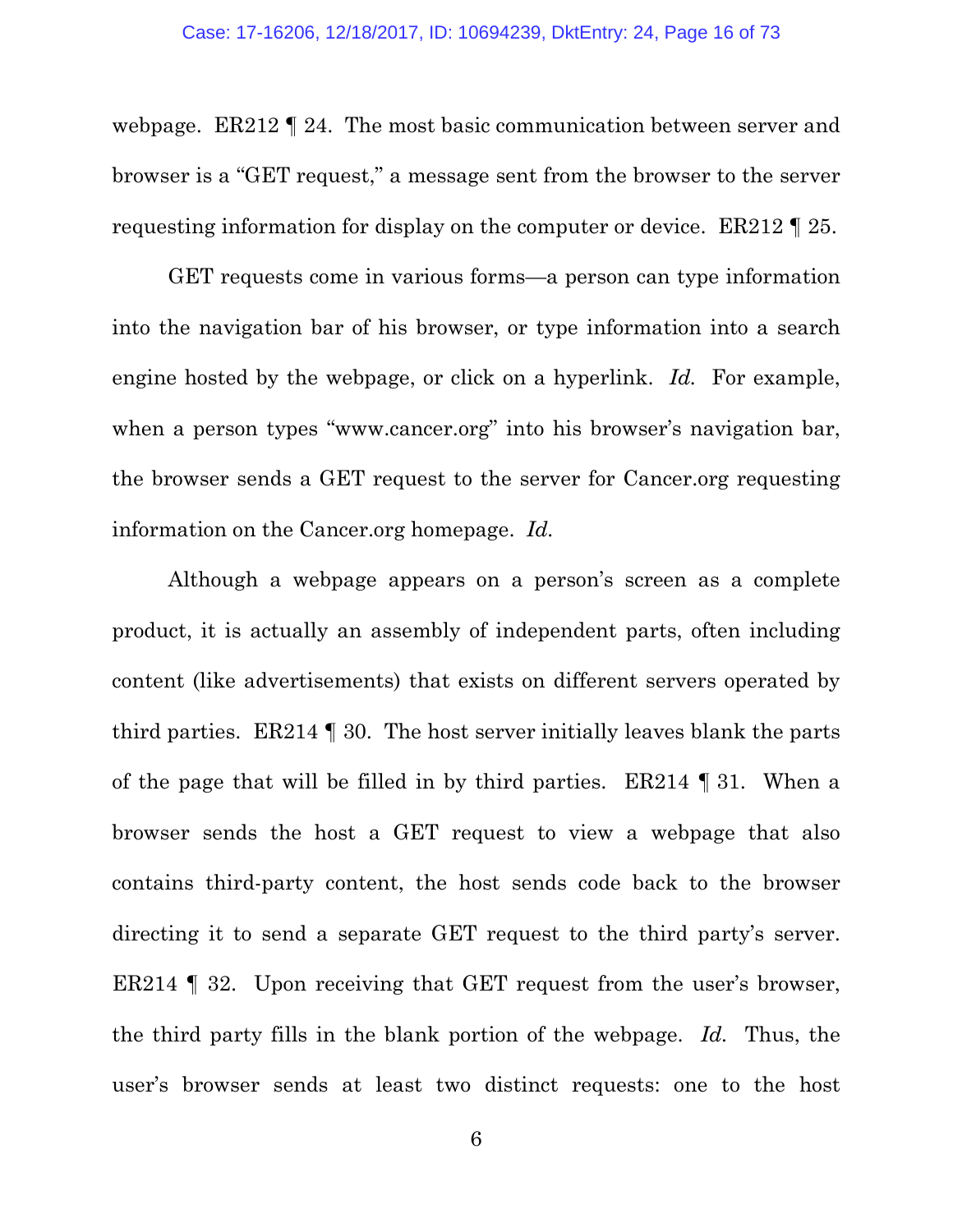webpage's server to load its portion of the webpage, and one to the third party's server to load its content onto that same webpage. *Id.*

Because the third party needs to know where to load the requested content, the GET request sent to the third-party server typically contains the Uniform Resource Locator ("URL") of the webpage being loaded. ER214 ¶ 33. An URL is generally displayed in an address bar at the top of the browser. It consists of several parts: (1) a protocol identifying the language of the interaction between the browser and the server (*e.g.*, "http://"); (2) the name of the website (*e.g.*, "www.cancer.org"); and (3) when applicable, particular folders and subfolders on the server that the browser has requested for display (*e.g.*, "/cancer/"). ER213 ¶ 28. When sent to a third-party server, an URL is called a "referer header" because it directs (or "refers") the third party to the site where the content is to be loaded. ER214 | 33.

Many webpages contain Facebook content, such as its "Like" button and its "Share" button. ER225 ¶ 62. "Embedded third-party code is ubiquitous, not just in the form of Facebook buttons, but also in the form of videos, ads, analytics services, code libraries, content delivery networks, and myriad other tools." ER10. When a person's browser requests a webpage with Facebook content, the browser sends a GET request to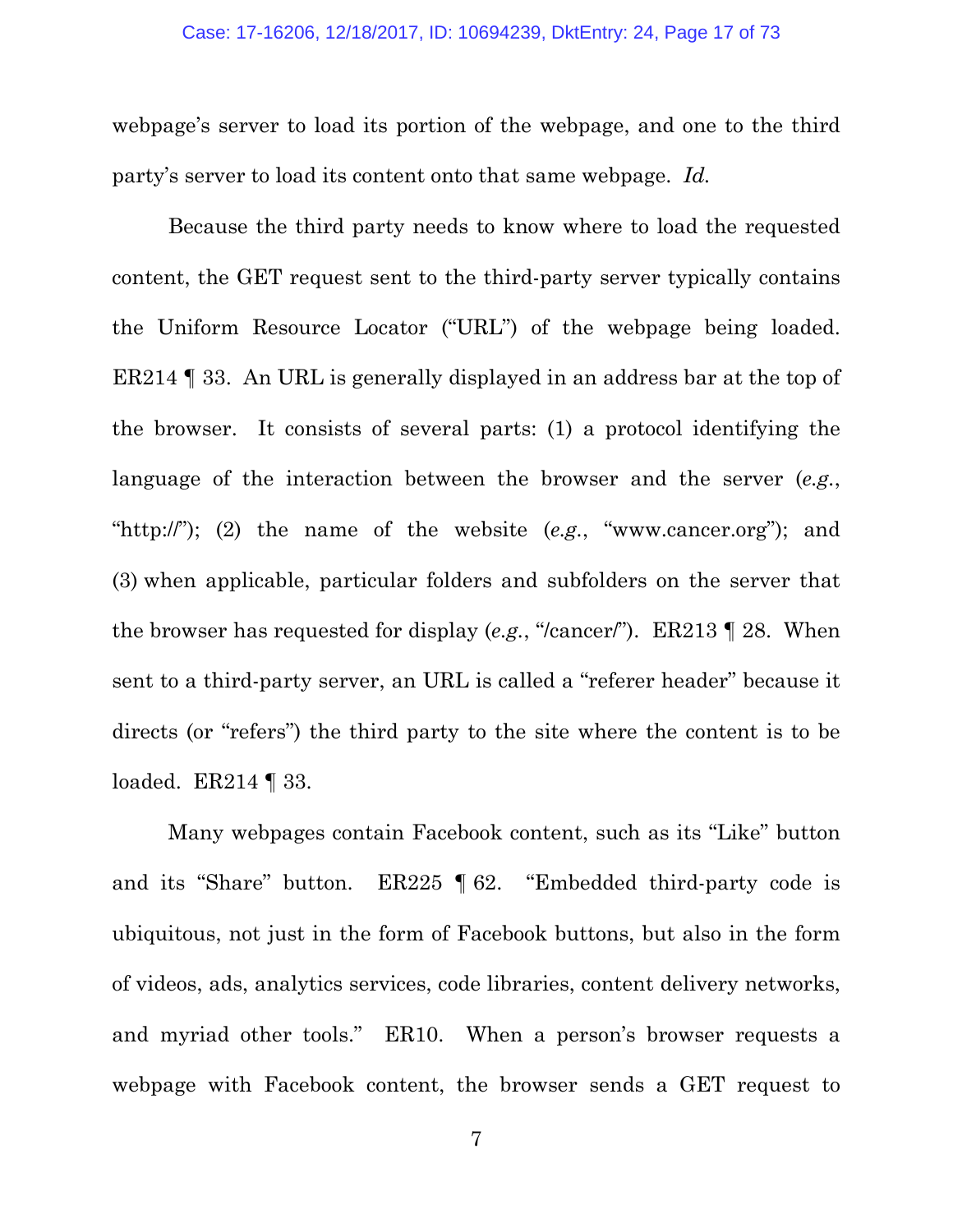Facebook's server along with a referer header telling Facebook where to load the requested content. ER215 | 35. The referer header is sent from "the user's web-browser . . . to Facebook's server" (ER220-21  $\P$  50(f)); it is "separate" from "the actual communication" between the browser and the host site (ER266 ¶ 255).

#### **B. Cookies**

A cookie is a small piece of text that a server creates and sends to a browser when the two communicate. ER216-17 ¶¶ 41-42. The browser sends information from the cookie back to the server whenever the browser makes additional requests of the same server. *Id.* By examining the cookie, the server can determine whether it has interacted with this browser before and can locate records about its history with that browser. ER216-22, 231 ¶¶ 42-43 45-46, 50, 85. As discussed above, when the browser requests a page with third-party content, the cookie is accompanied by a referer header. The receiving server can then connect the data from the cookie with the URL contained in the referer header, and thereby determine which browser has requested the information. *Id.* Cookies are widely used on the Internet for many purposes, including security, efficiency, and advertising. ER216-17  $\lll$  42.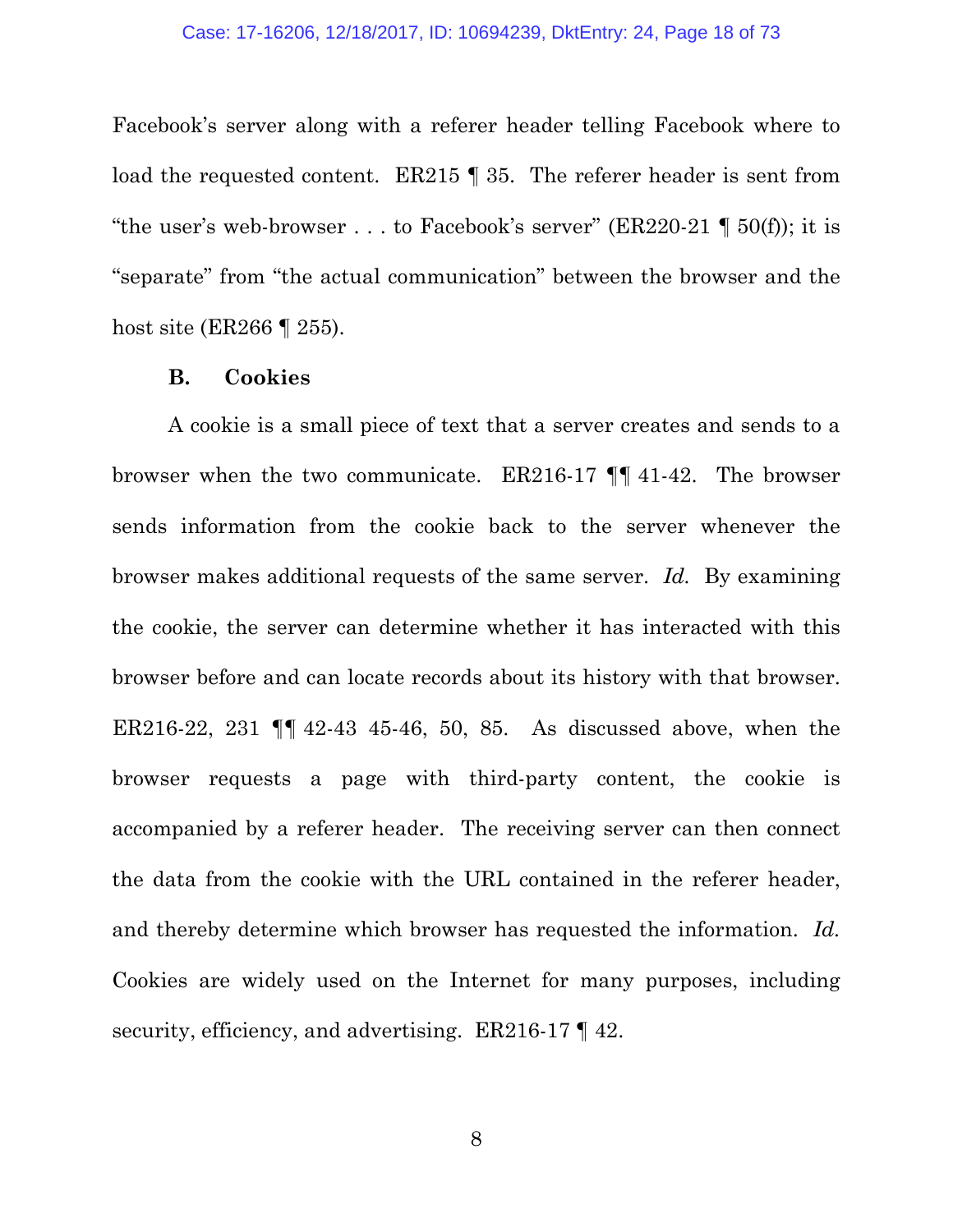### **C. Facebook's Disclosures**

Facebook fully discloses its receipt and use of data to everyone who joins and uses Facebook (including each of the named plaintiffs). The complaint acknowledges that "[o]n sign-up, Facebook requires people to click a green Sign Up button" directly underneath the following text: "By clicking Sign Up, you agree to our Terms and that you have read our Data Policy, including our Cookie Use." ER224 ¶ 58. The phrases "Terms," "Data Policy," and "Cookie Use" are highlighted in blue and link directly to three disclosures (attached to the complaint). ER224 ¶ 59, ER297-320. Plaintiffs alleged that these disclosures "constitute<sup>[]</sup> a valid contract." ER224 ¶ 59.

#### **1. Statement of Rights and Responsibilities**

In the sign-up process, the phrase "Terms" is hyperlinked to Facebook's Statement of Rights and Responsibilities ("SRR"). ER297-301. The SRR attached to the complaint states that "[y]our privacy is very important to us"; that "[w]e designed our Data Policy to make important disclosures about . . . how we collect and can use your content and information"; and that "[b]y using or accessing Facebook Services, you agree that we can collect and use such content and information in accordance with the Data Policy." ER298, 300.

9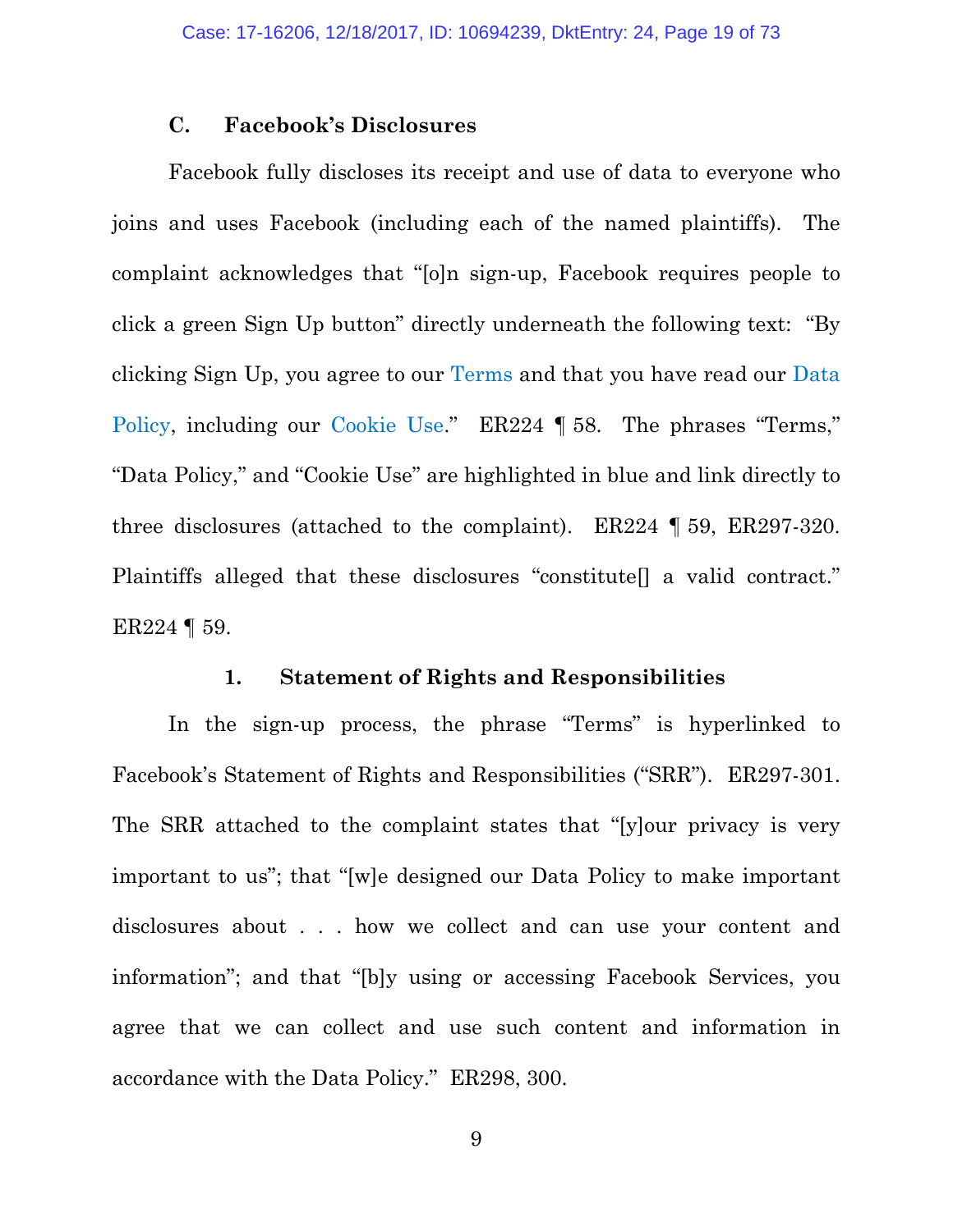### **2. Data Policy**

The Data Policy attached to the complaint details Facebook's collection and use of information. First, it informs people that "[w]e collect information when you visit or use third-party websites and apps that use our Services," and that this includes web-traffic information—specifically, "information about the websites and apps you visit, your use of our Services on those websites and apps, [and] information the developer or publisher of the app or website provides to you or us." ER304; *see also id.* (Facebook "receives[s] information about you and your activities on and off Facebook from third-party partners, such as information from . . . an advertiser about your experiences or interactions with them").

Second, the Data Policy explains how Facebook *uses* this data: Among other things, Facebook "use[s] the information . . . to improve our advertising and measurement systems so we can show you relevant ads on and off our Services and measure the effectiveness and reach of ads and services"; Facebook "work[s] with third party companies" to do so. ER305, 307. More specifically:

> We want our advertising to be as relevant and interesting as the other information you find on our Services. With this in mind, *we use all of the information we have about you to show you relevant ads***.** We do not share information that personally identifies you ( . . . like name or email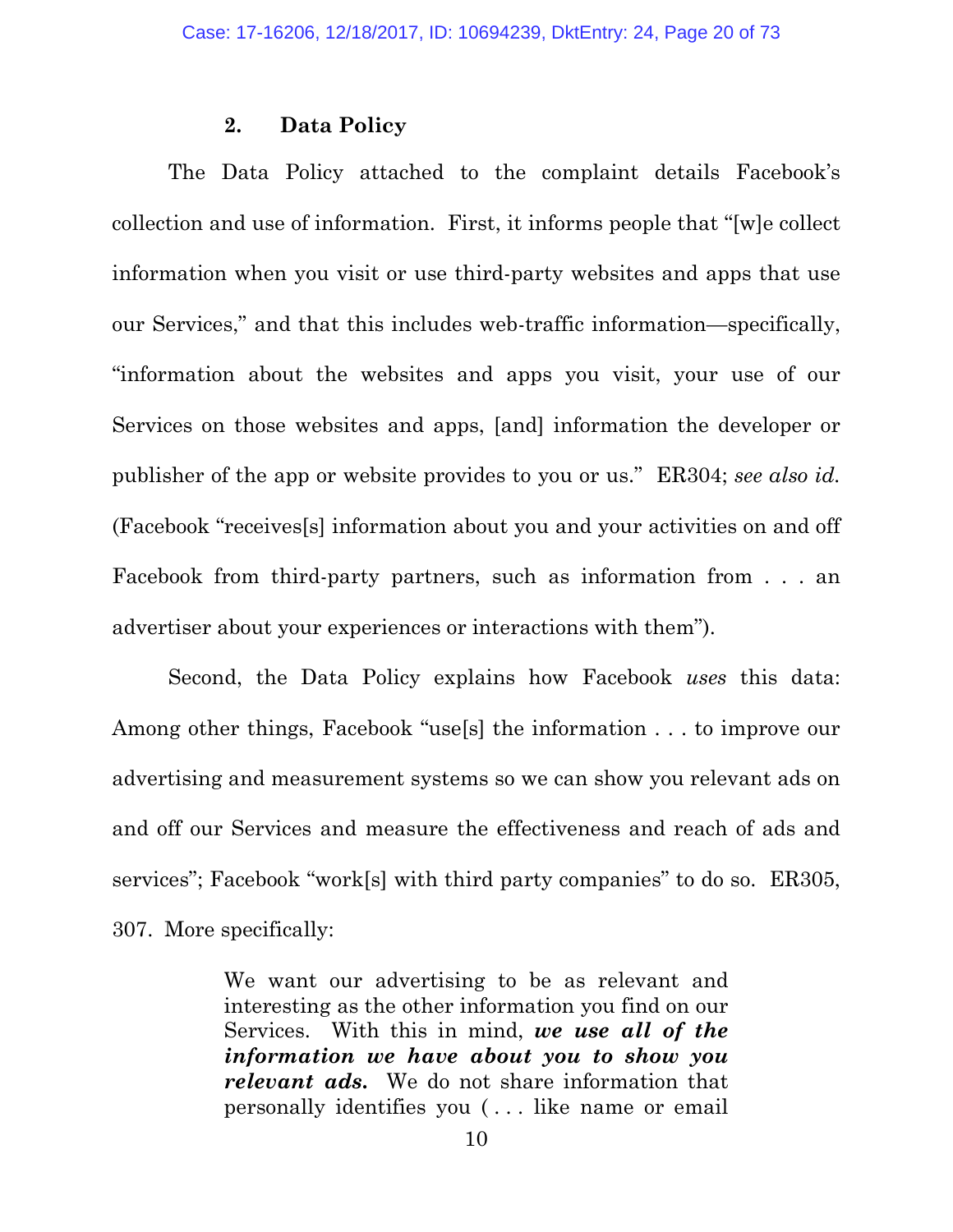address that can by itself be used to contact you or identifies who you are) with advertising . . . partners unless you give us permission. We may provide these partners with information about the reach and effectiveness of their advertising without providing information that personally identifies you, or if we have aggregated the information so that it does not personally identify you. For example, we may tell an advertiser how its ads performed, or how many people viewed their ads or installed an app after seeing an ad, or provide nonpersonally identifying demographic information . . . to these partners to help them understand their audience or customers . . . .

ER307 (emphasis added).

Third, the Data Policy tells people that they can "[l]earn more about advertising on our Services and how you can control how information about you is used to personalize the ads you see"; the phrases "Learn more" and "control" are hyperlinked to pages explaining how people can opt out of the use of certain data for targeted advertising. ER305.

### **3. Cookie Policy**

A third disclosure addresses Facebook's use of cookies. The Cookie Policy attached to the complaint explains that cookies are "placed on your browser" and "are used to deliver, secure, and understand products, services, and ads, on and off the Facebook Services." ER315. Facebook uses them "for a variety of reasons." *Id.* Most relevant here: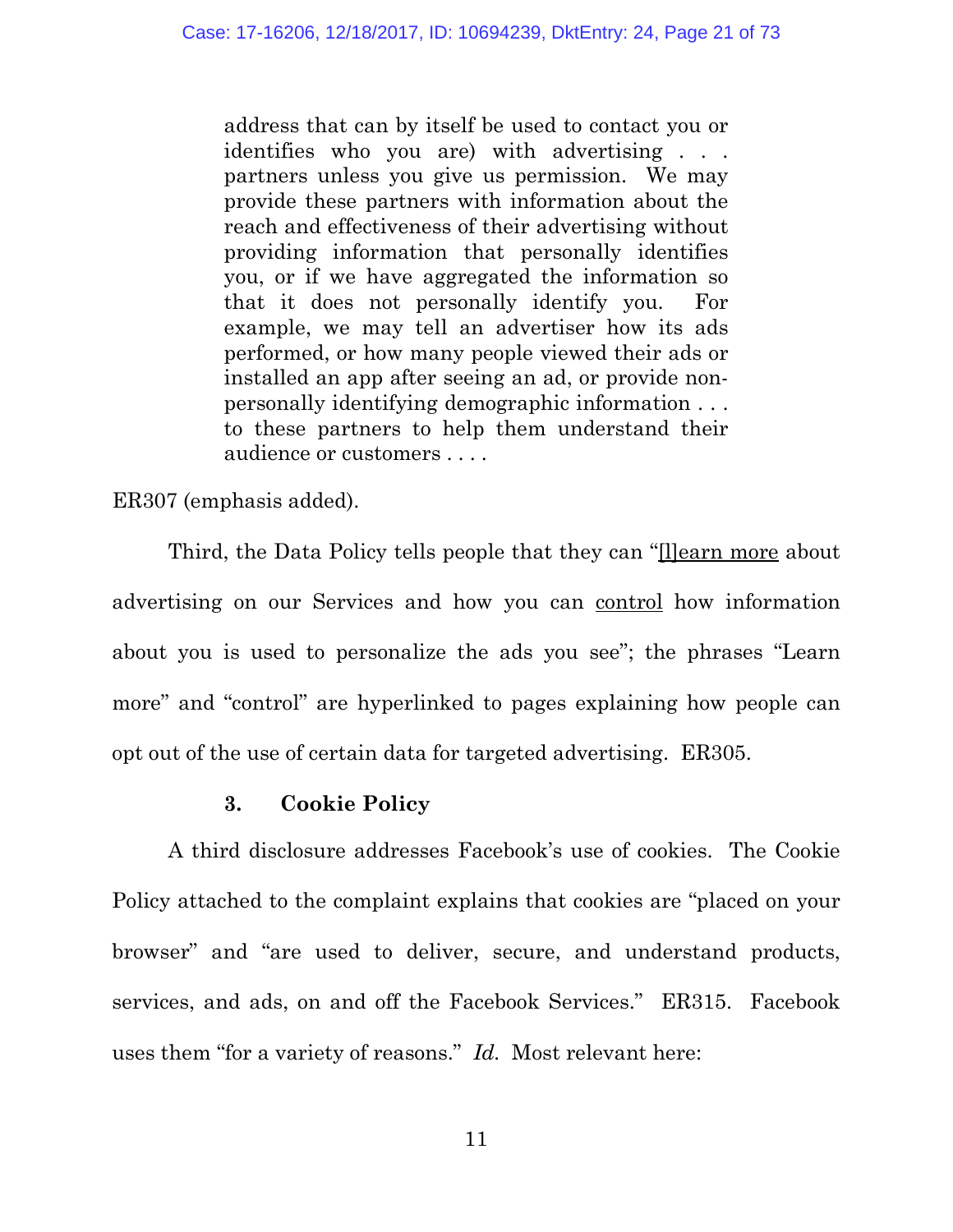Cookies . . . are used to understand and deliver ads, make them more relevant to you, and analyze products and services and the use of those products and services. For example, we use cookies so we, or our affiliates or partners, can serve you ads that may be interesting to you on Facebook Services or other websites and mobile applications. We may also use a cookie to learn whether someone who was served an ad on Facebook Services later makes a purchase on the advertiser's site or installs the advertised app. Similarly, our partners may use a cookie or another similar technology to determine whether we've served an ad and how it performed or provide us with information about how you interact with them. We also may work with an advertiser or its marketing partners to serve you an ad on or off Facebook Services, such as after you've visited the advertiser's site or app, or show you an ad based on the websites you visit or the apps you use—*all across the Internet and mobile ecosystem*.

ER316 (emphasis added). Like the Data Policy, the Cookie Policy tells people that "[y]ou can adjust your ad preferences if you want to control your ad experience on Facebook." ER318.

# **D. Plaintiffs' Lawsuit**

The three named plaintiffs—Winston Smith, Jane Doe I, and Jane Doe II<sup>3</sup>—allege that they are registered users of Facebook who visited the

<sup>3</sup> The complaint uses pseudonyms rather than the plaintiffs' real names for the purported purpose of "protect[ing] their medical information from further disclosure." ER210 ¶ 6 n.1. The lead plaintiff is not-so-subtly named after the protagonist in George Orwell's *1984*.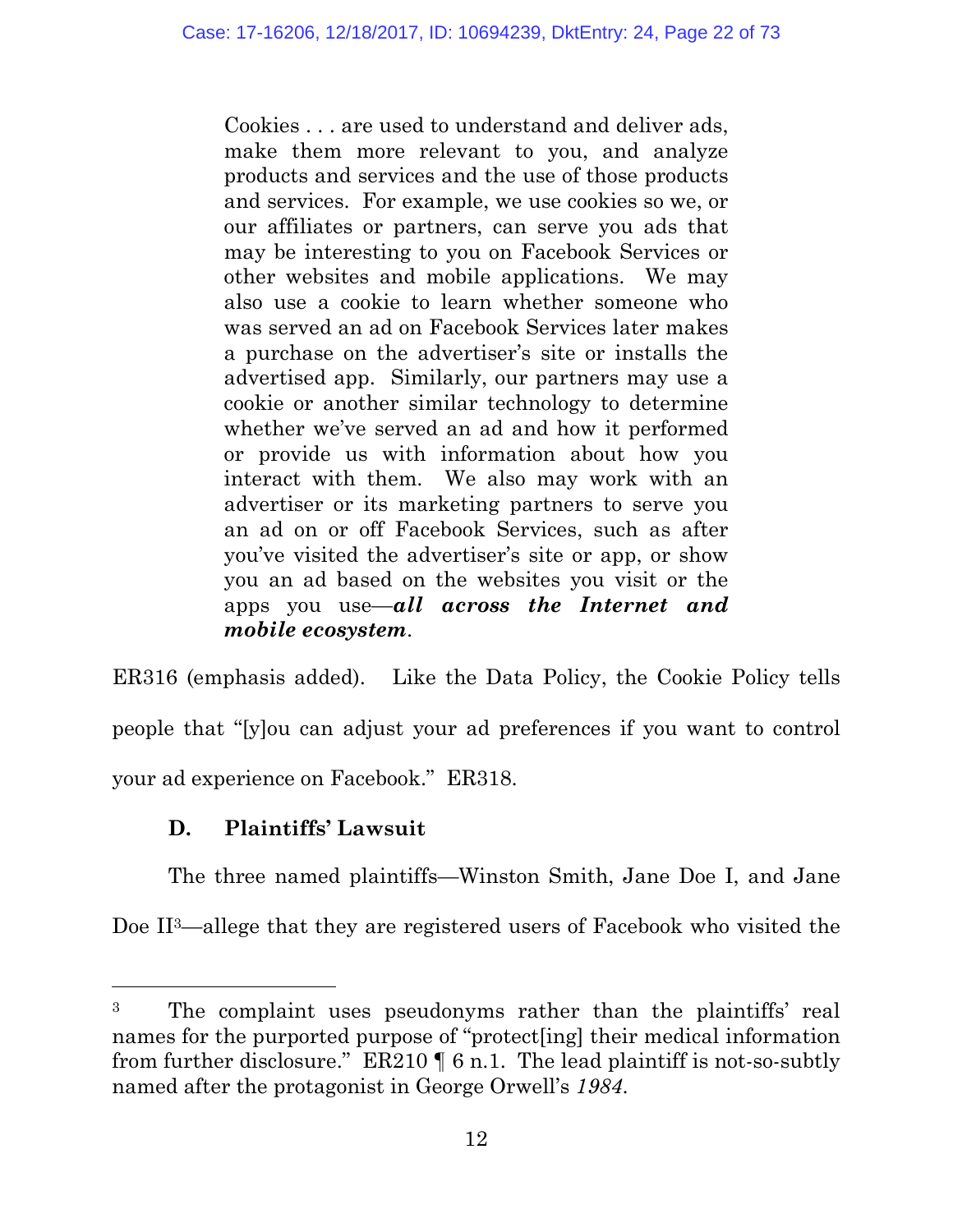websites of seven healthcare organizations: the American Cancer Society; the American Society of Clinical Oncology; Melanoma Research Foundation, Adventist Health System; BJC HealthCare; Cleveland Clinic; and the University of Texas's MD Anderson Cancer Center (collectively the "healthcare defendants"). ER210-11 ¶¶ 6-8, 10-16.

The complaint alleges that when plaintiffs visited the healthcare defendants' websites, "Facebook acquired, tracked, and used the Plaintiffs' sensitive medical information" in order "to sell advertising that is customized based upon a particular person's Internet communications." ER209, 217 ¶¶ 2-4, 43. It further claims that Facebook sorts people into "154 separate medical categories" based on their interests—for example, a category of "84 million users who have expressed an interest in or like pages related to cancer awareness" and therefore might "have an interest in making donations to cancer causes." ER232-33 ¶¶ 89-90, ER333-46.

Plaintiffs originally brought ten causes of action (one under federal law, and nine under California law): (1) violation of the federal Wiretap Act; (2) intrusion upon seclusion; (3) violation of the California Invasion of Privacy Act ("CIPA"); (4) California constitutional invasion of privacy; (5) negligence per se; (6) negligent disclosure of confidential information; (7) breach of the fiduciary duty of confidentiality; (8) breach of the duty of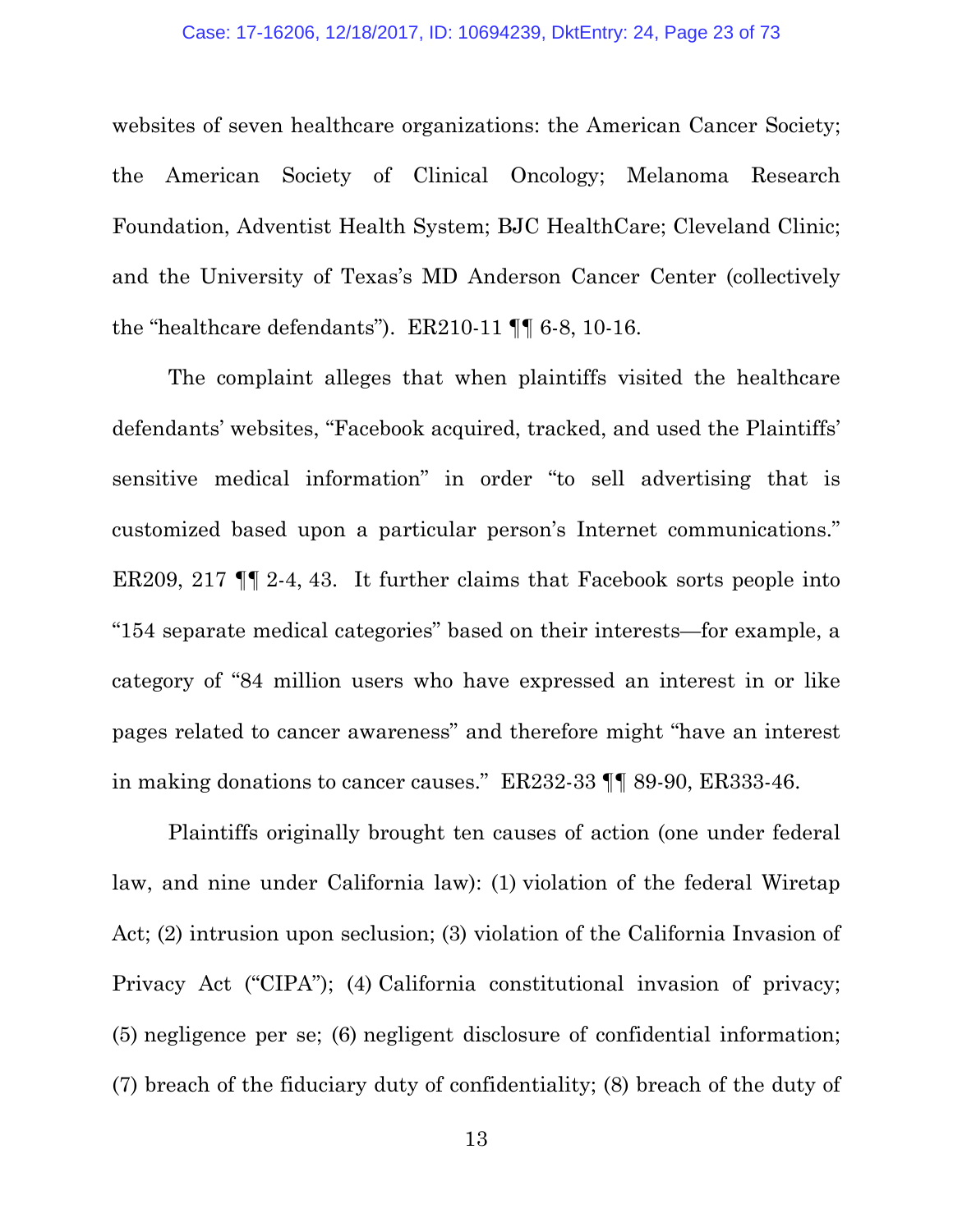good faith and fair dealing; (9) fraud; and (10) quantum meruit. The first five were asserted against all defendants; the sixth and seventh were against only the healthcare defendants; and the last three were against only Facebook. The cases were assigned to Judge Edward J. Davila.

### **E. The District Court's Ruling and This Appeal**

The defendants jointly moved to dismiss the complaint. ER148-98. After full briefing, the district court granted the motion and entered judgment in the defendants' favor. ER1-17. The court dismissed the claims against Facebook on the ground that plaintiffs had consented to the conduct at issue. ER11-17. It dismissed the claims against the healthcare defendants based on the absence of personal jurisdiction. ER7-11.

In its analysis of the claims against Facebook, the court first explained that "Plaintiffs agreed to several Facebook policies when they signed up for accounts," and that these policies (described above) "contain[] several broad disclosures, including information about how Facebook tracks users to improve its ad targeting." ER11-12. The court concluded that "Plaintiffs admit that they understood and agreed to Facebook's policies," that "Facebook's policies disclose the precise activity at issue in this case," and that plaintiffs' consent to these policies barred each of their claims against Facebook. ER16-17. The court also found that "no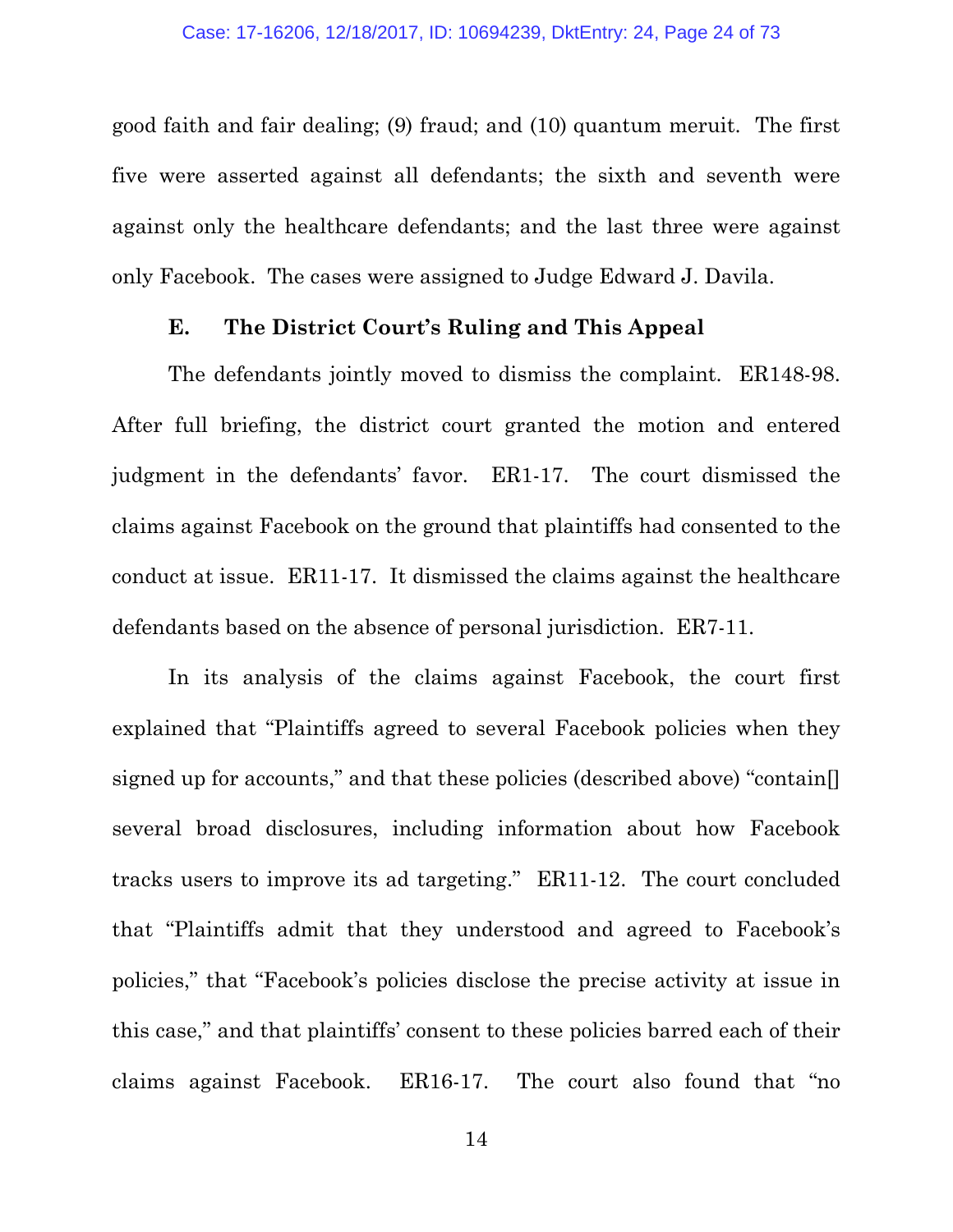amendment could change the fact that Plaintiffs consented to Facebook's conduct." *Id.* It therefore dismissed the complaint with prejudice. ER17.

Plaintiffs appealed the district court's ruling as to Facebook alone. ER18-20. Their appeal addresses six of the eight claims originally asserted against Facebook: (1) the Wiretap Act; (2) CIPA; (3) intrusion on seclusion; (4) California's constitutional right to privacy; (5) breach of the duty of good faith and fair dealing; and (6) fraud. *See* PB30-54.<sup>4</sup>

#### **STANDARD OF REVIEW**

The Court "review[s] de novo a district court's dismissal for failure to state a claim upon which relief can be granted," *Puri v. Khalsa*, 844 F.3d 1152, 1157 (9th Cir. 2017), asking whether the complaint "contain[s] sufficient factual matter, accepted as true, to state a claim for relief that is plausible on its face," *Ashcroft v. Iqbal*, 556 U.S. 662, 678 (2009) (internal quotation marks omitted). The Court "need not accept as true allegations contradicting documents that are referenced in the complaint," *Lazy Y Ranch Ltd. v. Behrens*, 546 F.3d 580, 588 (9th Cir. 2008), or "legal conclusion[s] couched as a factual allegation," *Iqbal*, 556 U.S. at 678. And it may affirm on any ground supported by the record, "even one not relied

<sup>&</sup>lt;sup>4</sup> Plaintiffs' opening brief does not address the claims they brought against Facebook for negligence per se and quantum meruit.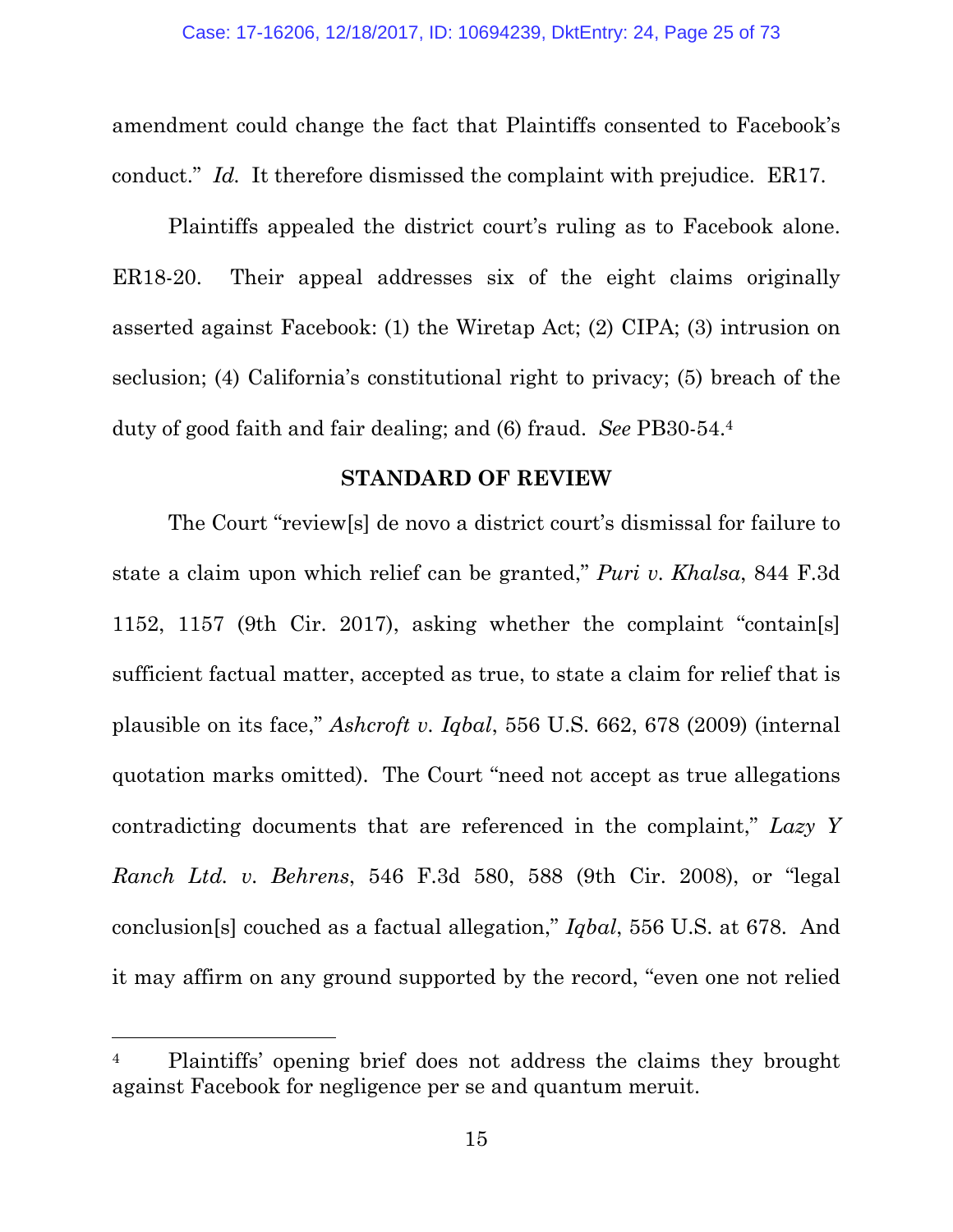upon by the district court." *Democratic Party of Haw. v. Nago*, 833 F.3d 1119, 1122 (9th Cir. 2016).

### **SUMMARY OF ARGUMENT**

Facebook relies on its Introduction for the summary of its arguments. *See* pp. 1-5 *supra*. The district court correctly dismissed all of plaintiffs' claims because plaintiffs consented to Facebook's receipt and use of the information at issue. But even if the claims were not barred by plaintiffs' consent, the Court should still affirm the decision below, because plaintiffs failed to plead other necessary elements of each claim.

#### **ARGUMENT**

## **I. THE DISTRICT COURT CORRECTLY HELD THAT ALL OF PLAINTIFFS' CLAIMS ARE BARRED BY THEIR CONSENT TO THE CONDUCT ALLEGED IN THEIR COMPLAINT.**

### **A. Lack of Consent Is an Element of Each Claim.**

The district court correctly determined—and, significantly, plaintiffs do not dispute—that the absence of consent is either an express or implicit component of each of the claims at issue on appeal. ER15-16; *see also* Cal. Civ. Code § 3515 ("He who consents to an act is not wronged by it."); *Kent v. Microsoft Corp.*, 2013 WL 3353875, at \*6 (C.D. Cal. July 1, 2013) ("[P]laintiffs generally may not assert a wrong arising out of an action which they consented to."); RESTATEMENT (SECOND) OF TORTS § 892A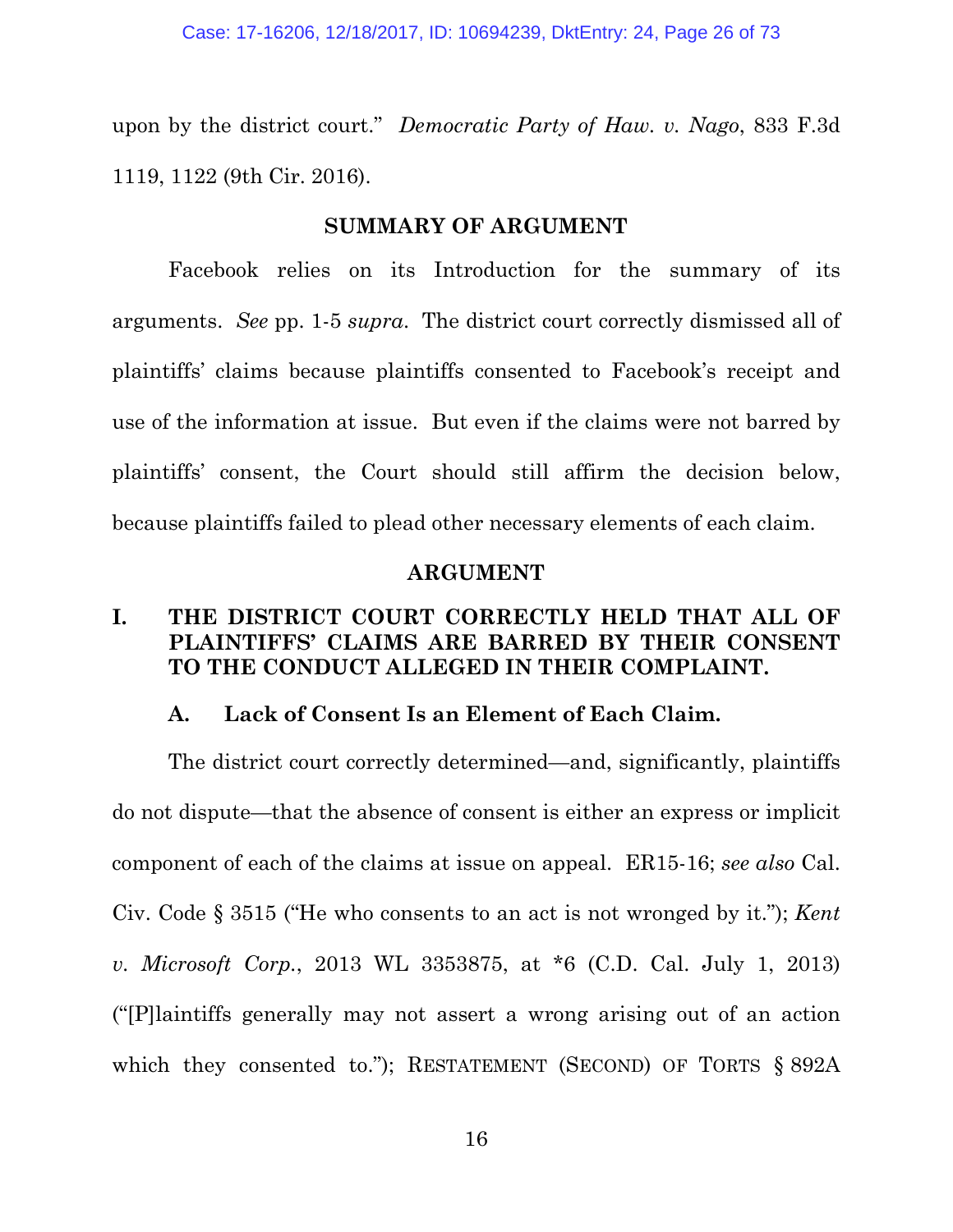(1979) ("One who effectively consents to conduct of another intended to invade his interests cannot recover in an action of tort for the conduct."). The following authorities establish the consent element of each claim; the other elements of each claim are addressed in Part II below.<sup>5</sup>

*Wiretap Act***.** The Wiretap Act expressly precludes liability where "one of the parties to the communication has given prior consent." 18 U.S.C. § 2511(2)(d); *see also Medina v. Cty. of Riverside*, 308 F. App'x 118, 120 (9th Cir. 2009) ("consent . . . vitiates plaintiffs' claims under the [Wiretap] Act"); *Backhaut v. Apple, Inc.*, 74 F. Supp. 3d 1033, 1045 (N.D. Cal. 2014).

*CIPA***.** A CIPA claim requires the plaintiff to prove that the defendant intercepted or recorded information "without the consent of all parties" to the communication. Cal. Penal Code §§ 631(a), 632(a); *see also*

<sup>5</sup> Plaintiffs assert in a footnote that "Defendants bear the burden of proving the affirmative defense of consent." PB14 n.4. But consent is not an "affirmative defense" in this case; rather, lack of consent is an element of each of plaintiffs' claims on which they bore the burden. *See Garcia v. Enter. Holdings Inc.*, 78 F. Supp. 3d 1125, 1135-36 (N.D. Cal. 2015) ("[T]he Court disagrees with Plaintiff's assertion that lack of consent is not an element of his [CIPA] claim. . . . Where lack of consent is an express element of a claim, . . . it must be alleged in the complaint."). In any event, to the extent that Facebook had the burden of proof, it satisfied that burden; the documents bearing on this issue are all attached to the complaint, and Facebook relied solely on those attachments in moving to dismiss based on consent.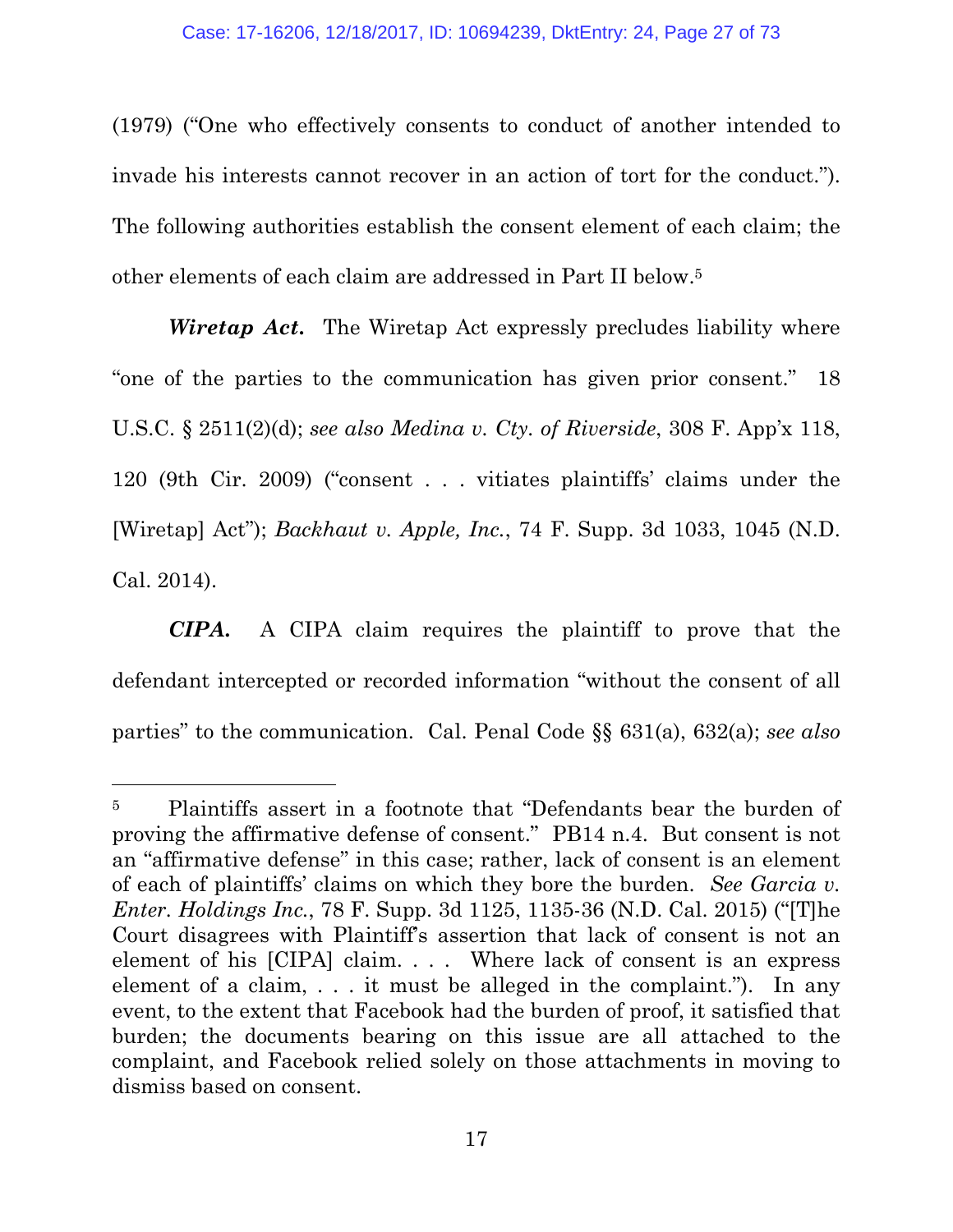*Kearney v. Salomon Smith Barney, Inc.*, 39 Cal. 4th 95, 118 & n.7 (2006) (because CIPA's "statutory scheme protects against" only "nonconsensual" conduct, "[a] business that adequately advises all parties to a telephone call . . . of its intent to record the call would not violate [CIPA]" (internal quotation marks omitted)); *Faulkner v. ADT Sec. Servs., Inc.*, 706 F.3d 1017, 1019 (9th Cir. 2013).

*Intrusion on seclusion/invasion of privacy***.** "The plaintiff in an invasion of privacy case"—whether brought under California common law or the California Constitution—"must not have manifested by his or her conduct a voluntary consent to the invasive actions of the defendant." *Hill v. NCAA*, 7 Cal. 4th 1, 26 (1994); *see also Gulec v. Boeing Co.*, 698 F. App'x 372, 373 (9th Cir. 2017) ("The district court properly dismissed [plaintiff's] invasion of privacy claim under California law because [plaintiff] failed to allege facts sufficient to show that he had a reasonable expectation of privacy in light of his consent to the phone interviews." (citing *Hill*, 7 Cal. 4th at 35-37)); *Baugh v. CBS, Inc.*, 828 F. Supp. 745, 757 (N.D. Cal. 1993) ("[P]laintiff gave her consent and she therefore has no remedy under [an intrusion-on-seclusion] theory.").

*Implied duty of good faith.* A claim for breach of the duty of good faith and fair dealing requires an allegation that the contracting party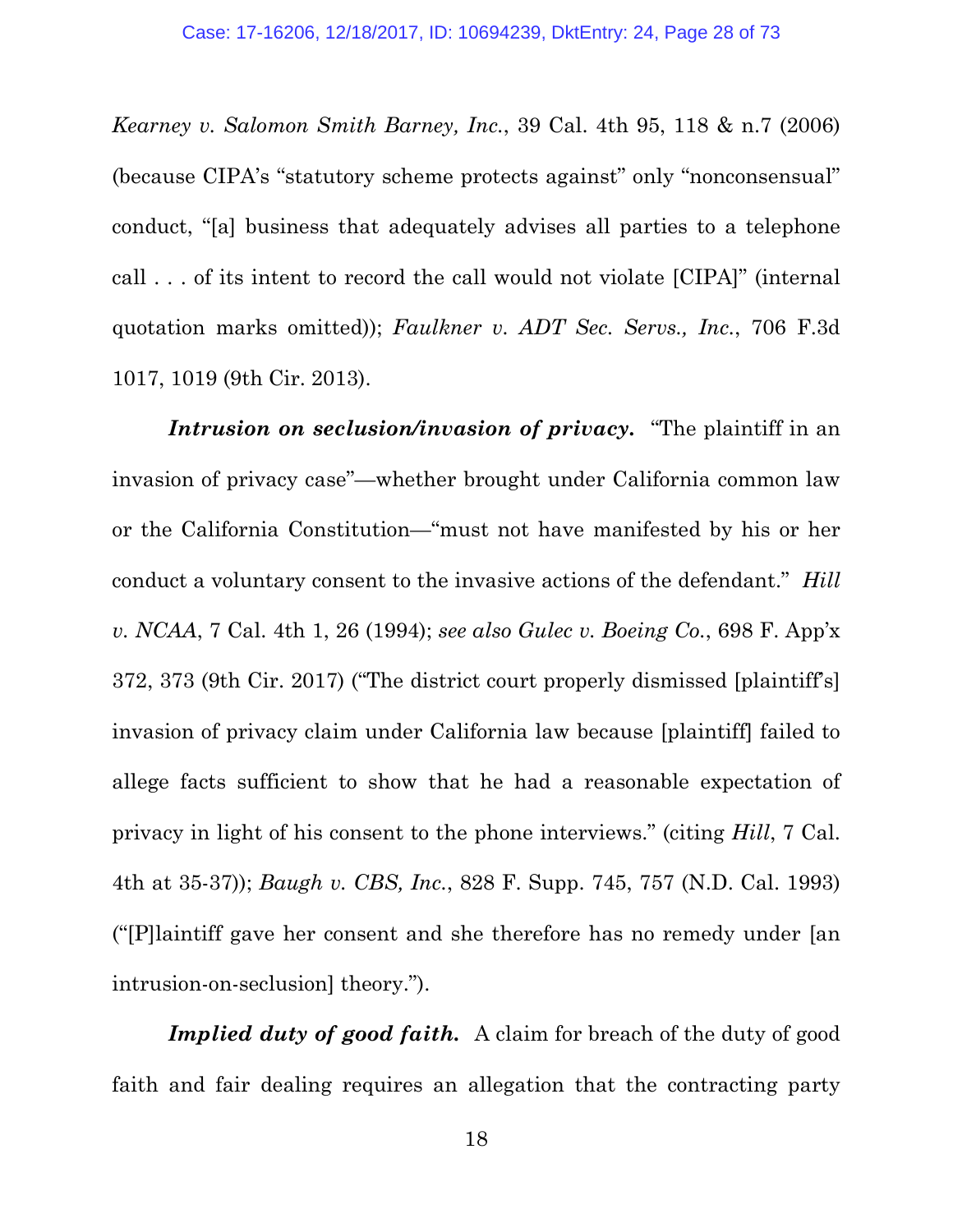"unfairly frustrat[ed] the other party's right to receive the benefits of the agreement actually made"—here, the agreement that plaintiffs formed with Facebook when they signed up and used the service. *Guz v. Bechtel Nat'l Inc.*, 24 Cal. 4th 317, 349 (2000). If Facebook's disclosures were accurate and addressed the conduct at issue here (*i.e.*, if plaintiffs consented to that conduct), then Facebook could not have "frustrated" plaintiffs' ability to receive the benefits of the agreement.

*Fraud***.** A fraud claim requires a plaintiff to demonstrate that the defendant made a false statement or suppressed a material fact—here, in Facebook's disclosures. *S. Tahoe Gas Co. v. Hofman Land Improvement Co.*, 25 Cal. App. 3d 750, 765 (1972). If Facebook's disclosures accurately described the relevant conduct (*i.e.*, if plaintiffs consented to that conduct), then Facebook made no misrepresentation.

## **B. Plaintiffs Consented to the Collection and Use of Information About Their Visits to the Healthcare Sites.**

The question in this case is not whether plaintiffs agreed to Facebook's SRR, Data Policy, and Cookie Policy, or whether those agreements are enforceable. Plaintiffs conceded both of those points below (ER224)—a fact notably omitted from their brief. The only question before this Court is whether Facebook's disclosures encompass the conduct at issue in this suit. "There may be subtle differences" among the consent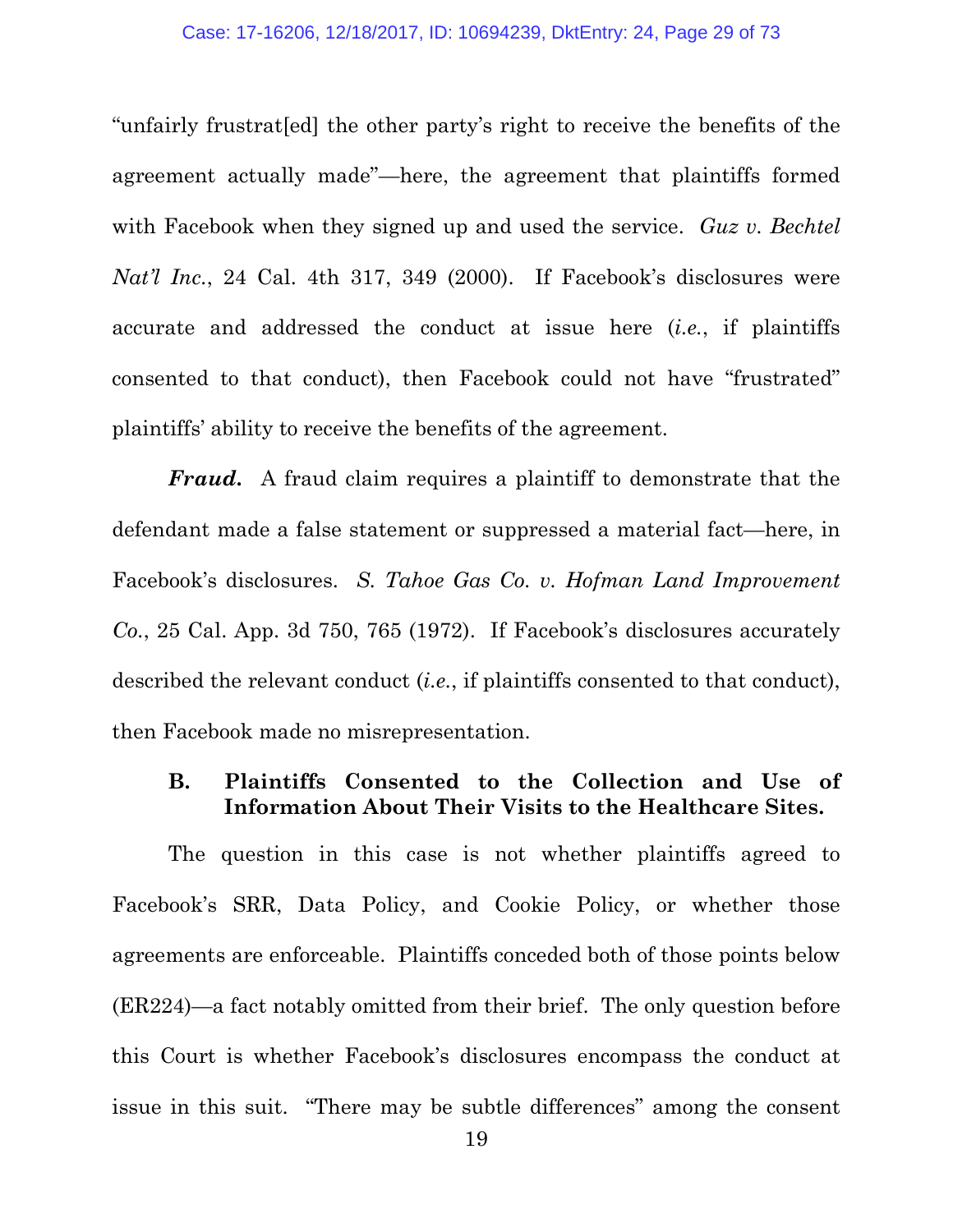#### Case: 17-16206, 12/18/2017, ID: 10694239, DktEntry: 24, Page 30 of 73

doctrines applicable to plaintiffs' various claims, but "the question under [each] is essentially the same: Would a reasonable user who viewed [Facebook's] disclosures have understood that [Facebook] was collecting [the information at issue]?" *Perkins v. LinkedIn Corp.*, 53 F. Supp. 3d 1190, 1212 (N.D. Cal. 2014) (Koh, J.).<sup>6</sup> The answer is clearly yes.

Facebook's policies disclose, among other things, that Facebook: (1) "work[s] with third-party companies who . . . use advertising or related products"; (2) "collect[s] information when you visit or use third-party websites," including "information about the websites"; (3) "use[s] *all* of the information we have about you to show you relevant ads"; (4) "provide[s] [third parties] with information about the reach and effectiveness of their advertising"; (5) uses "[c]ookies" to "deliver ads," "make them more relevant to you," and "show you . . . ad[s] based on the websites you visit or the apps you use—*all across the Internet and mobile ecosystem*"; and (6) permits people to "control" how this information is used for advertising purposes. ER304, 307, 316 (emphases added).

<sup>6</sup> Plaintiffs agree that, at least in the non-medical context, this is the correct test. *See* PB18, 25-26. They repeatedly assert that "[t]he 'validity of [a party's] consent is a question of fact.'" PB14 (quoting *United States v. Cormier*, 220 F.3d 1103, 1112 (9th Cir. 2000)). But the interpretation of Facebook's *written disclosures*—and whether those disclosures address the conduct alleged in this case—is a question of law. *See Pure Wafer Inc. v. City of Prescott*, 845 F.3d 943, 961 (9th Cir. 2017).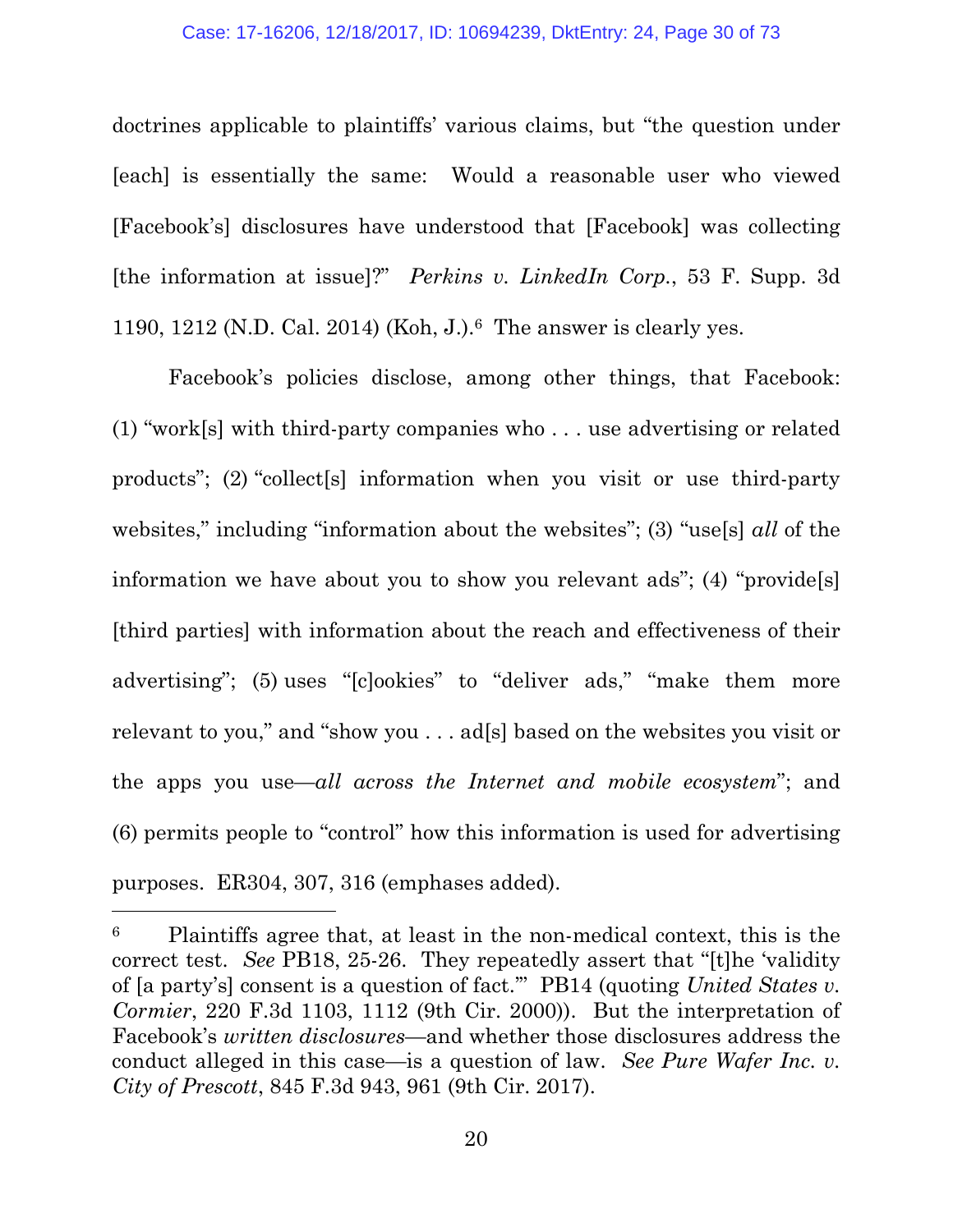The district court correctly held that "Facebook's policies disclose the precise activity at issue in this case." ER16. Any "reasonable user" who read them would know (because they say so expressly) that Facebook collects *all* information about its users' visits to third party websites, and uses *all* of this information to help third parties improve the quality of advertisements based on people's interests. In short, Facebook's policies told users exactly the kind of information that Facebook was collecting and how it was using that information. Plaintiffs are bound by their consent to those policies.

## **C. Plaintiffs' Various Attempts to Escape the Consequences of Their Consent Are Unavailing.**

Plaintiffs offer an array of allegations and authorities to poke holes at the district court's conclusion. Each of their arguments is meritless.

### **1. The District Court Did Not Overlook the "Totality of the Circumstances."**

Plaintiffs first contend that the district court "read Facebook's consent provisions in isolation," and that "[t]aken in full, the facts alleged establish that no reasonable person would have believed that the specific data at issue was being disclosed to, tracked, acquired and sold by Facebook." PB18. Plaintiffs offer a bulleted list of these allegations (PB19-20), which are addressed in turn below. But broadly speaking, each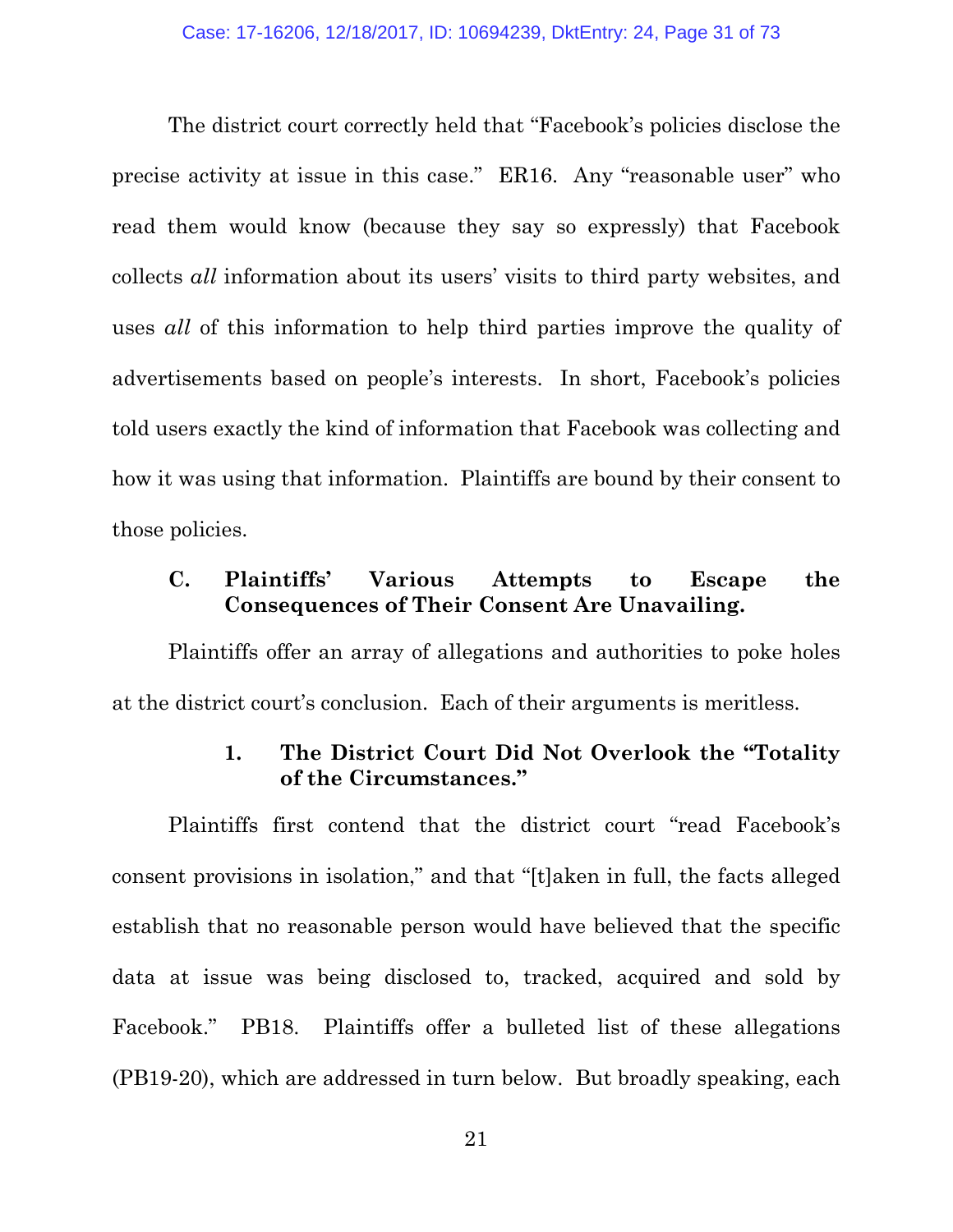#### Case: 17-16206, 12/18/2017, ID: 10694239, DktEntry: 24, Page 32 of 73

of these "allegations" is either a legal conclusion; a bare assertion that cannot be squared with the documents attached to the complaint; or entirely irrelevant to whether plaintiffs gave consent.

• *"Plaintiffs specifically and repeatedly alleged that they lacked knowledge of and did not authorize Facebook's acquisition of the data at issue."* PB19. <sup>7</sup> It makes no difference whether plaintiffs "lacked knowledge of" Facebook's use of cookies with respect to the particular healthcare sites at issue, because plaintiffs affirmatively attested to reading and agreeing to Facebook's policies, which disclosed that Facebook would be collecting information from the sites that plaintiffs visited. *See, e.g.*, *Circuit City Stores, Inc. v. Ahmed*, 283 F.3d 1198, 1200 (9th Cir. 2002) ("[O]ne who signs a contract is bound by its provisions and cannot complain of unfamiliarity with the language of the instrument."); *see also* pp. 34-36 & n.19 *infra*. Similarly, plaintiffs' allegation that they did not "authorize" Facebook's conduct has no legal effect, because it is contradicted by documents—the Data Policy and Cookie Policy—"that are referenced in the complaint." *Lazy Y Ranch*, 546 F.3d at 588; *see also Garcia v. Enter. Holdings, Inc.*, 78 F. Supp. 3d 1125, 1136 (N.D. Cal. 2015) ("[T]he documents proffered by Defendants . . . contradict Plaintiff's claim

<sup>7</sup> Italics are added to the quotes from plaintiffs' brief.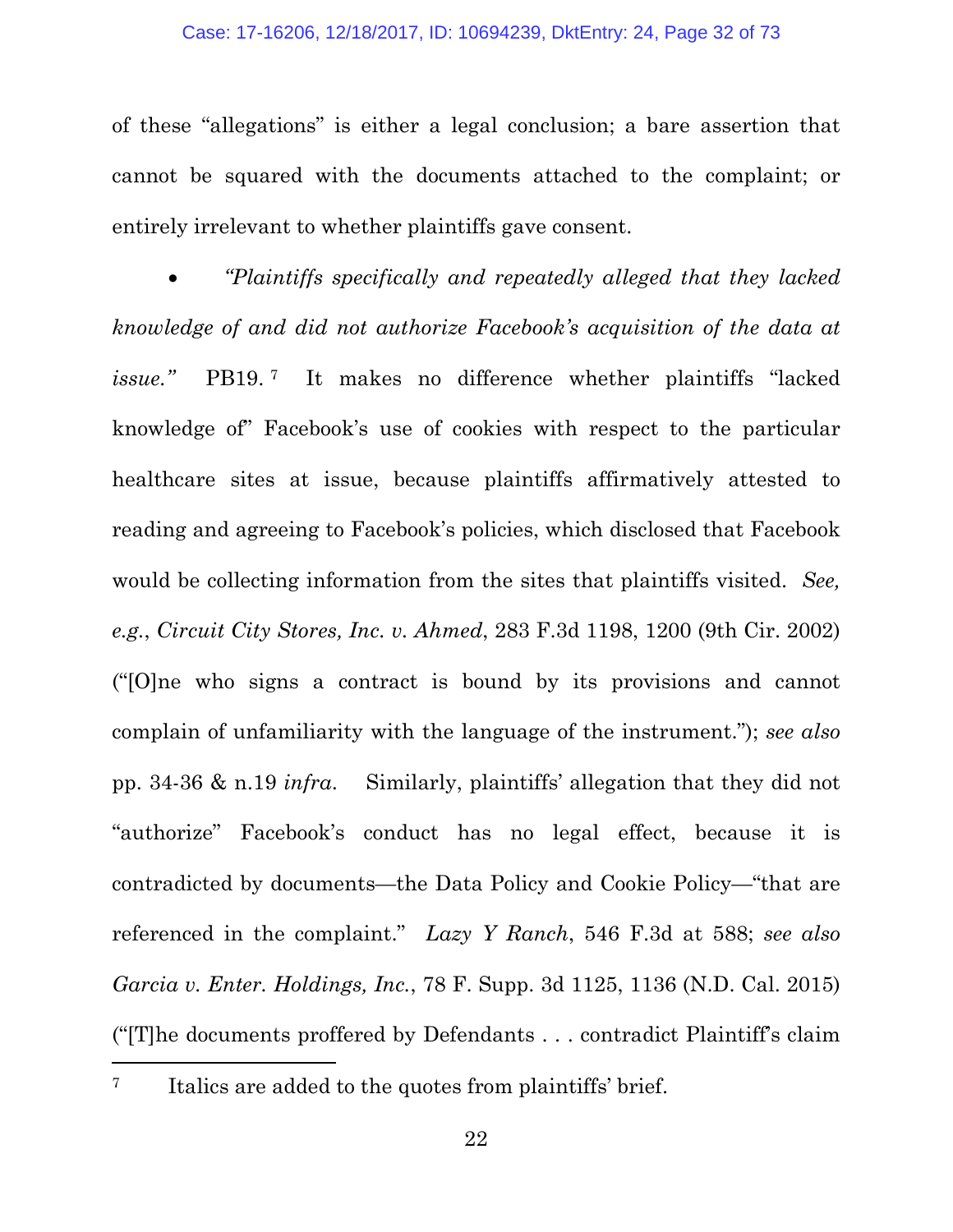#### Case: 17-16206, 12/18/2017, ID: 10694239, DktEntry: 24, Page 33 of 73

that he was unaware of and did not consent to the transfer of his personal information to a third party.").

• *"The communications at issue were with trusted health care entities and related to health conditions, doctors, treatment, or financing for themselves or, for Jane Doe II, her spouse."* PB19. As explained in detail below (*see* Part I.C.2 *infra*), neither the subject matter of the communications nor the nature of the websites has any relevance to the question of consent. Facebook disclosed the nature of the information that it would collect and how it would use that information.

• *"Plaintiffs were specifically promised that the communications would not be disclosed to third-parties like Facebook"; "Facebook had actual and constructive knowledge of these promises" and "knowingly acquired the data at issue in violation of" them.* PB19. Plaintiffs' use of the passive voice is telling: They are referencing disclosures on the websites of the *healthcare defendants*, not Facebook's disclosures. <sup>8</sup> The healthcare websites' disclosures do not help plaintiffs, for two reasons. First, while some of the healthcare defendants promised not to disclose *personally-identifying information*, they did not promise to keep

<sup>8</sup> *See also* Br. of *Amicus Curiae* Electronic Privacy Information Center ("EPIC Br.") at 15-16 (making similar argument).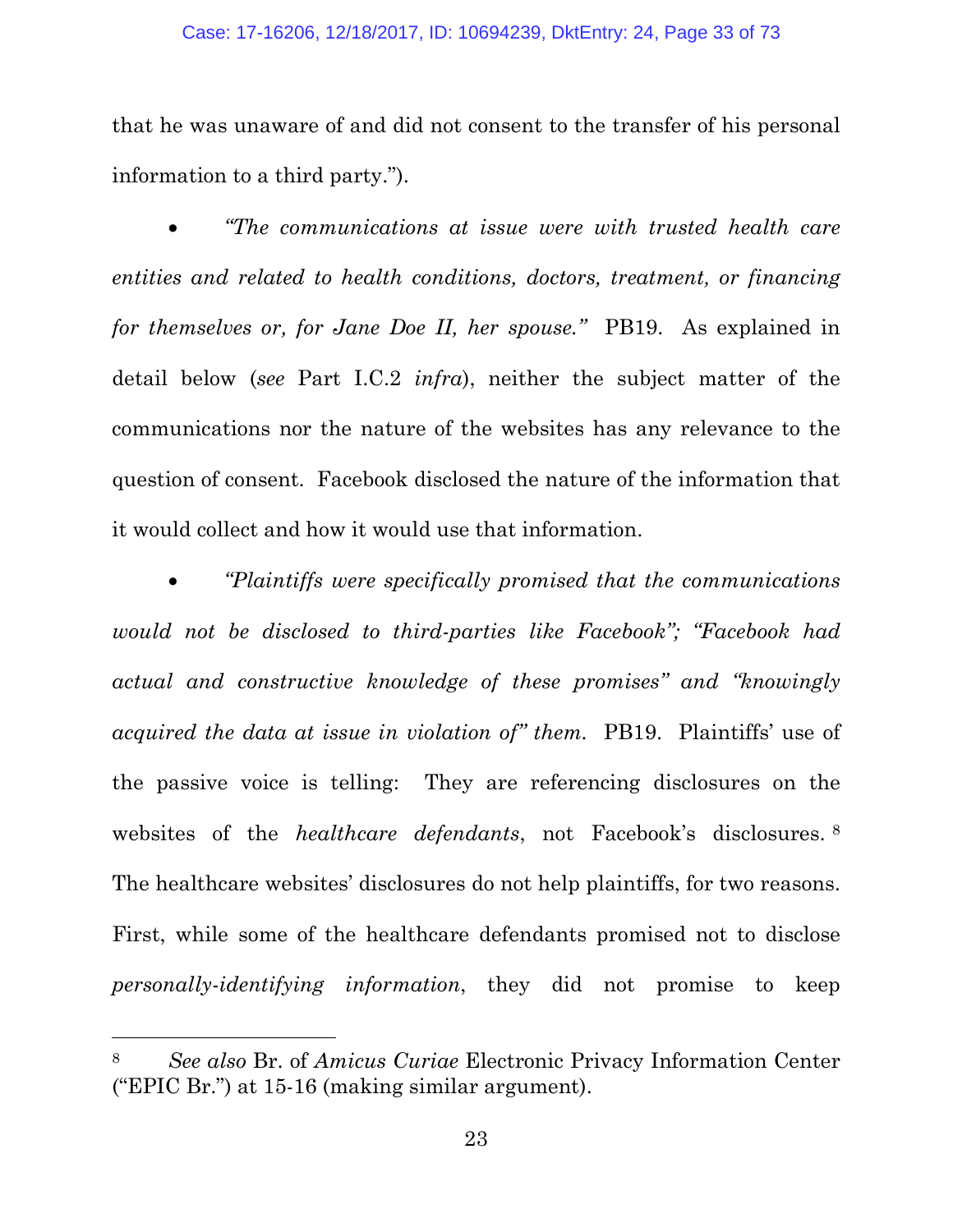*web-traffic* information confidential. To the contrary, the healthcare defendants affirmatively disclosed that information about users' web traffic would be communicated to third parties.<sup>9</sup> Once again, plaintiffs wholly omit that language.

Second, and more fundamentally, as far as plaintiffs' claims against Facebook are concerned, it does not matter what the healthcare defendants promised: Plaintiffs are bound by their agreement to *Facebook's* terms. Plaintiffs do not claim that Facebook ever suggested that its disclosures could be modified or limited by representations on other websites or that it intended to be bound by such representations. And they cite no authority for the remarkable proposition that a contract between two parties can be modified or rendered unenforceable by a

<sup>9</sup> *See, e.g.*, ER359 ("[T]he providers of third party Cookies may have the ability to link your activities on the Website with your browsing activities elsewhere on the Internet."); ER349 (stating that general "traffic" information, such as a user's "browser information and length of stay" on a website, may be disclosed); ER370 (advising that "the date and time of [a user's] visit and the solutions and information for which [she] searched and which [she] viewed" may be disclosed); ER376 (disclosing that user IP addresses would be automatically collected and shared, and could be used to determine "a visitor's Internet Service Provider and the geographic location of his or her point of connectivity"); ER395 (disavowing confidentiality of web traffic information and noting use of third-party cookies to serve ads "based on [a user's] visit to [its] site").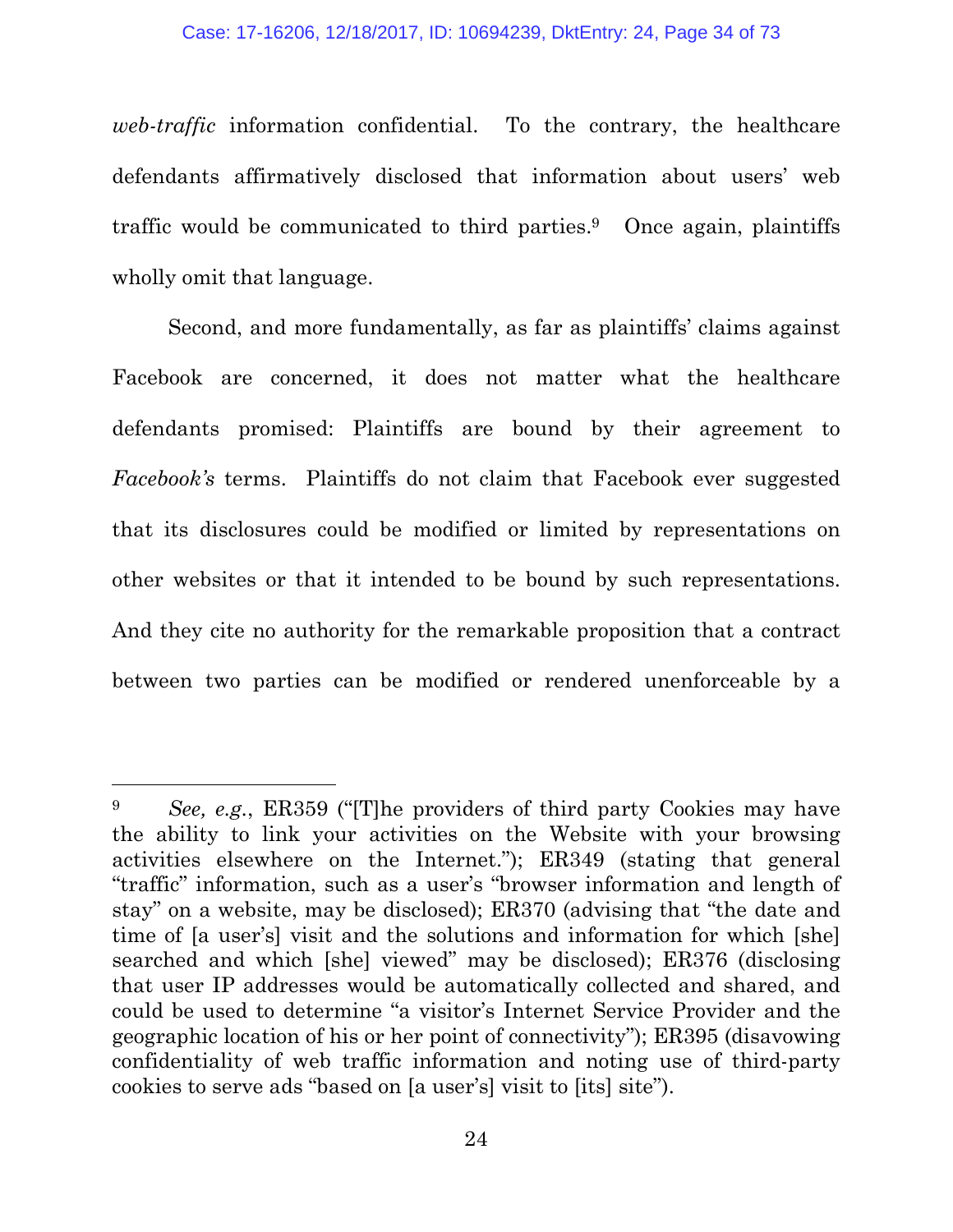#### Case: 17-16206, 12/18/2017, ID: 10694239, DktEntry: 24, Page 35 of 73

representation that one of the parties received from *someone else*, with or without the counterparty's knowledge.

• *"Facebook promised to make 'important disclosures,' but engaged in fraudulent 'suppression, with the intent to deceive its users, of [the conduct alleged in the complaint].'"* PB20. Stringing together these two quotes from different sources does not transform them into a valid legal argument. The "important disclosures" language is drawn from Facebook's SRR, and references the disclosures that Facebook *did* make in its Data Policy: "We designed our Data Policy to make important disclosures about how you can use Facebook to share with others and how we collect and can use your content and information. . . . By using or accessing Facebook Services, you agree that we can collect and use [ ] content and information in accordance with the Data Policy." ER298, 300. The "suppression" language is taken from plaintiffs' cause of action for fraud (ER291-92 ¶ 366)—and that cause of action is meritless, because Facebook's disclosures "suppressed" nothing. See Part II.B *infra*. 10

<sup>10</sup> Similarly, the *amicus* argues that plaintiffs' "[c]onsent is limited by the scope of Facebook's settlement with the FTC in 2012," in which it agreed not to "misrepresent . . . the extent to which it maintains the privacy or security of covered information." EPIC Br. at 13. Facebook did not "misrepresent" any information; its disclosures were entirely accurate.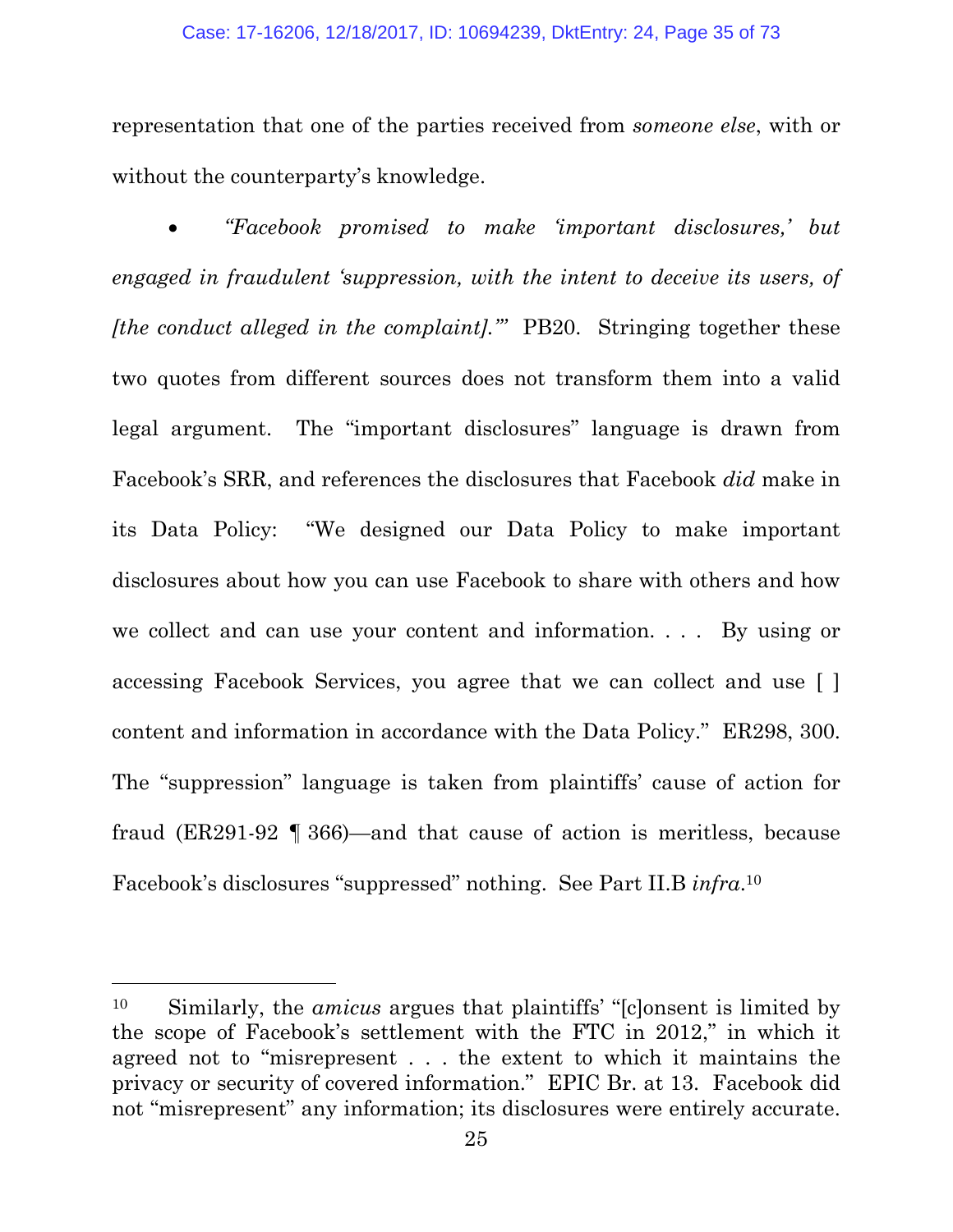• *"Plaintiffs enjoyed 'several specific legally protected privacy interests' in the communications at issue, including actual and reasonable expectations of privacy."* PB20. This quotation from plaintiffs' complaint has no bearing on whether Facebook's policies adequately disclosed its data-collection practices. It is a legal conclusion that the Court has no obligation to accept. *See Iqbal*, 556 U.S. at 678. And it is incorrect. *See* Part II.E.1 *infra*.

• *"Facebook tracking does not occur on all medical websites and is not necessary for a website to utilize some functionality."* PB20. This, too, has absolutely nothing to do with whether plaintiffs consented to Facebook's collection of data about their visits to the healthcare sites. Facebook has never argued that it receives information from "*all* medical websites"; for example, it does not gather data from sites that do not include any Facebook code. Nor has Facebook ever contended that a third-party website is unable to "function[]" without "Facebook tracking." Rather, Facebook's argument is that data collection is (1) a routine part of the Internet and (2) fully disclosed by Facebook's policies, to which

And Facebook's settlement with the FTC is irrelevant to whether the operative terms and disclosures at issue establish informed consent here.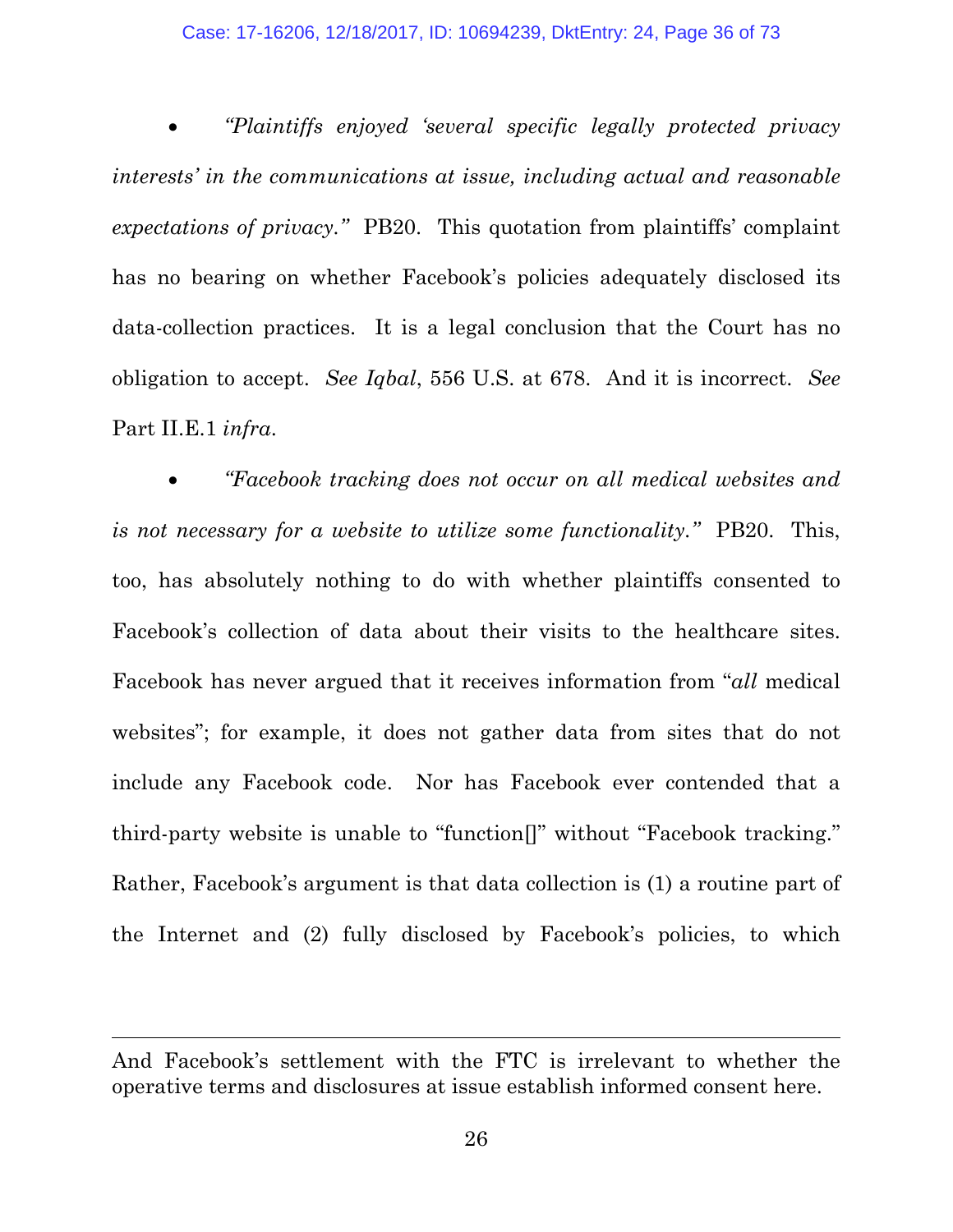plaintiffs agreed. That this activity is neither universal nor necessary to the function of the healthcare sites does not make it *illegal*.

In short, what plaintiffs call the "totality of the circumstances" is a series of kitchen-sink allegations with no bearing on consent. None changes the dispositive fact that plaintiffs admitted that they were bound by Facebook's terms, and those terms disclose all of the conduct alleged in their complaint.

### **2. Facebook's Disclosures Were Not "Vague"—They Cover the Exact Conduct at Issue in This Suit.**

The district court rejected plaintiffs' argument "that Facebook's policies are too 'vague' and 'broad' to be enforceable," explaining that "Facebook's Data Policy discloses the precise conduct at issue in this case." ER13. Plaintiffs reprise this argument on appeal. PB21-25. The crux of their position is that Facebook's policies did not specifically disclose that Facebook would be collecting "communications about their health conditions, treatment, and financing." PB23-24; *see also* ER225 ¶ 65 (alleging that plaintiffs' consent to Facebook's policies was irrelevant

27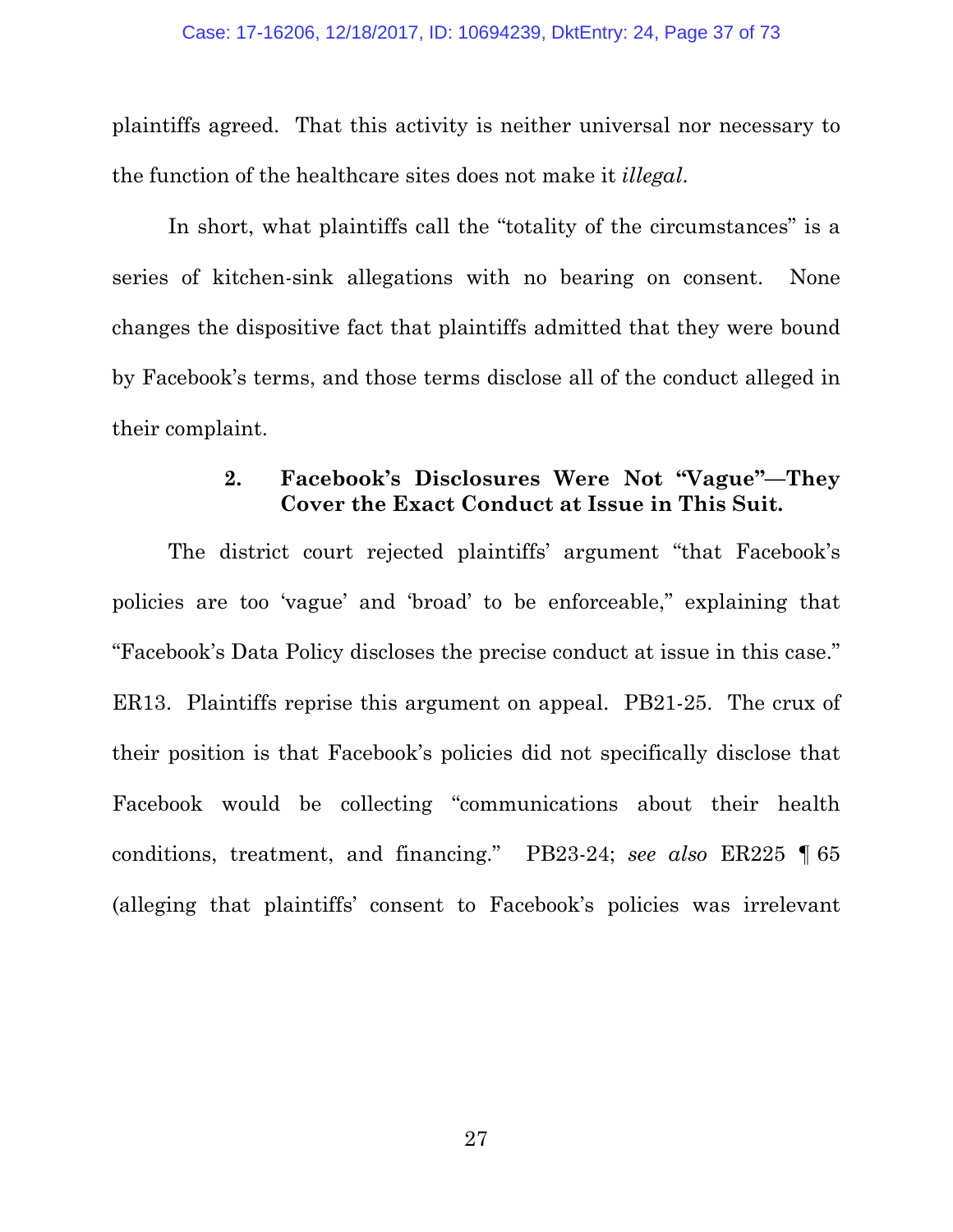because Facebook did not disclose that it collects "medical information and communications" specifically).<sup>11</sup> This theory is meritless.

As a matter of both common sense and well-established case law, Facebook had no obligation to identify the precise *websites* from which it was collecting web-traffic information. Rather, it fulfilled its obligations by disclosing that it would collect and use all "information about the websites and apps you visit" containing Facebook's code, "your use of our Services on those websites and apps," and "information the developer or publisher of the app or website provides to you or us." ER304. No user would read a list of every conceivable kind of website from which Facebook collects information—even if such a list could be created and constantly updated to reflect the ever-expanding content on the Internet.

Circuit precedents are clear on this point: "A contractual term is not ambiguous *just because it is broad*." *F.B.T. Prods., LLC v. Aftermath Records*, 621 F.3d 958, 964 (9th Cir. 2010) (emphasis added).<sup>12</sup> Consistent

<sup>11</sup> The *amicus* makes a similar argument. *See, e.g.*, EPIC Br. at 8 (arguing that the district "court erred when it failed to construe ambiguous terms against the drafter").

<sup>12</sup> *See also Fober v. Mgmt. & Tech. Consultants, LLC*, 2016 WL 7626431, at \*4 (C.D. Cal. July 29, 2016) ("Plaintiff . . . may not survive summary judgment . . . merely by noting the wide scope of the relevant consent provision and then labeling that provision 'ambiguous.'"); *Young v. Wideawake Death Row Entm't LLC*, 2011 WL 12565250, at \*5 (C.D. Cal.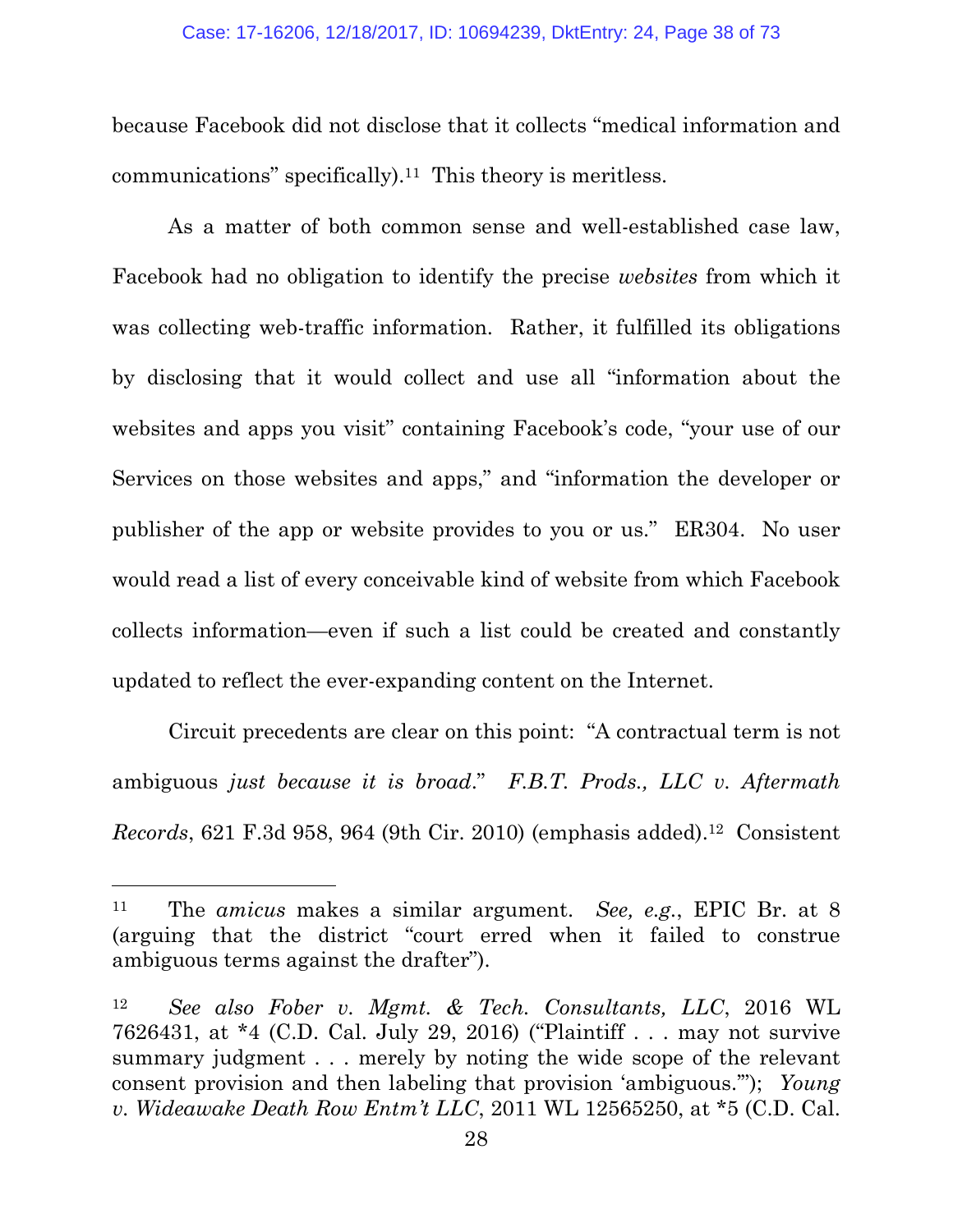with that authority, courts in this Circuit routinely dismiss claims based on the collection of online information when the defendant discloses these practices—even where those disclosures are far less detailed and extensive than Facebook's.

In *Perkins*, for example, the plaintiffs alleged that LinkedIn had harvested non-user email addresses from the plaintiffs' contact lists and then sent marketing materials to those email addresses. 53 F. Supp. 3d at 1195. Judge Koh dismissed the plaintiffs' Wiretap Act claim based on consent, reasoning that when a user entered his email address into LinkedIn, he was notified that LinkedIn was "asking for *some* information from" the email account, and was then given a choice of permitting or forbidding this collection. *Id.* at 1212 (emphasis added). The court was "not persuaded by Plaintiffs' contention that the disclosures were not clear enough to alert Plaintiffs that the emails to their contacts would contain an endorsement of LinkedIn"; this argument was an "attempt to slice the disclosures too thin." *Id.* at 1215.

In *Del Vecchio v. Amazon.com, Inc.*, 2012 WL 1997697 (W.D. Wash. June 1, 2012) ("*Del Vecchio II*"), the plaintiffs alleged that Amazon used

Apr. 19, 2011 ("The terms 'manners' and 'distribution' are admittedly broad, but they do not appear to be unclear or ambiguous.").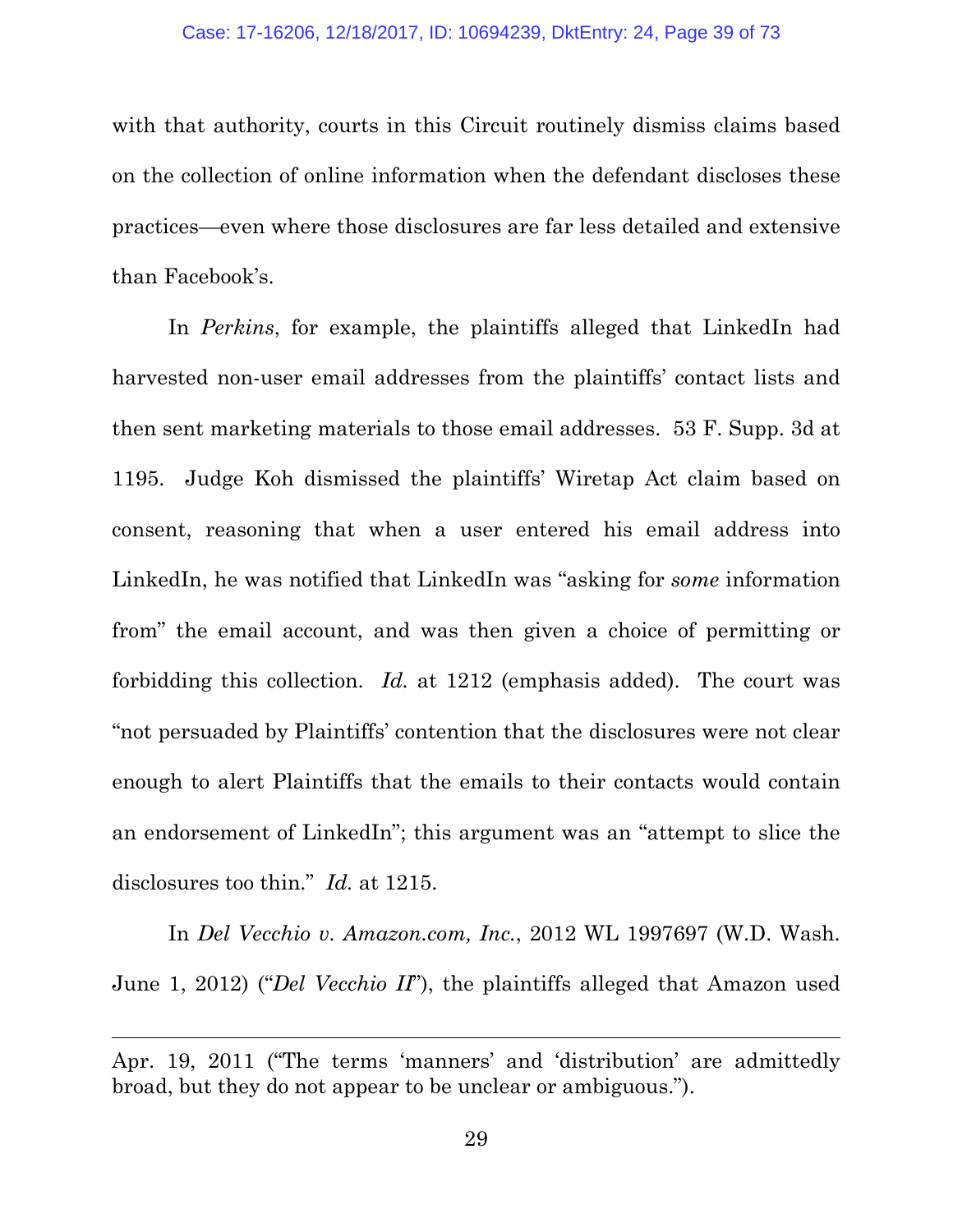cookies to "misappropriat[e]" "sensitive information about [the plaintiffs'] . . . purchases," their "financial information such as credit and debit card information," and their "mailing and billing addresses*." Id*. at \*2. The court dismissed the claim because Amazon's terms of use "notif[ied] visitors that [Amazon] will take the very actions about which Plaintiffs now complain: place . . . *cookies* on their computers and use those cookies to monitor and collect information about their navigation and shopping habits." *Del Vecchio v. Amazon.com, Inc.*, 2011 WL 6325910, at \*4 (W.D. Wash. Dec. 1, 2011) ("*Del Vecchio I*"). The court reached this conclusion even though Amazon's terms did not say anything *specific* about the kinds of information obtained using the cookies; they said only that "[w]e receive and store *certain* types of information whenever you interact with us." *Id.* at  $*4$  n.7 (emphasis added).<sup>13</sup>

Finally, in *Mortensen v. Bresnan Communication LLC*, 2010 WL 5140454 (D. Mont. Dec. 13, 2010), the plaintiffs brought Wiretap Act and

<sup>13</sup> Plaintiffs argue that the *Del Vecchio* court "punted on 'the issue of authorization,' instead ordering further briefing." PB22. That is misleading. The court in *Del Vecchio I* dismissed the plaintiffs' claims on the pleadings based on their consent, with leave to amend. 2011 WL 6325910, at \*4. In *Del Vecchio II*, the court declined to rule on consent as to the amended complaint, but reiterated that it was "very likely that Defendant's [terms] disclose<sup>[d]</sup> sufficient information to negate Plaintiffs' . . . claims." 2012 WL 1997697, at \*1. The case settled soon after.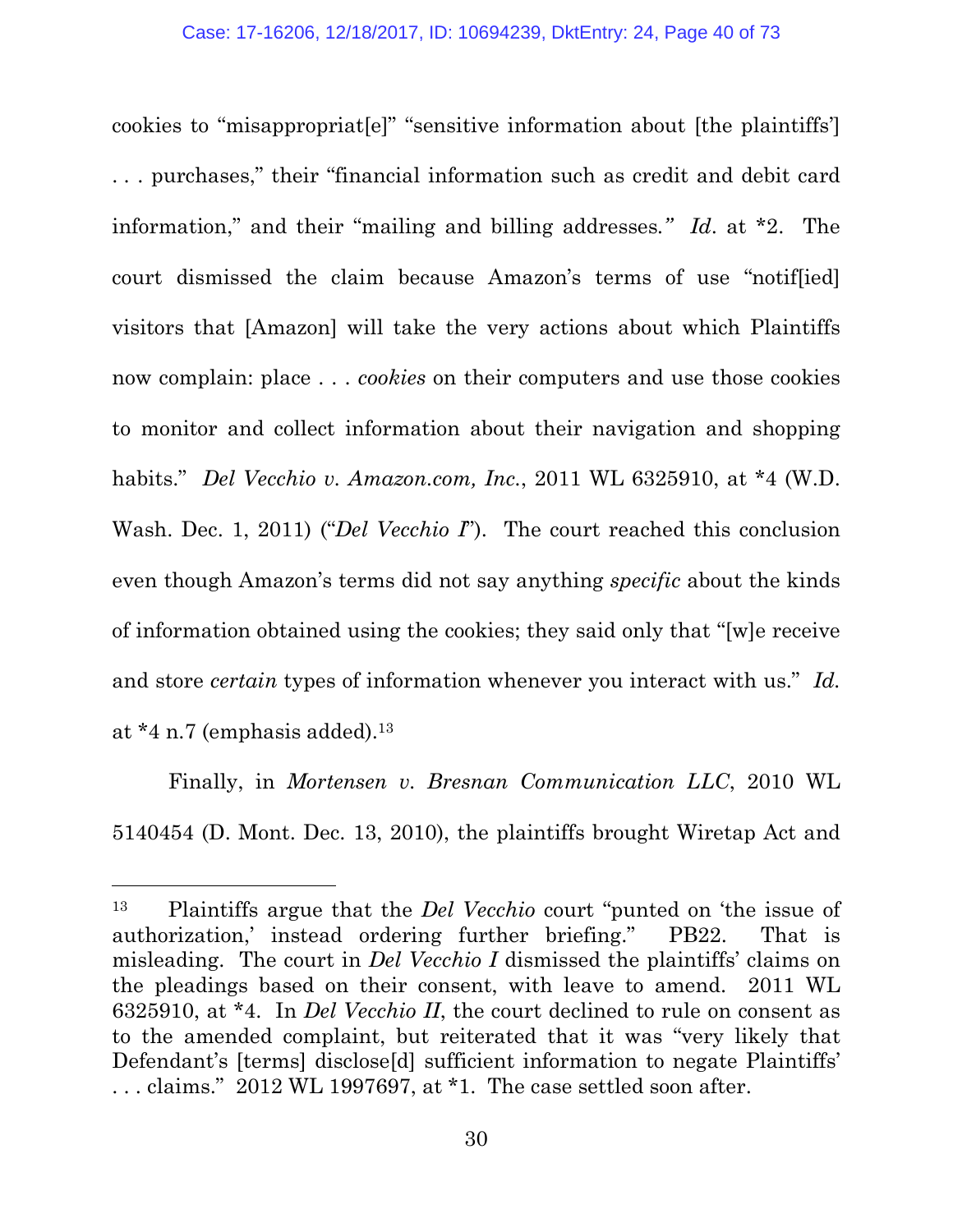privacy claims against an internet service provider, alleging that the defendant had tracked their web-traffic information using cookies and had sent their "Internet communications to . . . a third-party Internet advertising company." *Id*. at \*1. The plaintiffs argued that the terms of service did not bar their claim because the defendant "did not fully describe its intent to funnel [the] customer's complete, unfiltered Internet traffic to a third-party processor for profiling and ad-serving." *Id.* at \*4 (internal quotation marks omitted). The court disagreed, concluding that it was sufficient for the defendant to disclose "that Plaintiffs' *electronic transmissions* would be monitored and would in fact be transferred to third-parties for the purposes of providing '*content or services*.'" *Id.* at \*5 (emphases added).<sup>14</sup>

This is an even clearer case of consent. If it is enough for online services to tell users that they are collecting "some information" from users (*Perkins*), or "certain types of information" (*Del Vecchio I*), or "electronic transmissions" (*Mortensen*), then Facebook's disclosures—

<sup>14</sup> Plaintiffs attempt to distinguish *Mortensen* on the ground that Facebook "did not provide its users with the ability to opt-out of its tracking on health care websites that promised not to disclose their PII." PB21-22. That is nonsensical. Facebook *did* give users the opportunity to opt out of certain types of targeted advertising, and as discussed above, it would have been absurd for Facebook to attempt to provide a more limited opt-out with respect to specific "websites" that made specific "promise[s]."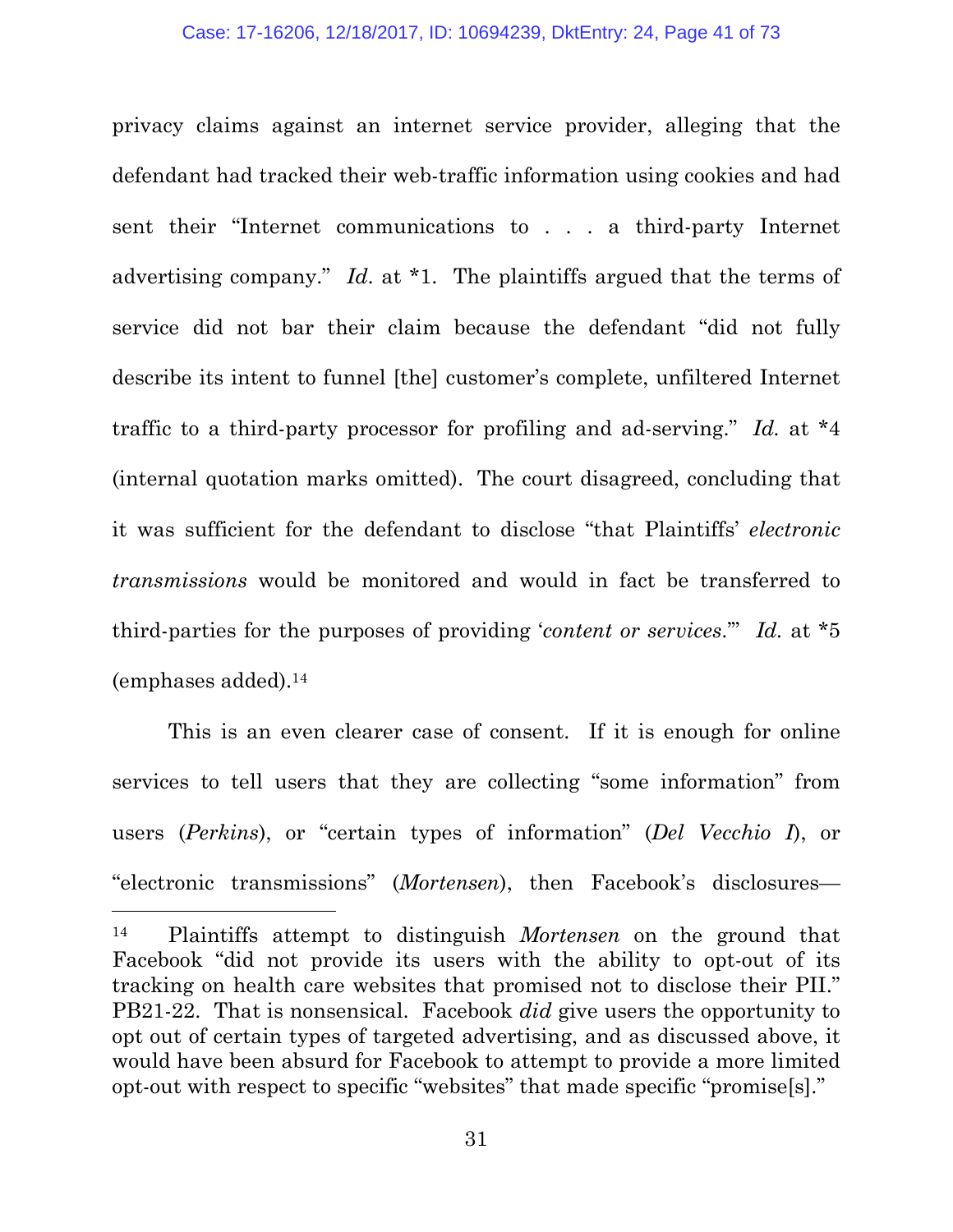including its disclosure that Facebook would collect "information about the websites and apps you visit, your use of our Services on those websites and apps, [and] information the developer or publisher of the app or website provides to you or us" (ER304)—plainly are more than sufficient.<sup>15</sup>

The cases that plaintiffs cite (PB24-25) are not to the contrary. Plaintiffs rely on *Norman-Bloodsaw v. Lawrence Berkeley Laboratory*, 135 F.3d 1260 (9th Cir. 1998) for the proposition that plaintiffs' consent to "Facebook's general tracking of consumers on the Internet" does not establish their consent to "Facebook's tracking of their communications about medical conditions." PB24. *Norman-Bloodsaw*, however, had nothing to do with the tracking of web-traffic information; it was about "highly invasive" *physical testing*. 135 F.3d at 1270. The Court held that the plaintiffs' agreement to a "general medical examination," and their answers to "written questions as to whether they had [certain diseases]," did not mean they expected to "hav[e] their blood and urine tested for

<sup>15</sup> *See also, e.g.*, *In re Yahoo Mail Litig.*, 7 F. Supp. 3d 1016, 1030 (N.D. Cal. 2014) (dismissing Wiretap Act claim because "Yahoo obtained consent . . . to scan and analyze emails for the purposes of providing personal product features, providing targeted advertising, and detecting spam and abuse"); *Deering v. CenturyTel, Inc.*, 2011 WL 1842859, at \*2-3 (D. Mont. May 16, 2011) (holding that the plaintiff "consented to the monitoring of his Internet activity"; "there is no reasonable expectation of privacy when a plaintiff has been notified that his Internet activity may be forwarded to a third party to target him with advertisements").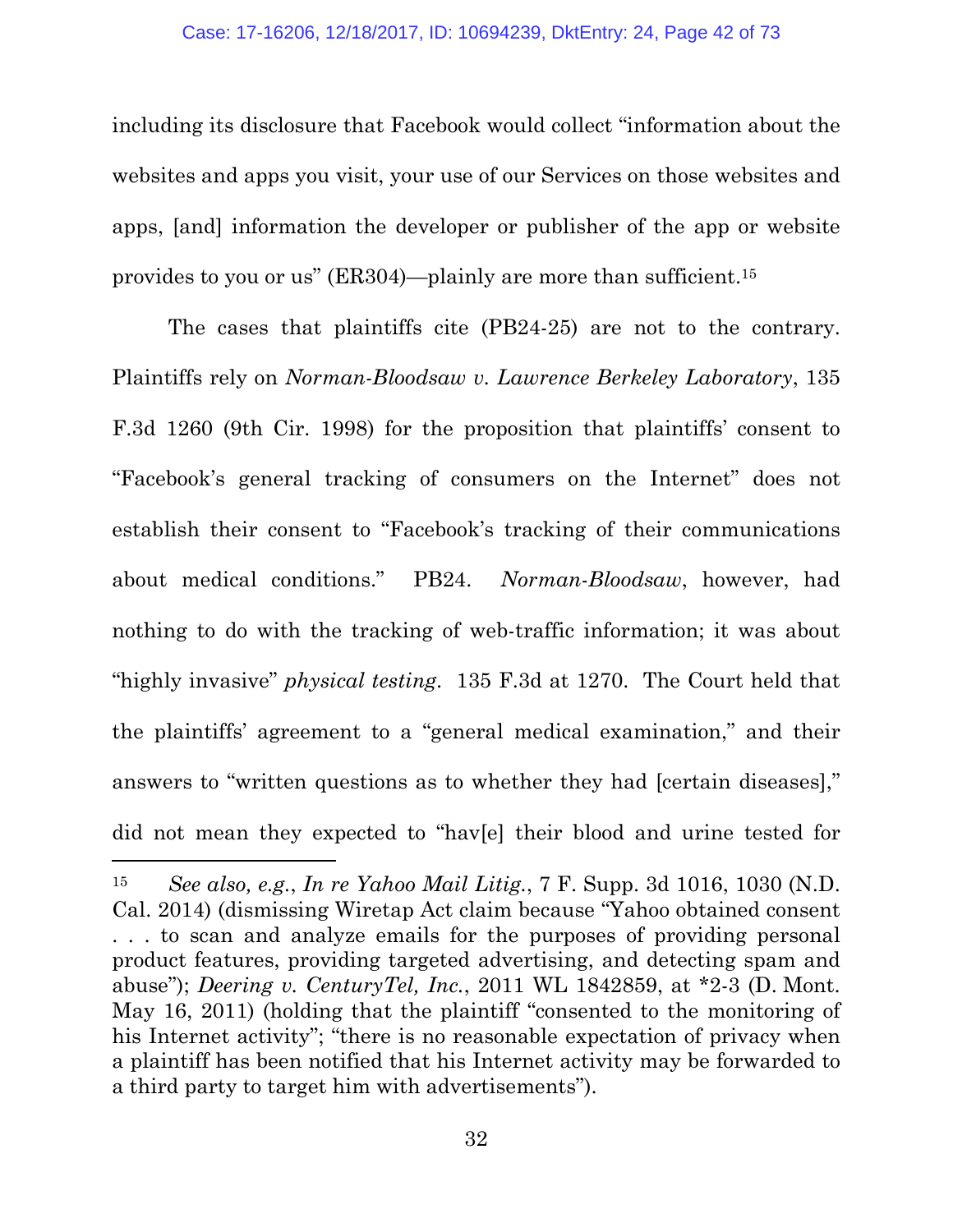specific conditions that corresponded tangentially if at all to the written questions." *Id.* at 1267-68.<sup>16</sup> There is nothing controversial about that conclusion: An agreement to a "general" examination does not constitute consent to physical testing on every conceivable medical condition. *Id.* at 1270. And even if routine data collection could be analogized to a physical examination, Facebook did not tell users that it would collect "general" information; it told users the specific information that it would be collecting. ER304.

The Supreme Court's decision in *Riley v. California*, 134 S. Ct. 2473 (2014), has even less to do with this case. Plaintiffs suggest that *Riley* held that "Americans have a reasonable expectation of privacy" in any communications that even touch on matters related to healthcare. PB24. Not so. *Riley* held that a warrantless search of a cell phone is not subject to the "search incident to arrest exception" to the Fourth Amendment's warrant requirement, and noted that a cell phone could reveal a great deal of information about its owner, including the owner's visits to WebMD.

<sup>16</sup> The question in *Norman-Bloodsaw* was not whether the plaintiffs had consented to the conduct. It was whether, for purposes of the statute of limitations, their claims began to accrue at the time of the examinations or at the time they found out that they were being tested for certain diseases. The Court concluded that there was a triable issue of fact on when the plaintiffs gained the relevant knowledge. 135 F.3d at 1266.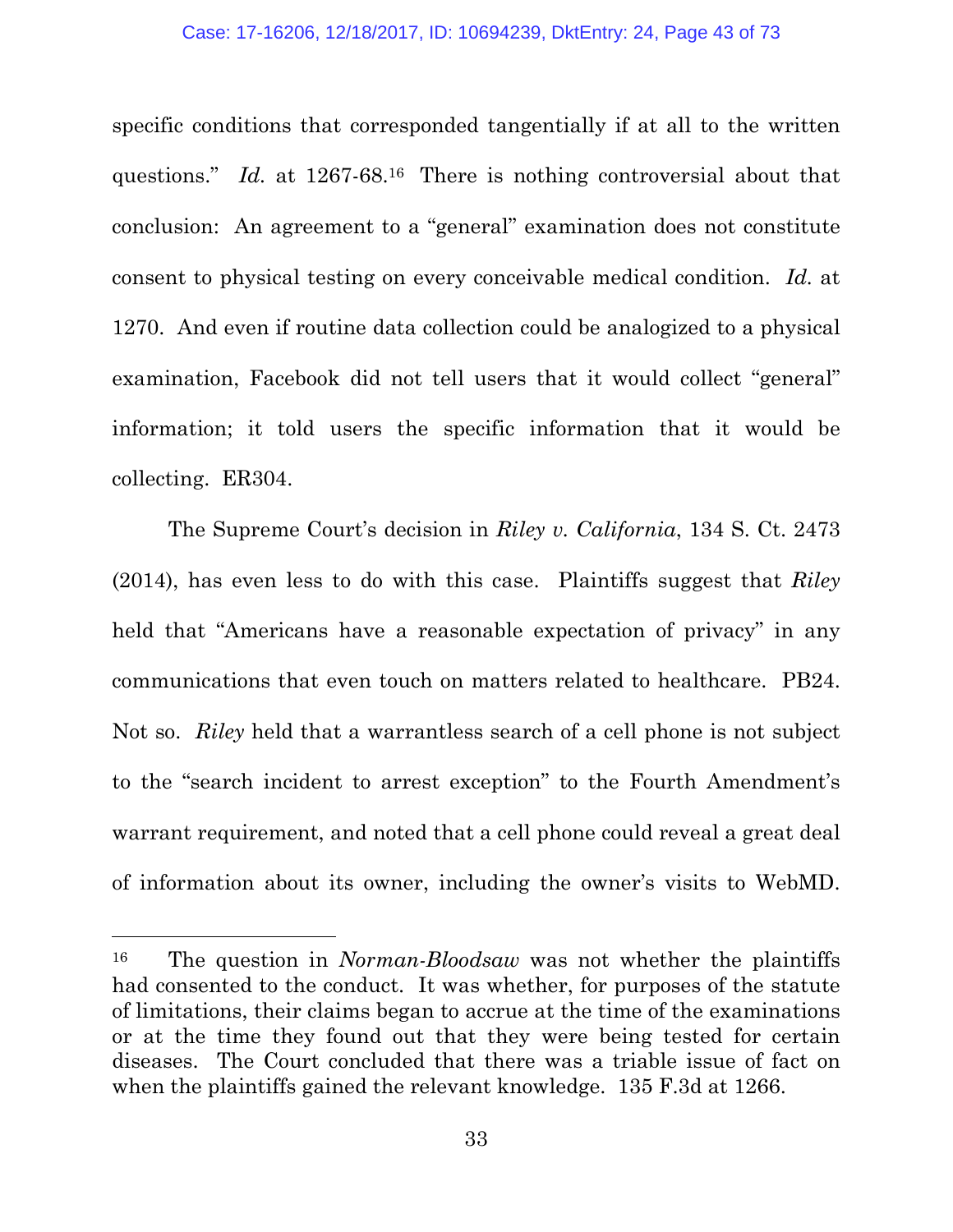134 S. Ct. at 2485, 2490. The case did not involve any form of alleged consent, nor was it interpreting the statutes and causes of action at issue in this case.<sup>17</sup>

## **3. Plaintiffs' Complaint Belies Their Assertion that Facebook's Disclosures Were "Buried."**

Plaintiffs' next argument is that Facebook's disclosures about data collection were "buried within a Privacy Policy that no user was likely to read or understand." PB25; *see also* PB23.<sup>18</sup> This argument fails for each of three independent reasons.

First, whatever plaintiffs may assert about "users" generally, they do not argue that *they* failed to read, see, or understand Facebook's policies. Any such suggestion would be squarely contradicted by the complaint,

<sup>17</sup> Plaintiffs discuss two other cases in their background discussion of the law. PB14-17. In *In re Pharmatrak, Inc.*, 329 F.3d 9 (1st Cir. 2003), the plaintiff pharmaceutical companies "explicitly conditioned their purchase [of the defendant's product] on the fact that it would *not* collect [the] information" at issue. 329 F.3d at 20. And in *Thoefel v. Farey-Jones*, 359 F.3d 1066 (9th Cir. 2004), this Court explained that "an overt manifestation of assent or willingness would not be effective . . . if the defendant knew, or probably if he ought to have known . . . , that the plaintiff was mistaken as to the nature and quality of the invasion intended." *Id.* at 1073. Nothing in the complaint suggests that Facebook knew that plaintiffs were "mistaken" about the data it was collecting.

<sup>18</sup> Notably, both plaintiffs and their *amicus* repeatedly misstate the operative title of Facebook's disclosure—referring to it as a "Privacy Policy" rather than a "Data Policy." This distinction underscores the policy's unambiguous subject matter: Facebook's *data collection.*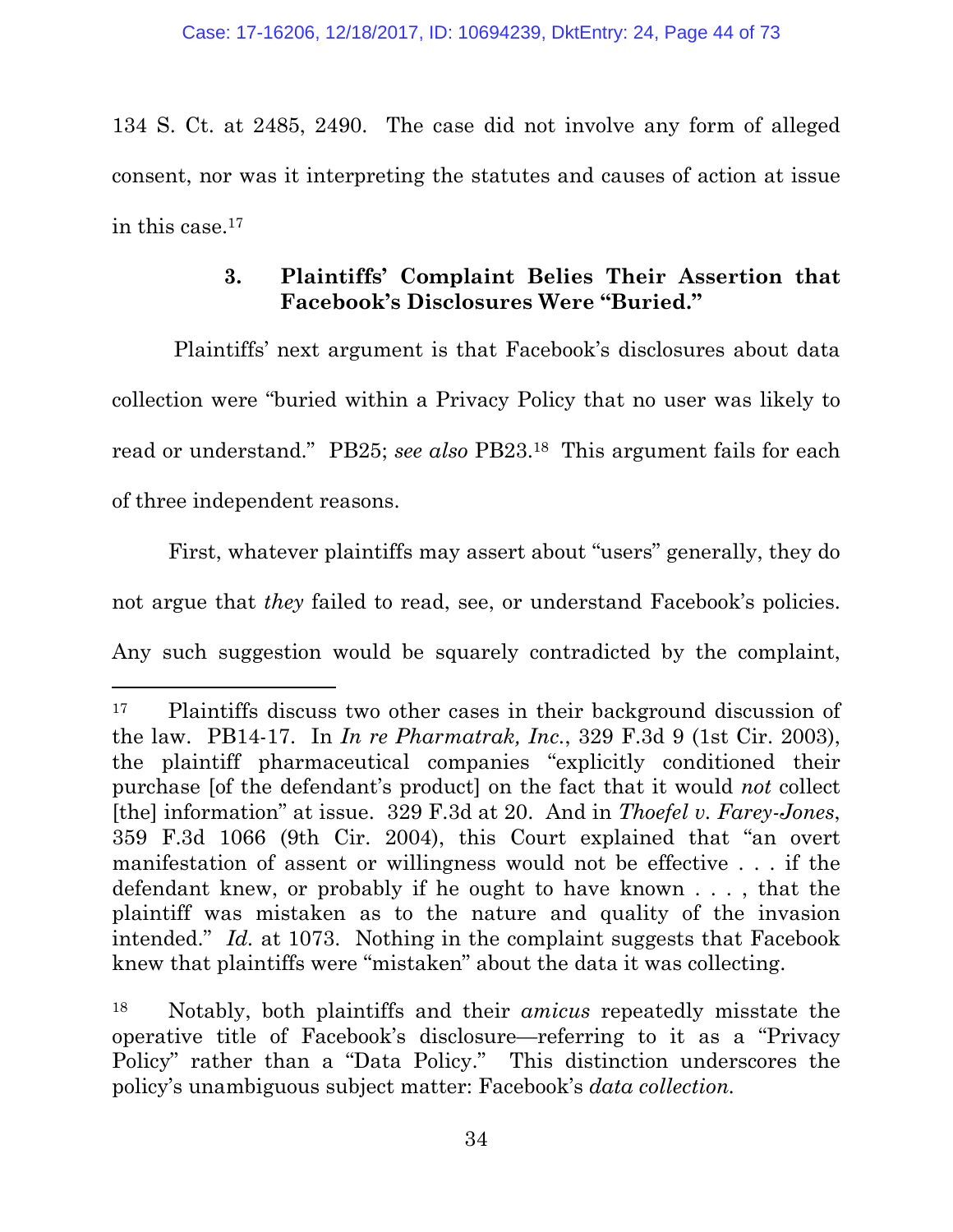which (unlike plaintiffs' brief) recognizes that when plaintiffs signed up for Facebook, they were presented directly with hyperlinks to the terms, stated that they "agree[d]" to those terms, and acknowledged that they had "read" the Data Policy and Cookie Policy. ER224 | 58.

Second, it would not matter if plaintiffs failed to read or understand the policies. As noted above, this Court has made clear that "one who signs a contract is bound by its provisions and cannot complain of unfamiliarity with the language of the instrument." *Circuit City*, 283 F.3d at 1200. This is equally true in the context of online contract formation: the "failure to read . . . [the] terms does not relieve a party of its obligations under the contract." *Nguyen v. Barnes & Noble Inc.*, 763 F.3d 1171, 1176, 1179 (9th Cir. 2014).

Third, the complaint does not allege that the placement or language of the policies rendered them unenforceable. Again, it alleges precisely the opposite: that Facebook's disclosures "constitute[] a valid contract." ER224 ¶ 59. The district court explained why plaintiffs made this claim: "in their cause of action against Facebook for fraud, Plaintiffs allege that they *relied* on Facebook's assertions in the very same contracts." ER12 (emphasis added). The same is true of their claim for breach of the duty of good faith and fair dealing, which contends that Facebook frustrated the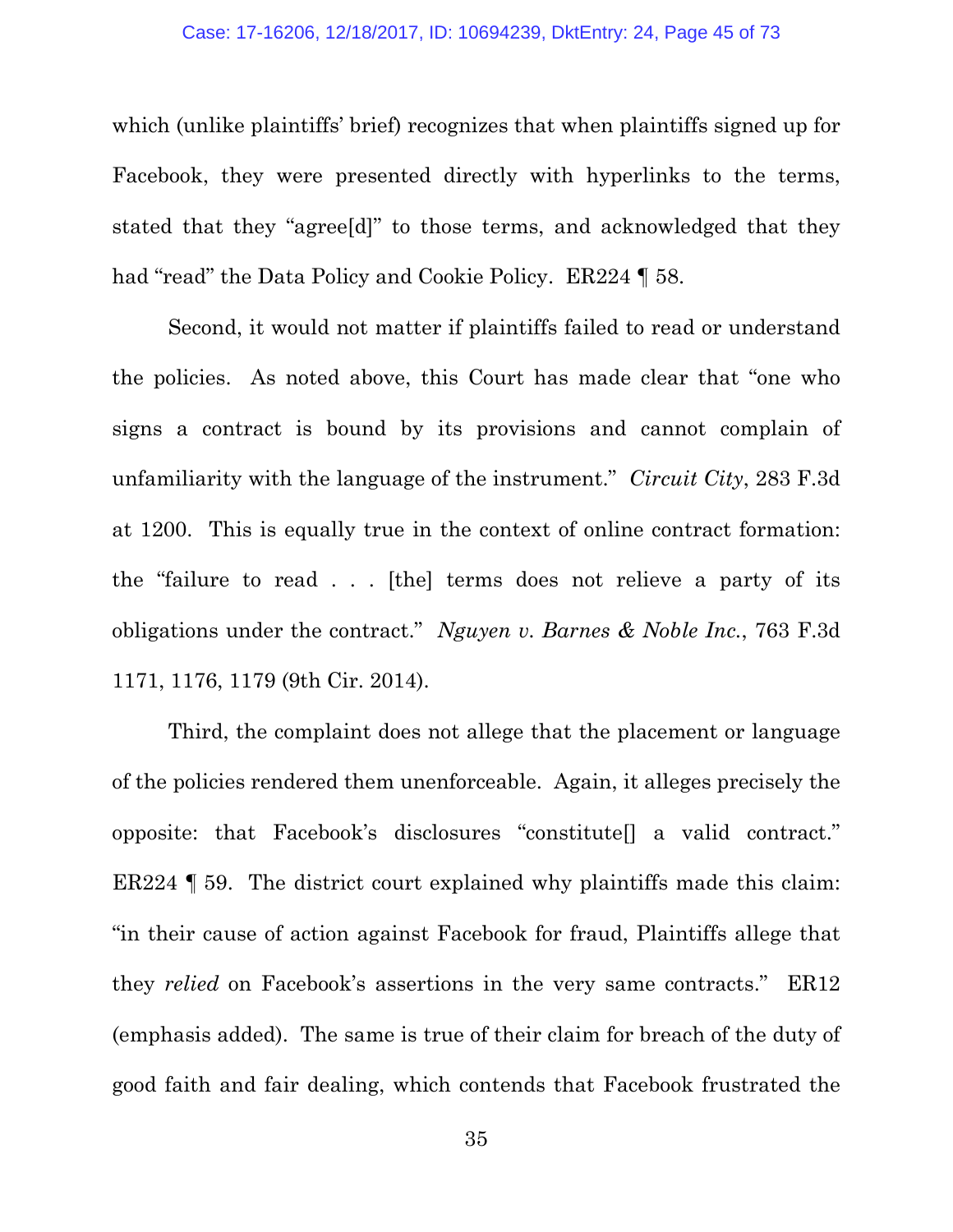*contractual* terms that plaintiffs agreed to when they signed up for Facebook. *See* Part II.A *infra*. Plaintiffs cannot claim that a contract was formed, assert two causes of action that are dependent on the terms of that contract, and then turn around and say that those contractual terms were too "buried" to be enforceable.<sup>19</sup>

In short, as the district court put it: "Having alleged that they understood and agreed to Facebook's policies, Plaintiffs cannot now claim to be ignorant of their contents." ER13.

### **4. Neither HIPAA Nor California Civil Code § 1798.91 Has Any Bearing on This Case.**

In a final Hail Mary, plaintiffs argue that to obtain their legal consent, Facebook had to follow the detailed conditions set forth by HIPAA and California Civil Code § 1798.91. PB26-30. These statutes are designed "to improve . . . the efficiency and effectiveness of the health care system, by encouraging the development of a health information system through the establishment of standards and requirements for the

<sup>19</sup> If plaintiffs *had* made a contract-formation argument, it would have failed. Assent to online terms of service is generally satisfied where, as here, a website "user is required to affirmatively acknowledge the agreement before proceeding with use of the website." *Nguyen*, 763 F.3d 1171, 1176, 1179 (9th Cir. 2014) (declining to enforce the defendant's terms because they required "no affirmative action . . . by the website user," and specifically distinguishing Facebook's signup process).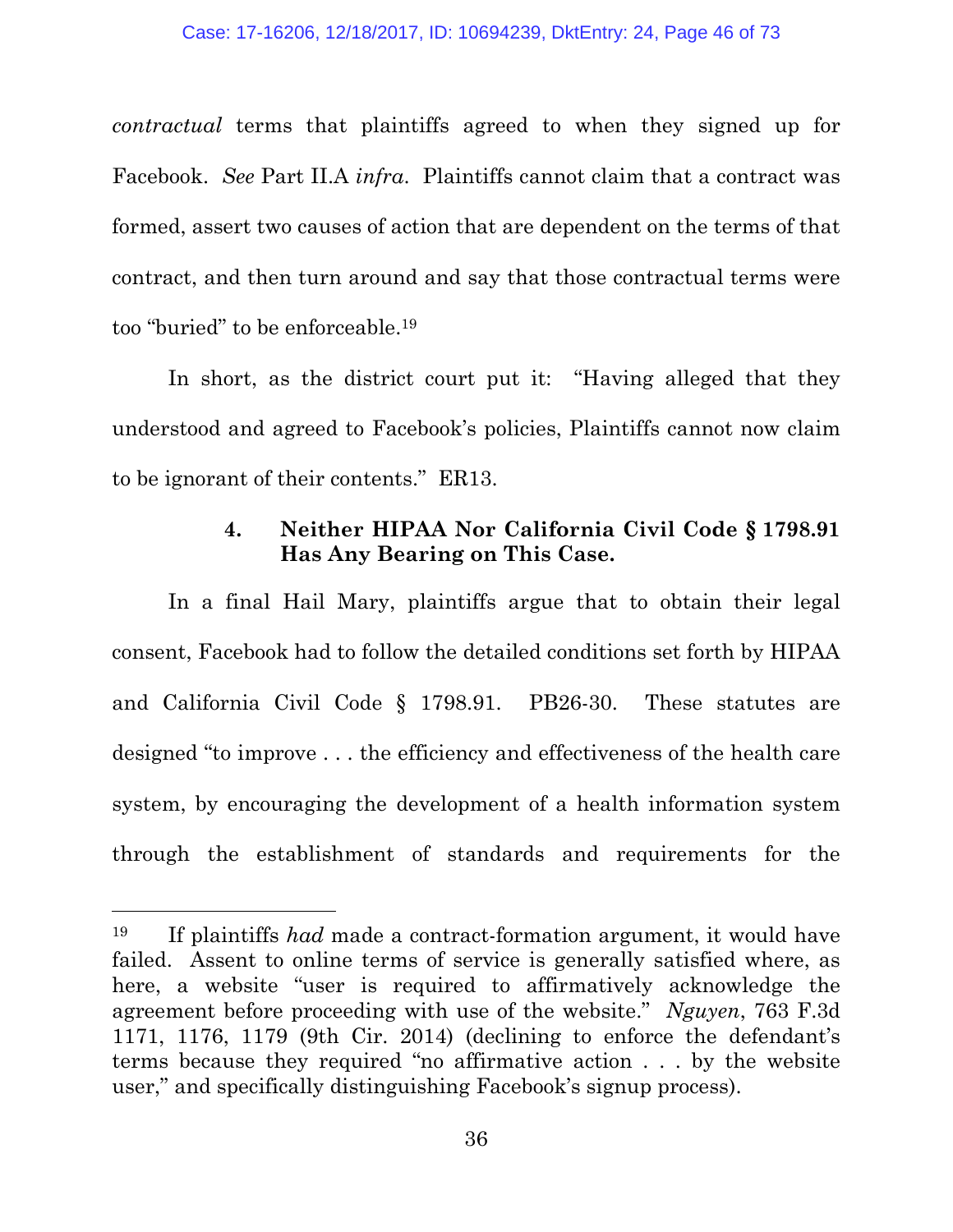electronic transmission of certain health information." HIPAA, Pub. L. No. 104-191, § 261, 110 Stat. 2021 (1996); *see* Cal. Civ. Code § 1798.91.

The district court rejected plaintiffs' HIPAA argument on the ground that "Facebook did not collect 'protected health information.'" ER14. This decision was correct, but the statutes are inapplicable for two other threshold reasons as well.

*No private right of action***.** Neither HIPAA nor Section 1798.91 has a private right of action. *Webb v. Smart Doc. Sols., LLC*, 499 F.3d 1078, 1082 (9th Cir. 2007) ("HIPAA [ ] does not provide for a private right of action."); Cal. Civ. Code § 1798.91.<sup>20</sup> Nor have plaintiffs pointed to any case in which a court relied on one of these statutes to supply the consent standard for a *separate* statutory or common-law claim; to the contrary, courts have declined to incorporate HIPAA's provisions into other claims. *See, e.g.*, *Reed v. Columbia St. Mary's Hosp.*, 2014 WL 805919, at \*3 (E.D. Wis. Feb. 28, 2014) ("invasion of privacy claim" "would [] fail" if it rested on the allegation that "defendant violated [HIPAA] by disclosing medical information without her consent"; "HIPAA does not furnish a private right

<sup>20</sup> Aside from the district court's decision below, Section 1798.91 has been mentioned in only a single reported case that did *not* involve a claim asserted under the statute. *See WorldMark v. Wyndham Resort Dev. Corp.*, 187 Cal. App. 4th 1017, 1034 (2010).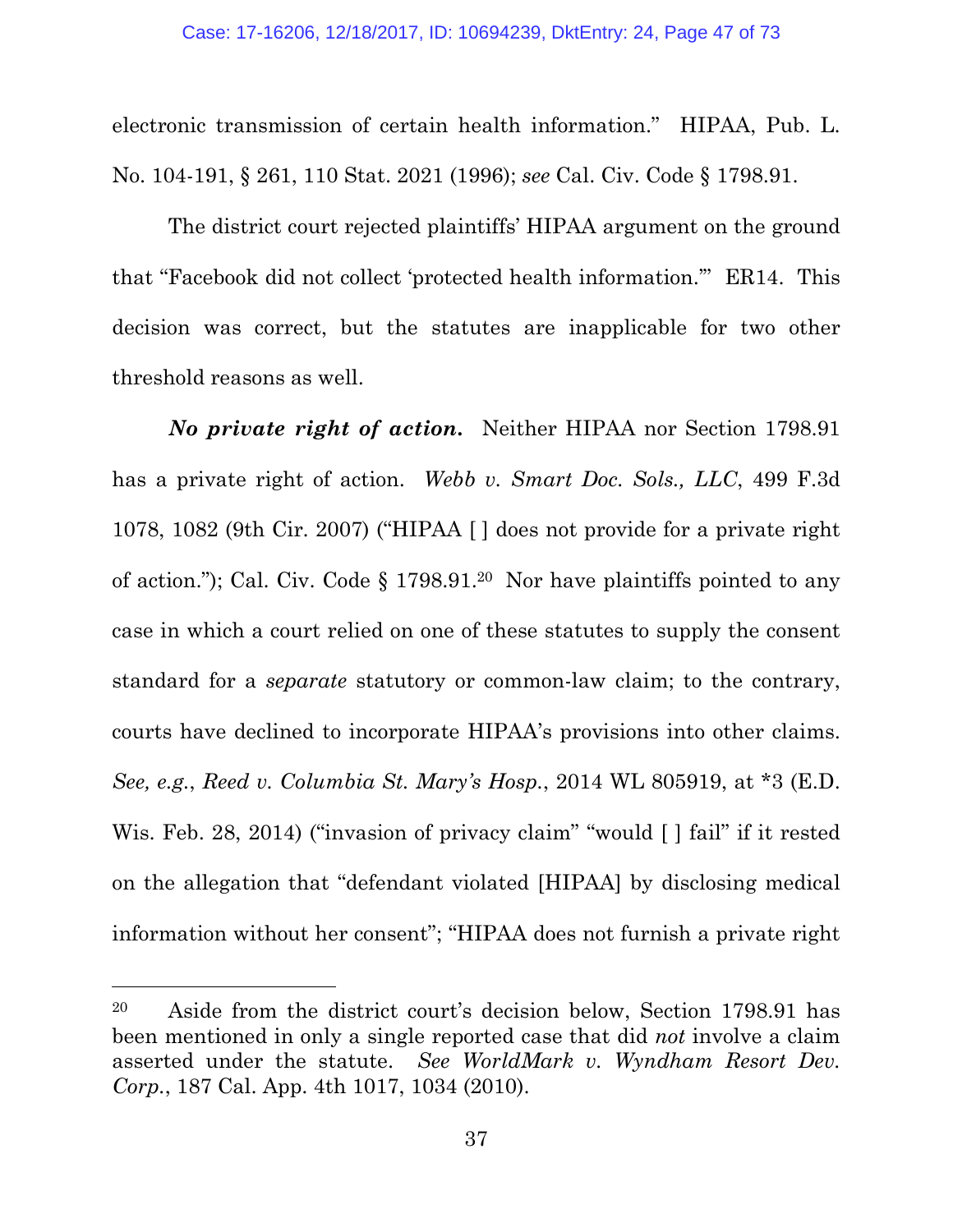of action"); *Miller v. Elam*, 2011 WL 1549398, at \*4 (E.D. Cal. Apr. 21, 2011) ("Because there is no private right of action under HIPAA, [a] HIPAA claim is not cognizable under 42 U.S.C. § 1983.").

The reason is obvious: If a plaintiff could import HIPAA's or Section 1798.91's statutory requirements into other causes of action—thereby *effectively* bringing a suit under those statutes—"[t]he absence of a private right of action . . . would be rendered meaningless." *Astra USA, Inc. v. Santa Clara Cty.*, 563 U.S. 110, 117-18 (2011). In *Astra*, the Supreme Court held that where the plaintiffs were unable to "sue under [a] statute" providing no right of action, "it would make scant sense to allow them to sue on a form contract implementing the statute." *Id.* at 114; *see Cuyler v. United States*, 362 F.3d 949, 952 (7th Cir. 2004) (it "clearly is not the law" that "every statute that specified a standard of care [is] automatically enforceable by tort suits for damages"—that "every statute in effect would create a private right of action"). The same principle applies here.

*Facebook is not regulated by HIPAA***.** HIPAA applies only to certain "covered entit[ies]," 45 C.F.R. § 164.302—defined as (1) a "health plan," (2) a "health care clearinghouse," or (3) a "health care provider," *id.* § 160.103. Plaintiffs' complaint (but, again, not their appellate brief) acknowledges that Facebook is *not* a covered entity under HIPAA. ER257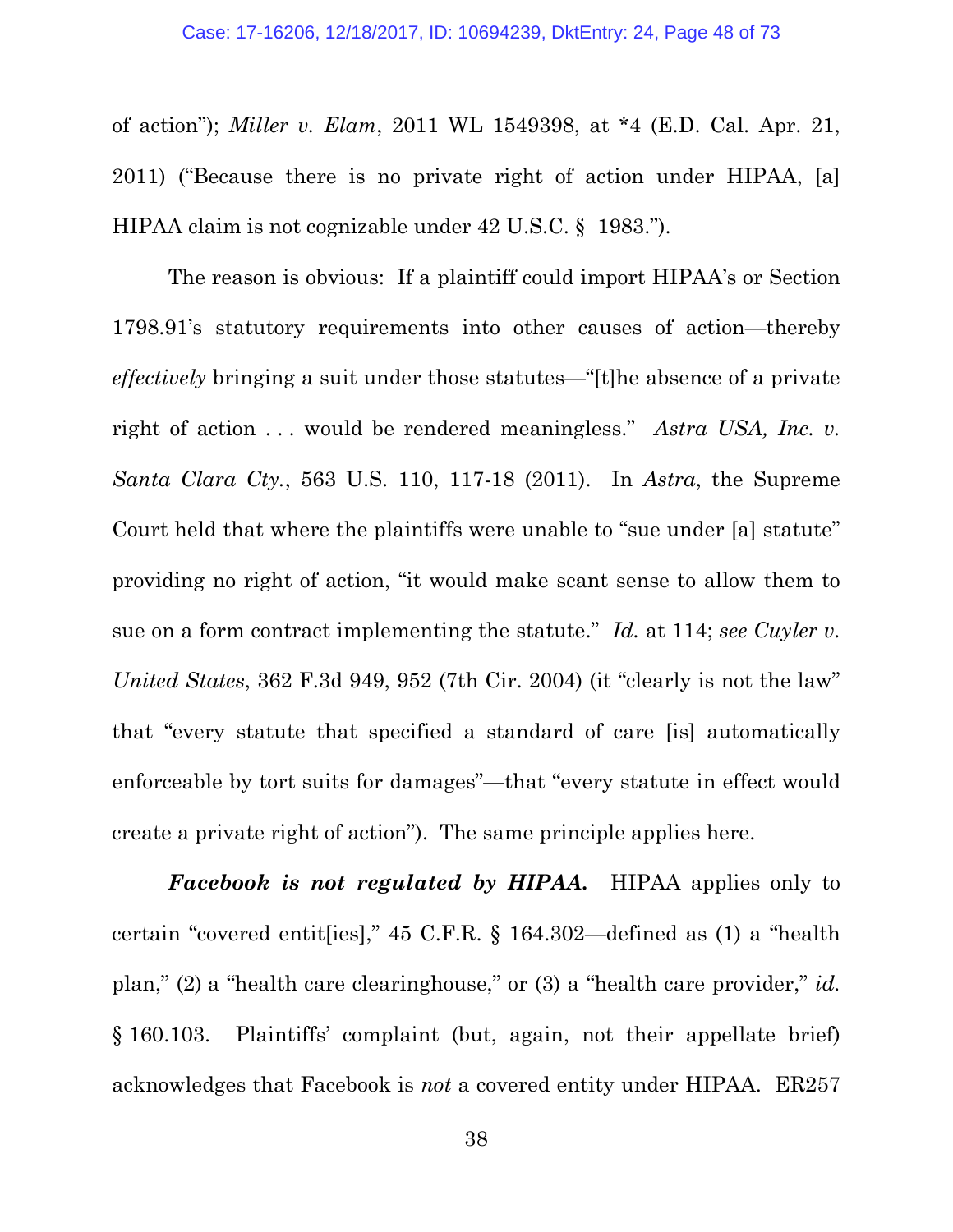¶ 214. It is therefore inconceivable that HIPAA's requirements could subject Facebook to any liability here. Given plaintiffs' acknowledgment that Facebook had no duty whatsoever to comply with HIPAA, they cannot credibly argue that the enforceability of Facebook's disclosures should be governed by HIPAA's requirements.

*No protected health information*. Finally, plaintiffs have not alleged disclosure of the *kind* of information protected by these statutes. HIPAA applies only to "protected health information," 45 C.F.R. § 164.502, defined as "*individually identifiable information*" that is "created or received by a health care provider," *id.* § 160.103 (emphasis added). Information is "individually identifiable" only if it "relates to the past, present, or future physical or mental health or condition of an *individual*." *Id.* (emphasis added). Similarly, Section 1798.91 applies only to "individually identifiable information . . . regarding the individual's medical history[] or medical treatment." Cal. Civ. Code § 1798.91(a)(2).

The complaint alleges no facts to support the conclusion that the information supposedly disclosed to Facebook is personally identifiable, sensitive, *or* related to plaintiffs' health. The communications alleged are limited to URLs that do not reveal plaintiffs' individual identities or relate these identities to any particular medical condition. As the district court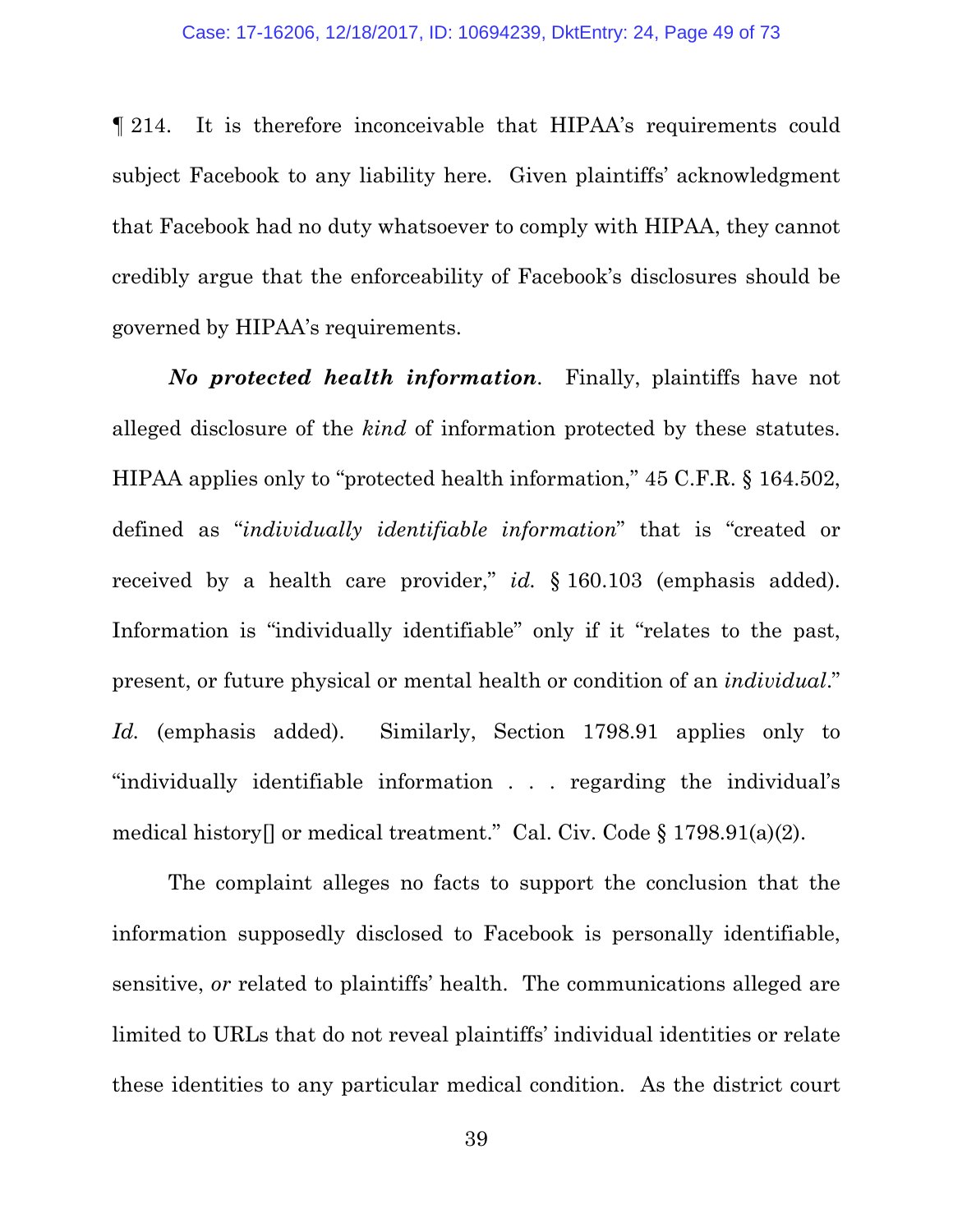explained, and as shown in a chart submitted below (ER196), "[t]he URLS . . . point to pages containing information about treatment options for melanoma, information about a specific doctor, search results related to the phrase 'intestine transplant,' a wife's blog post about her husband's cancer diagnosis, and other publicly available medical information . . . that is accessible to the public at large." ER14.

Plaintiffs do not—and cannot—claim that their names, birthdates, billing information, or medical records were disclosed to Facebook. Plaintiffs do not allege that they have the medical conditions referenced in the URLs. Nor do they even allege that they were searching for information relating to their *own* medical issues, as opposed to conducting research for a friend or even a term paper. Because "[n]othing about the URLs . . . relates 'to the past, present, or future physical or mental health or condition *of an individual*,' . . . the stricter authorization requirements of HIPAA . . . do not apply." ER14-15 (quoting 45 C.F.R. § 160.103).

Plaintiffs baldly assert that it "should be obvious" that "Jane Doe I suffered from pain that stemmed from back problems, Jane Doe II's husband underwent an intestine transplant, and [ ] Winston Smith had melanoma." PB27. But whether those facts can be inferred from plaintiffs' allegations, they are far from "obvious" *from the URLs*. And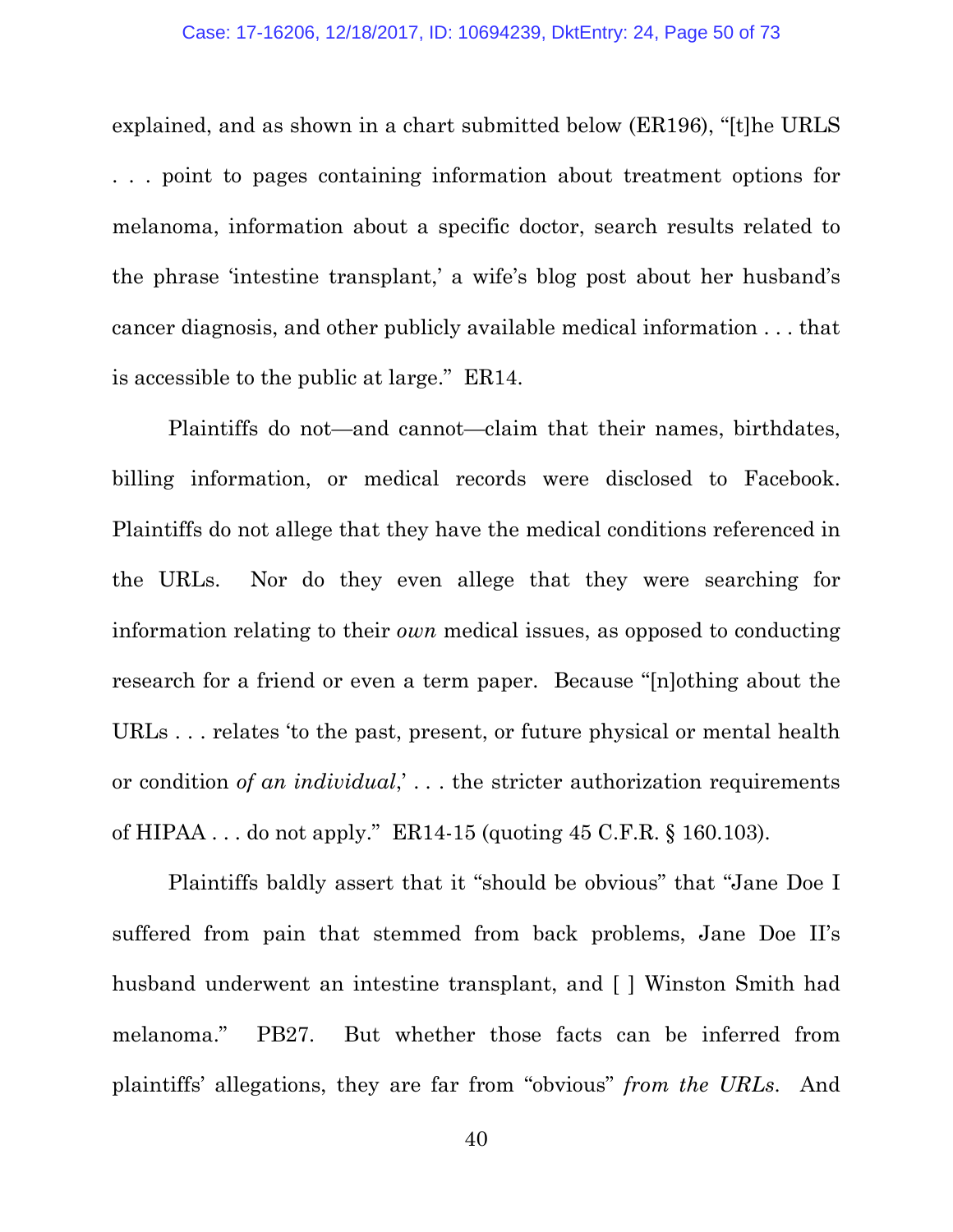only the URLs (not the unadorned allegations in the complaint) were transmitted to Facebook from plaintiffs' browsers.

\* \* \*

In sum, the absence of consent is undisputedly a requirement for each of plaintiffs' claims; their complaint concedes that they consented to the policies in Facebook's disclosures; and those disclosures informed plaintiffs of the exact conduct alleged in the complaint. The district court correctly held that all of plaintiffs' claims are barred for these reasons.

## **II. PLAINTIFFS' COMPLAINT FAILED TO ADEQUATELY PLEAD THE SPECIFIC ELEMENTS OF ANY OF THEIR CLAIMS.**

Even if this Court disagrees with the district court's decision that plaintiffs' consent bars all of their claims, it should affirm because plaintiffs failed to plead other necessary elements of each cause of action. The district court did not have occasion to reach these issues.

## **A. Plaintiffs Failed to State a Claim For Breach of the Duty of Good Faith and Fair Dealing.**

Plaintiffs argue that the district court erred by dismissing their claim that Facebook violated the "duty of good faith and fair dealing in its performance and enforcement" of the SRR, Data Policy, and Cookie Policy. PB30-33; ER289-90 ¶¶ 350-55. This claim fails because Facebook fully complied with these disclosures. *See* Part I *supra*.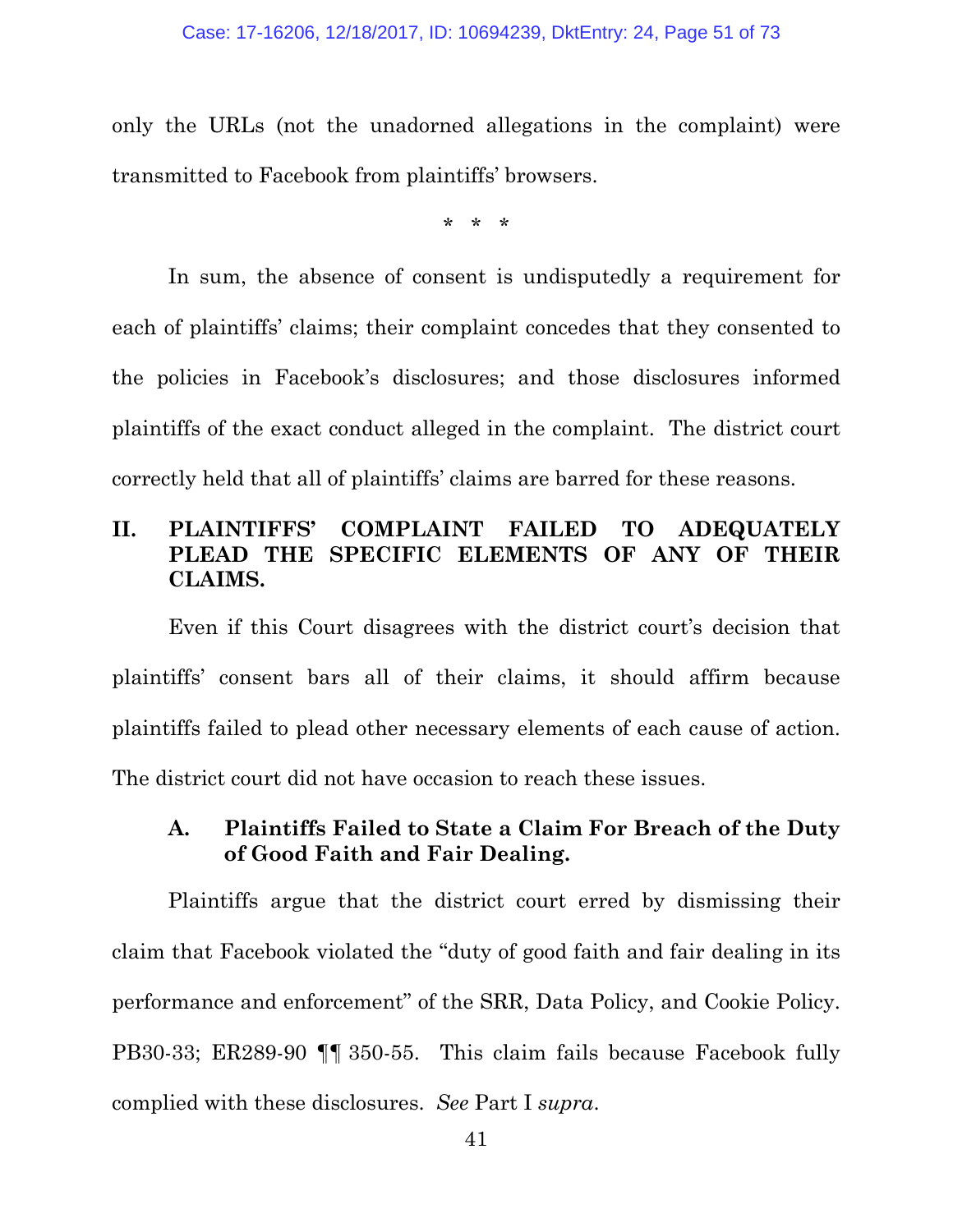It also fails because it is based *solely* on Facebook's alleged breach of the underlying contracts (ER290 ¶ 355) and is thus not cognizable under California law. "If the allegations [in an implied-covenant claim] do not go beyond the statement of a mere contract breach . . . they may be disregarded as superfluous as no additional claim is actually stated." *Careau & Co. v. Sec. Pac. Bus. Credit, Inc.*, 222 Cal. App. 3d 1371, 1395 (1990); *see also In re Facebook Internet Tracking Litig.*, 2017 WL 2834113, at \*5 (N.D. Cal. June 30, 2017) ("*Facebook Internet*") (dismissing implied-duty claim against Facebook because "[t]he implied covenant of good faith and fair dealing cannot impose substantive duties or limits on the contracting parties beyond those incorporated in the specific terms of their agreement" (internal quotation marks omitted)). Although Facebook made this point below, plaintiffs ignore it on appeal; they simply complain about Facebook's supposed failure to comply with its *written* disclosures.

### **B. Plaintiffs Failed to State a Claim for Fraud.**

Plaintiffs argue next that the district court erred in dismissing their claims of fraud under Sections 1572 and 1573 of the California Civil Code. PB33-34; ER291-92 ¶¶ 363-68.

A fraud claim has five elements: "(a) a misrepresentation (false representation, concealment, or nondisclosure); (b) knowledge of falsity (or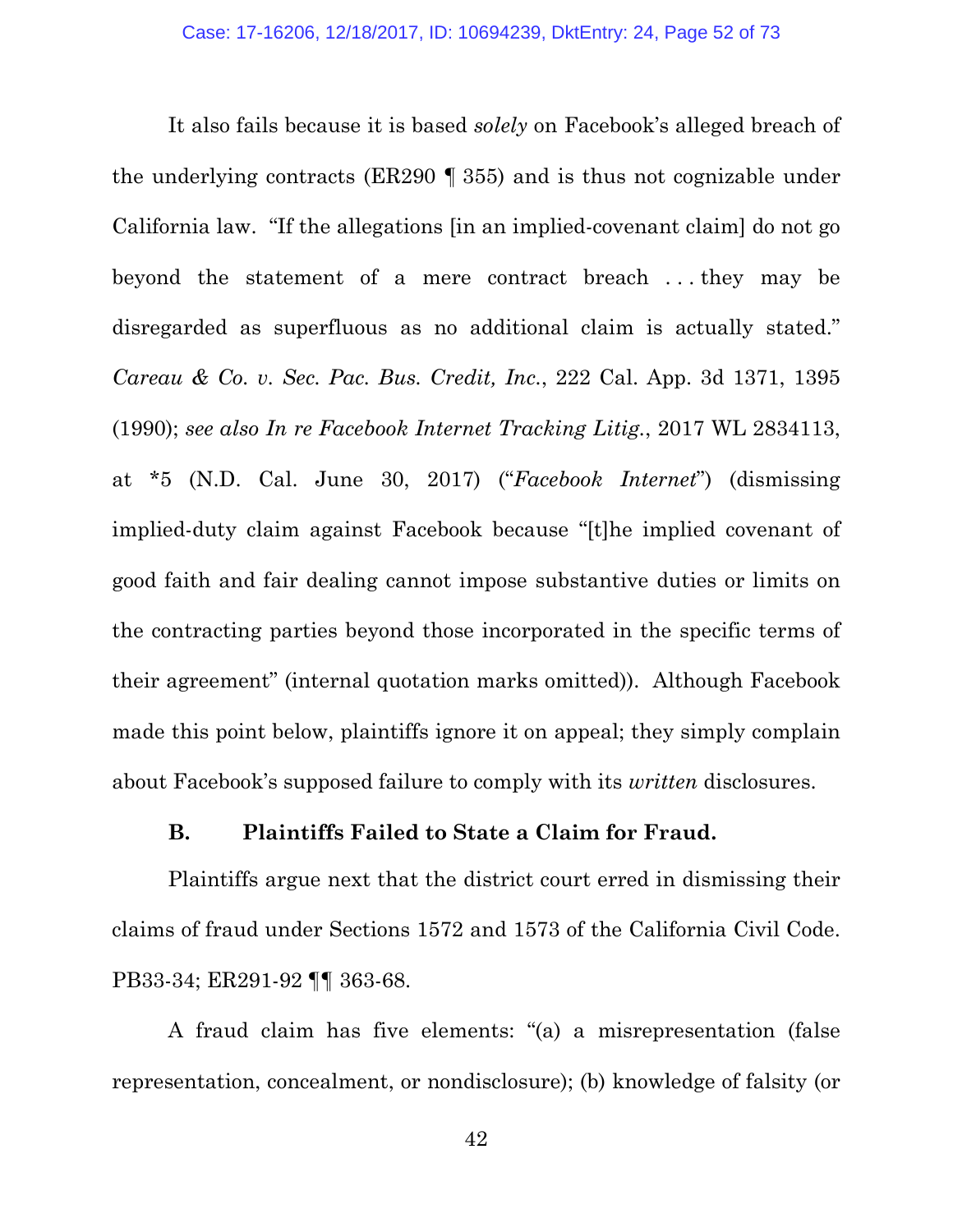'scienter'); (c) intent to defraud, *i.e.*, to induce reliance; (d) justifiable reliance; and (e) resulting damage." *In re Estate of Young*, 160 Cal. App. 4th 62, 79 (2008). Federal Rule of Civil Procedure 9(b) requires that "the circumstances constituting fraud" be alleged with "particularity."

The complaint alleges only that Facebook "suppress[ed], with intent to deceive its users," facts about its collection and use of health-related communications, and that plaintiffs "relied on Facebook's false assertions in contracting with and using Facebook." ER291-92 ¶ 366. These bare conclusions do not satisfy Rule 12(b)(6), much less Rule 9(b).

First, as discussed above, Facebook made no misrepresentation or misleading omission. *See* Part I *supra*. Second, although plaintiffs asserted conclusorily that Facebook intended to "deceive" them, they do not allege that Facebook acted with intent to *induce* them to take any particular *action*—for example, to sign up for Facebook. *See Blickman Turkus, LP v. MF Downtown Sunnyvale, LLC*, 162 Cal. App. 4th 858, 869 (2008) ("It is not enough that the misstatement (or concealment) actually harmed the plaintiff; it must have been made by the defendant with the intent to *induce action* (or inaction) by the plaintiff."). Third, plaintiffs did not allege actionable reliance: either that absent the alleged misrepresentations, they "would not, in all reasonable probability, have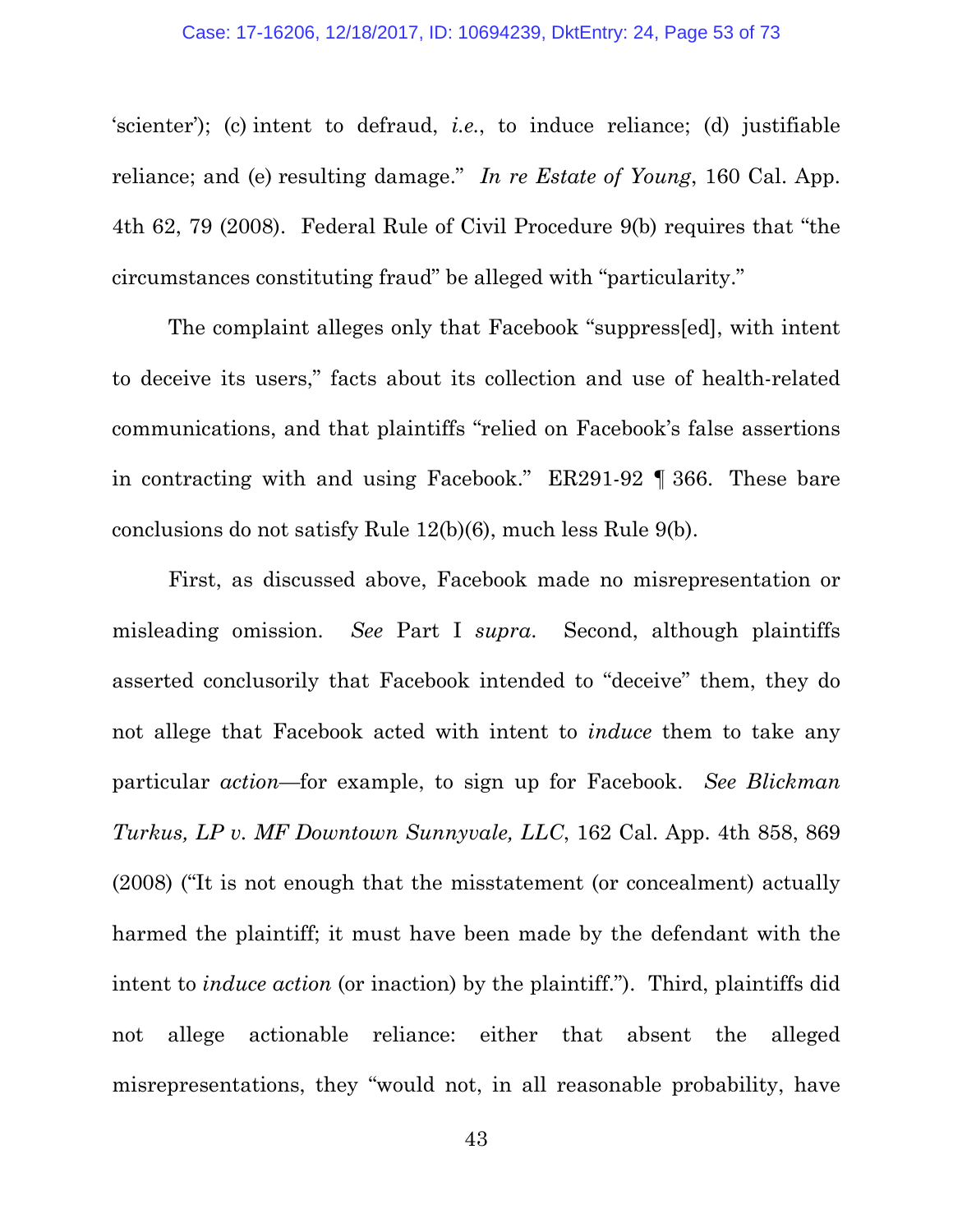entered into the contract," *Engalla v. Permanente Med. Grp., Inc.*, 15 Cal. 4th 951, 976 (1997), or that any reliance was "justifiable" in light of Facebook's disclosures, *Young*, 160 Cal. App. 4th at 79. Finally, plaintiffs do not claim damage at all, let alone *as a result of the alleged fraud*. *See Moncada v. W. Coast Quartz Corp.*, 221 Cal. App. 4th 768, 776 (2013).<sup>21</sup>

# **C. Plaintiffs Failed to State a Claim Under the Federal Wiretap Act.**

Plaintiffs contend that Facebook violated the Wiretap Act by intercepting the contents of their communications with the healthcare sites. PB34-48; ER266-67 ¶¶ 254-56. This statute provides a right of action against anyone who (1) "intercepts" the (2) "contents" of a "wire, oral, or electronic communication" using (3) a "device." 18 U.S.C. §§ 2510, 2511(1), 2520. Plaintiffs alleged none of these elements.

### **1. Facebook Never "Intercepted" a Communication.**

A communication cannot be "intercepted" by one of its parties, because a party is the *direct recipient* of the communication. The Wiretap Act expressly provides that "[i]t shall not be unlawful . . . for a person . . . to intercept a wire, oral or electronic communication where such person is

<sup>21</sup> Plaintiffs' "constructive fraud" claim (ER292 ¶ 367) fails for the separate reason that they did not claim that Facebook had a duty to speak, which exists only when there is a "fiduciary or confidential" relationship. *Dealertrack, Inc. v. Huber*, 460 F. Supp. 2d 1177, 1183 (C.D. Cal. 2006).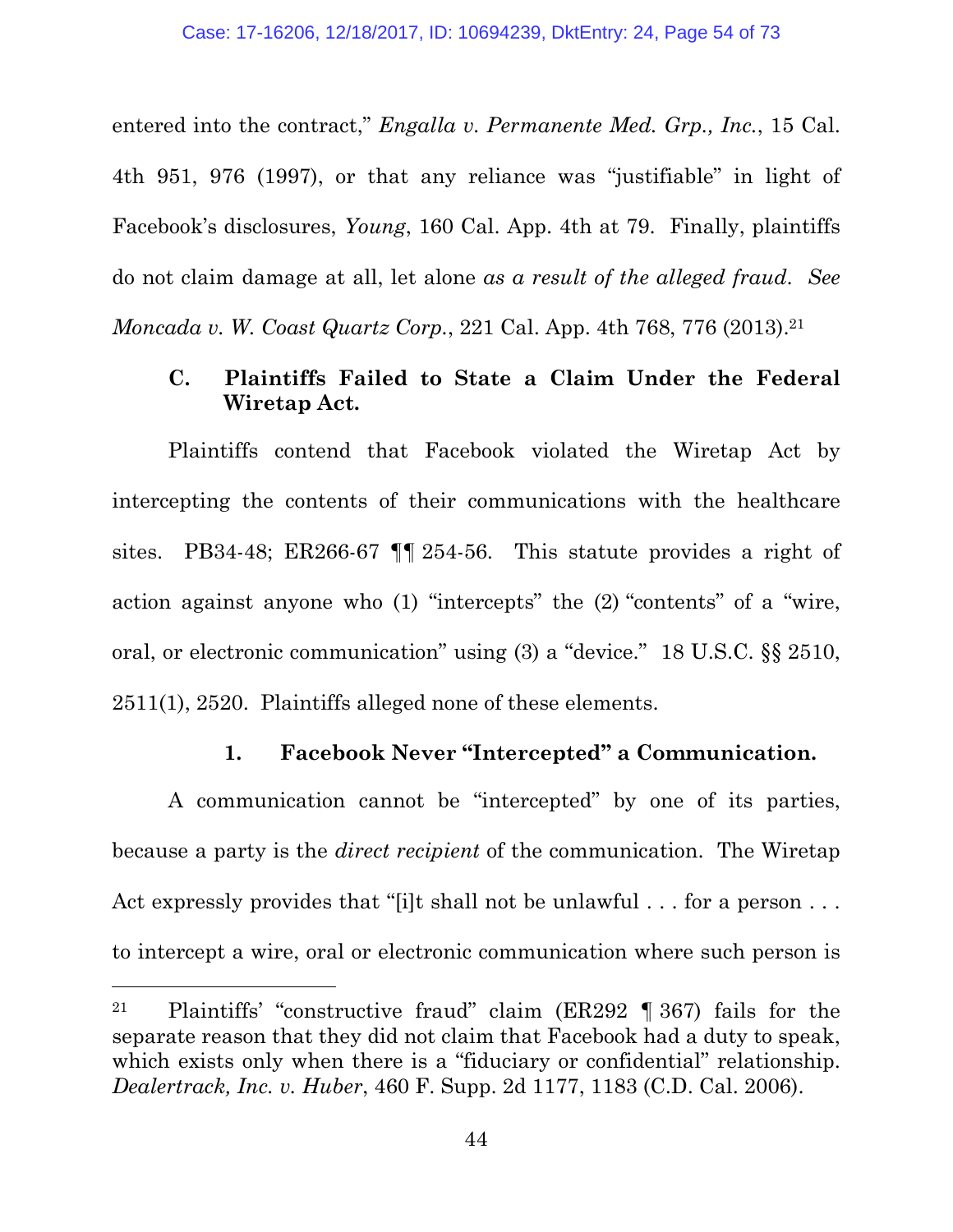a party to the communication." 18 U.S.C.  $\S 2511(2)(d)$ . This exemption is fundamental to the Act, which prohibits *wiretapping*, not receiving information. *See, e.g.*, *Marsh v. Zaazoom Sols., LLC*, 2012 WL 952226, at  $*17$  (N.D. Cal. Mar. 20, 2012) ("[A]n 'interception' ... could not exist where the plaintiff himself transmitted the information to [the defendant,] which was the second party to the communication.").

According to the complaint, when plaintiffs visited the healthcare sites, their browsers sent two *separate* communications: (1) a GET request to the healthcare site requesting that information be displayed on the browser; and (2) a separate GET request to Facebook accompanied by a referer header with the URL of the webpage on which Facebook content was to be loaded. ER214, 219-22 ¶¶ 32, 50-51; pp. 6-8 *supra*. Facebook did not receive the first communication, and plaintiffs expressly acknowledged that the second was sent *directly* from "the user's web-browser . . . to *Facebook's server*." ER220-21 ¶ 50(f) (emphasis added). "Facebook's acquisition of the plaintiff's communications to and from the medical websites was accomplished through a *separate channel* than the path of the *actual* communication between the users and the medical websites." ER266 ¶ 255 (emphases added).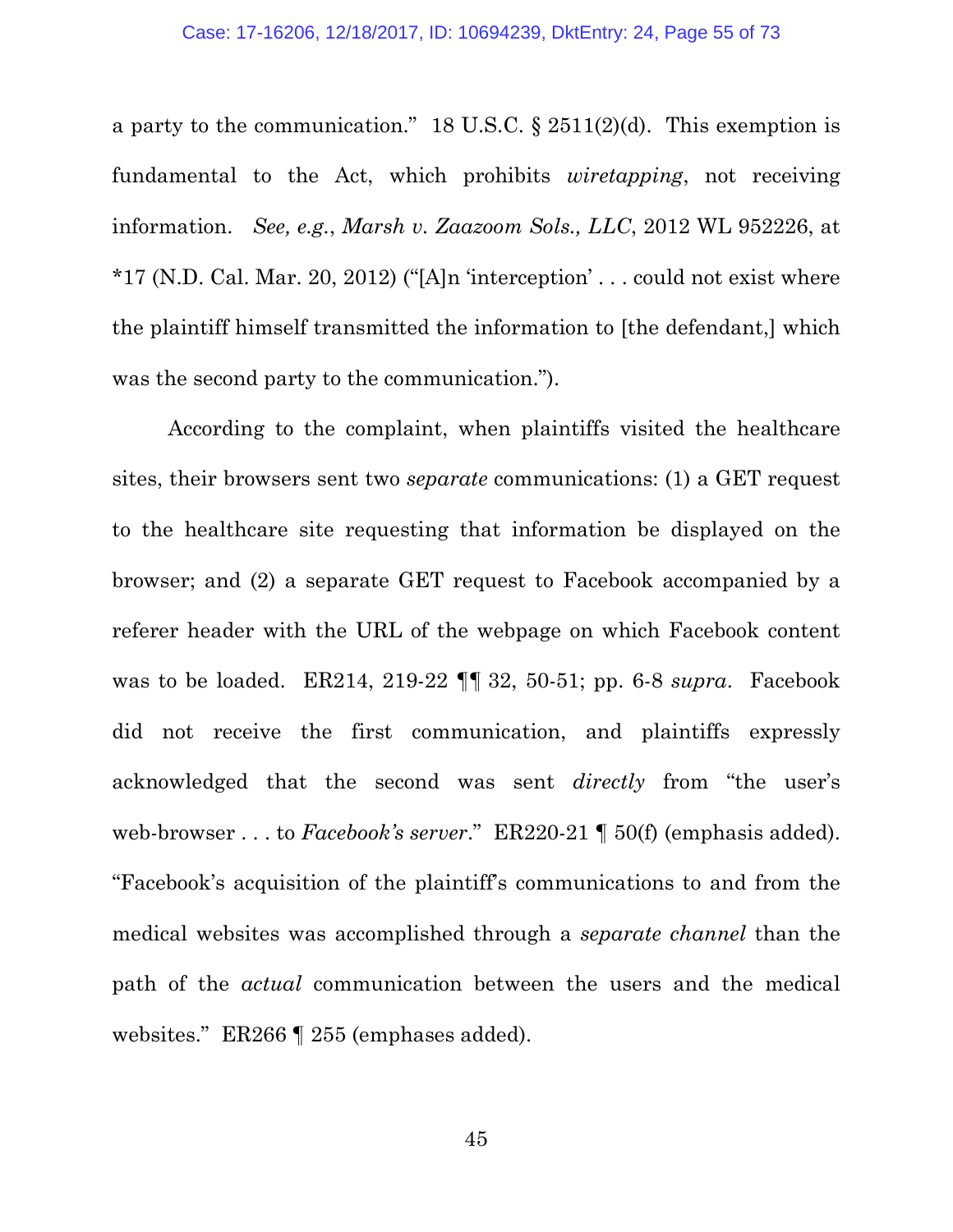This concession is dispositive, as the Third Circuit has held. In *In re Google Inc. Cookie Placement Consumer Privacy Litigation*, 806 F.3d 125 (3d Cir. 2015) ("*Google Cookie*"), the court dismissed a substantively identical Wiretap Act claim because the defendants were parties to the communications; they had "acquired the plaintiffs' internet history information by way of *GET requests that the plaintiffs sent directly to the defendants*," and an "intended recipient of a communication is necessarily one of its parties." *Id.* at 142-43 (emphasis added).

Plaintiffs offer several responses. First, they cite *In re Pharmatrak*, 329 F.3d 9, 22 (1st Cir. 2003), for the proposition that a party can "intercept" a browser's communication if it receives a "[s]eparate, but simultaneous and identical, communication[]" from the browser. PB35, 39. But *Pharmatrak* did not address the Wiretap Act's "party" exception—  $\S 2511(2)(d)$ —because that exception was not before the court.<sup>22</sup> More broadly, *Pharmatrak* cannot be squared with this Court's precedents, which have held that an electronic communication can be "intercepted" only if it is "stop[ped], seize[d], or interrupt[ed] in progress or course." *Konop v. Hawaiian Airlines, Inc.*, 302 F.3d 868, 878 (9th Cir. 2002); *see*

<sup>22</sup> The same is true of *United States v. Szymuszkiewicz*, 622 F.3d 701 (7th Cir. 2010), cited at PB39.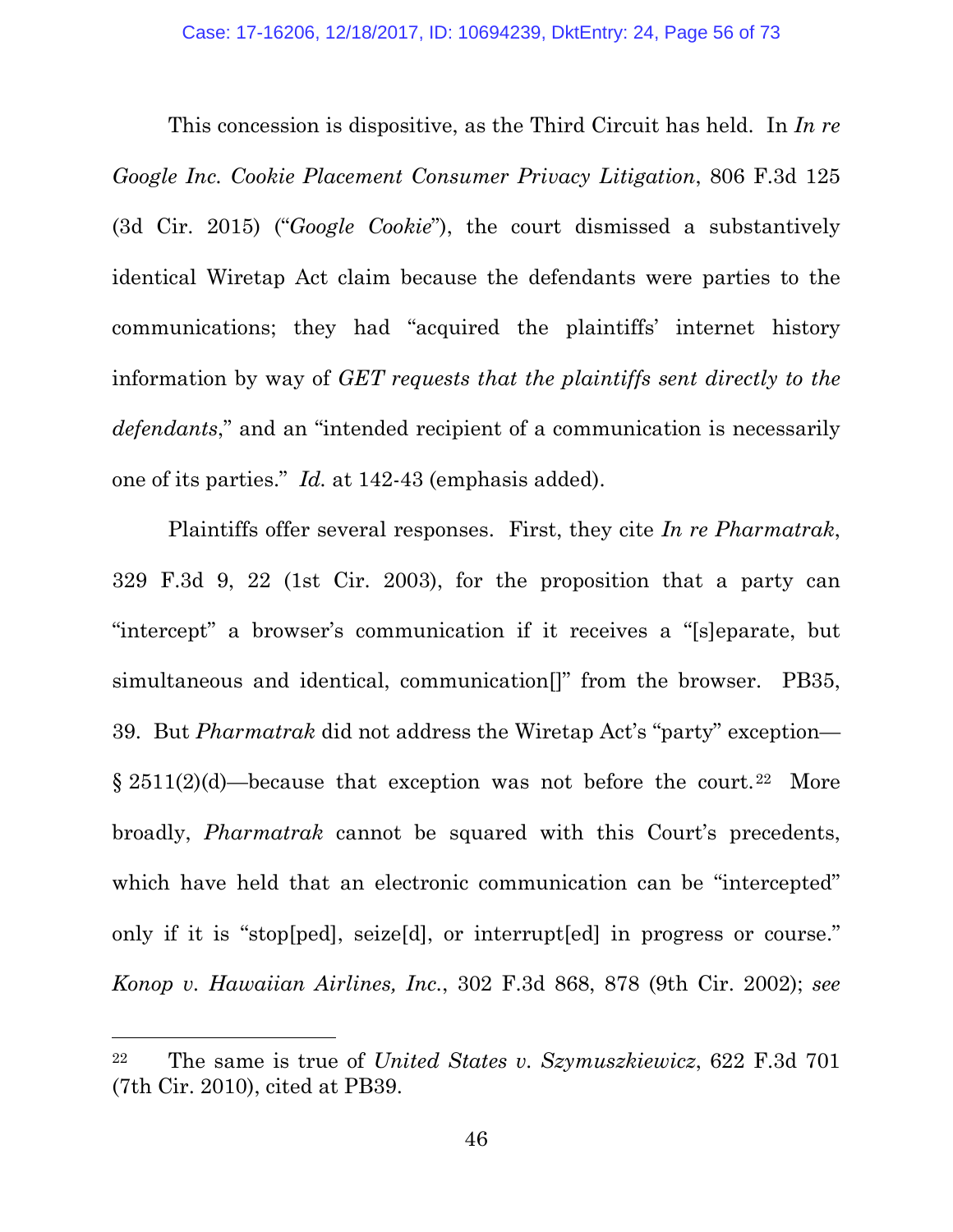*also Bunnell v. MPAA*, 567 F. Supp. 2d 1148, 1153 (C.D. Cal. 2007) (no interception where defendant configured plaintiffs' email software to simultaneously forward exact copies of emails to defendant); *Crowley v. CyberSource Corp.*, 166 F. Supp. 2d 1263, 1269 (N.D. Cal. 2001) (because "Amazon merely received the information transferred to it by [plaintiff]," it "acted as no more than the second party to a communication"; "[t]his is not an interception").

Second, plaintiffs argue that "Facebook's acquisition [of the information was] contemporaneous to, and in the middle of, the communications Plaintiffs exchanged with the health care entities." PB35-36. But the timing does not change the key fact: that plaintiffs' own browsers sent Facebook the referer header information directly. ER220-21 ¶ 50(f); *see Bunnell*, 567 F. Supp. 2d at 1153-54 (whether defendant "received the forwarded messages in milliseconds or days . . . ma[de] no difference"; they were not "intercepted" because they were sent by separate copy).

Third, plaintiffs draw an analogy in which Facebook "place[s] a bug on the plaintiffs' phones" and "then receive[s] the data directly from the phones." PB39. That, of course, is a *true* wiretap—tapping into the actual phone call with the third party. The situation here is different: Facebook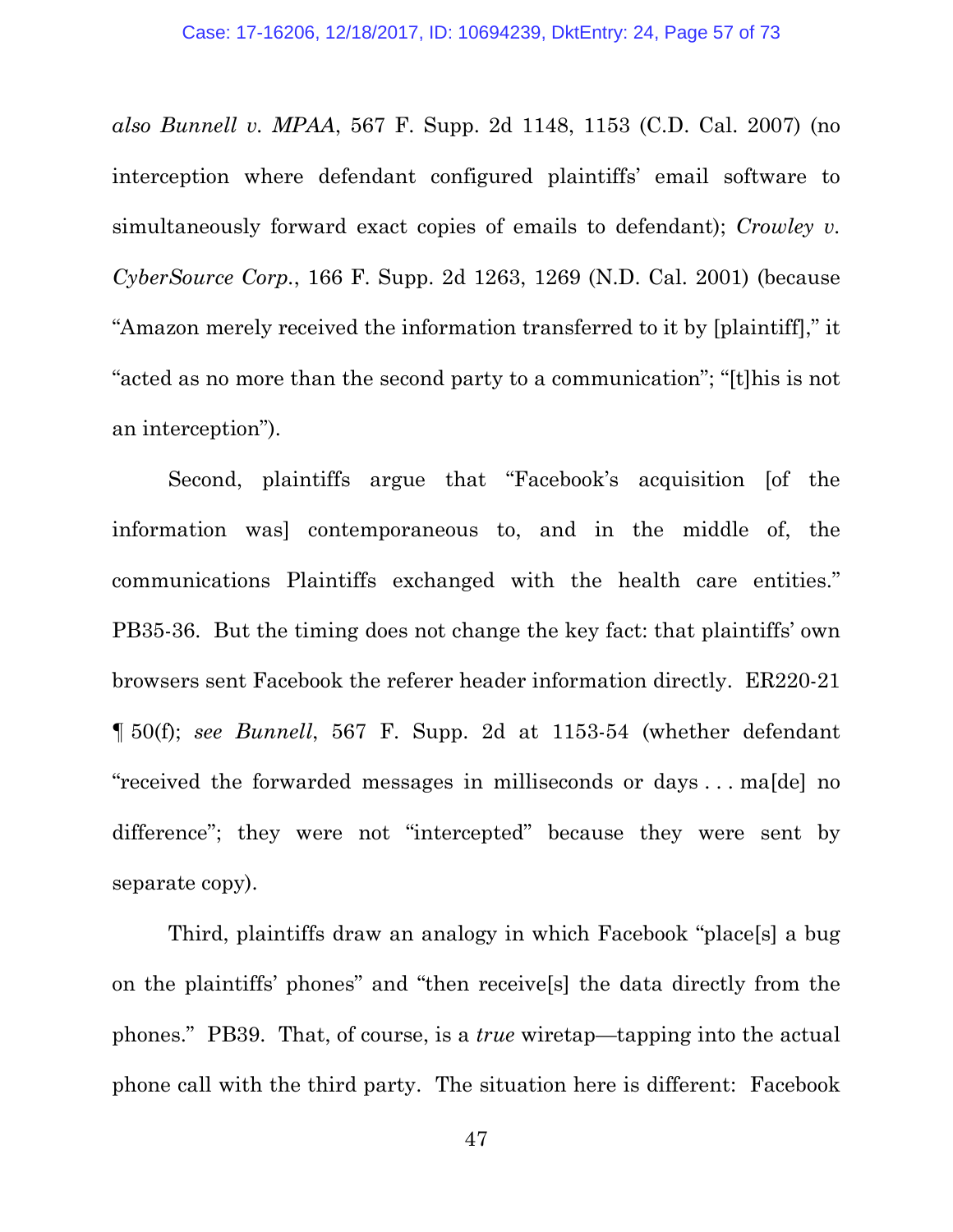never "bugged" the actual communication with the healthcare website; it received a separate communication from the plaintiffs' own browsers. *See* ER220-21  $\parallel$  50(f). Courts have long held that even when a police officer *impersonates* the intended recipient of a phone call—unlike in this case, where Facebook engaged in no deception—that is not a "wiretap." *See United States v. Pasha*, 332 F.2d 193, 198 (7th Cir. 1964).

Finally, plaintiffs argue that Facebook was not a party to the communications because their browsers sent the referer headers to Facebook "without the user's knowledge or consent." PB43. The Third Circuit rejected this argument in *Google Cookie,* explaining that the plaintiffs' awareness (or lack of awareness) of their own browsers' communications was irrelevant: Because the Wiretap Act "is, after all, a *wiretapping* statute," "a deceit upon the sender" does not "affect<sup>[]</sup> the presumptive non-liability of parties." 806 F.3d at 143; *see also In re Nickelodeon Consumer Privacy Litig.*, 827 F.3d 262, 274-76 (3d Cir. 2016) (reaffirming *Google Cookie*'s holding); <sup>23</sup> *Facebook Internet*, 2017 WL

<sup>23</sup> Plaintiffs argue that the Third Circuit adopted a different position in *United States v. Eady*, 648 F. App'x 188 (3d Cir. 2016), which defined "party" as "a participant whose presence is known to the other parties contemporaneously with the communication." *Id.* at 191; *see* PB40-41. *Eady* was a criminal case about a person's recordings of phone calls among other people, 648 F. App'x at 189-90; it does not apply to communications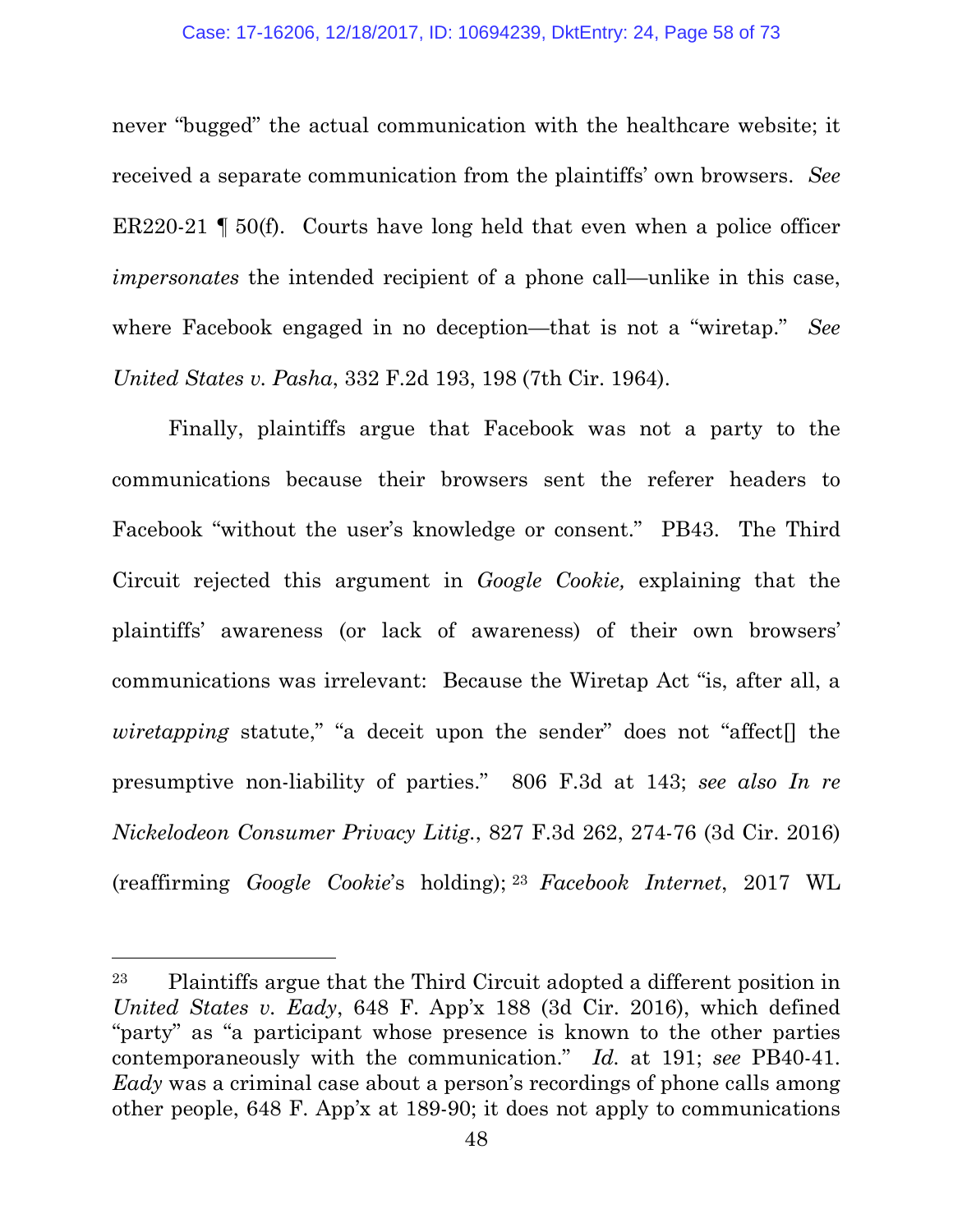2834113, at \*4 (because "two separate communications occur when someone visits a page where [Facebook code] is embedded," "Facebook has not 'intercepted' the communication"). A third-party server does not "intercept" a referer header every time the user was unaware that his browser sent it (and here, plaintiffs *were* aware and were *not* deceived).<sup>24</sup>

### **2. The Referer Headers Are Not "Content."**

The Wiretap Act applies only to "information concerning the substance, purport, or meaning of [a] communication." 18 U.S.C. § 2510(8). This Court has held that this definition does not cover "referer header information," because such information "functions like an 'address'"—it is "record information regarding the characteristics of the

between computers (browsers and servers) whose "presence" cannot be "known" to one another. In any event, *Eady* is unpublished and cited *Google Cookie* with approval. *Id.* at 192.

<sup>24</sup> Plaintiffs also argue that the Wiretap Act's "party" exception does not apply where a "'communication is intercepted for the purpose of committing any criminal or tortious act in violation of the . . . laws of the United States or of any State.'" 18 U.S.C. § 2511(2)(d); *see* PB45-47. But there is "no legal authority providing that [this provision] is triggered when ... the tortious conduct is the alleged wiretapping itself." *Google Cookie*, 806 F.3d at 145. Plaintiffs pleaded no "facts to support an inference that [defendants] intercepted the communication for the purpose of a tortious or criminal act that is *independent* of the intentional act of recording." *Id*. *See also Sussman v. ABC*, 186 F.3d 1200, 1202 (9th Cir. 1999) (Section 2511(2)(d) exception applies where wiretapping is done to "facilitat[e] some *further* impropriety" (emphasis added)); *cf.* PB45.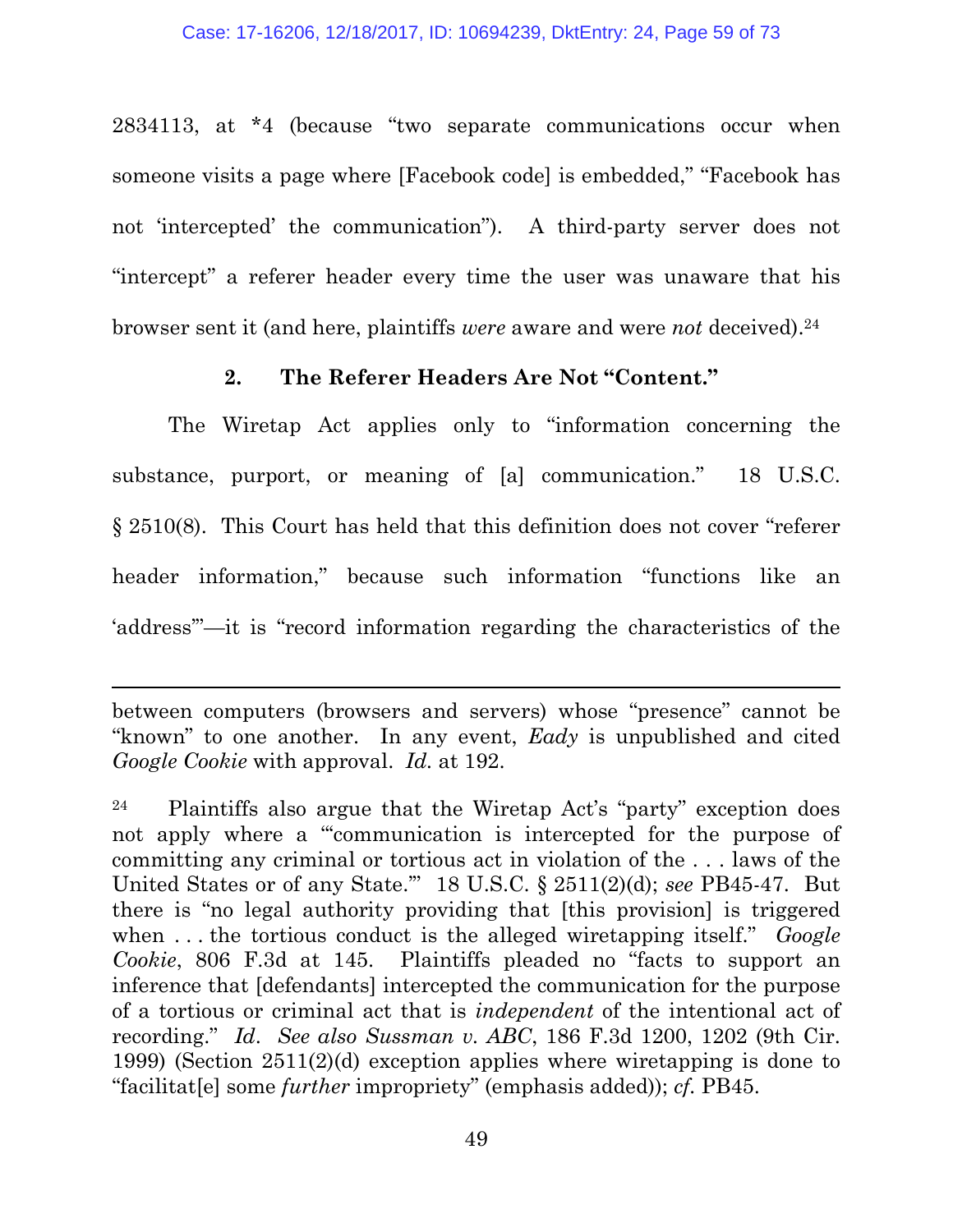message that is generated in the course of the communication.'" *In re Zynga Privacy Litig.*, 750 F.3d 1098, 1106-07 (9th Cir. 2014).

Plaintiffs argue that the referer headers here are different because they include the search queries that the plaintiffs sent to the medical websites. PB37. That misses the point. By definition, a URL does not convey the "meaning" of the communication with the host server; it simply identifies the *location* of the requested webpage on the Internet. Indeed, *Zynga* expressly contemplated that a referer header could disclose that a person viewed the "page of a gay support group," but it still held that such URLs "function[] like an 'address," not content. 750 F.3d at 1107-08.<sup>25</sup>

### **3. Plaintiffs Have Not Alleged a "Device."**

Plaintiffs also failed to sufficiently allege the use of an "electronic, mechanical, or other device." 18 U.S.C. § 2510(4). The complaint offers a bare list of items that it claims to be "devices": (a) "cookies"; (b) "Plaintiffs' web-browsers"; (c) "Plaintiffs' computing devices"; (d) "Facebook's

<sup>25</sup> As plaintiffs point out (PB37), *Zynga* did say in dicta that "[u]nder *some* circumstances, a user's request to a search engine for specific information could constitute . . . the contents of a communication. 750 F.3d at 1108-09 (emphasis added) (discussing "dicta about URL information" in *United States v. Forrester*, 512 F.3d 500 (9th Cir. 2008)). But the Court did not identify those circumstances. *Google Cookie* contains similar dicta, but did not resolve the issue because it dismissed the case under the "party" exception.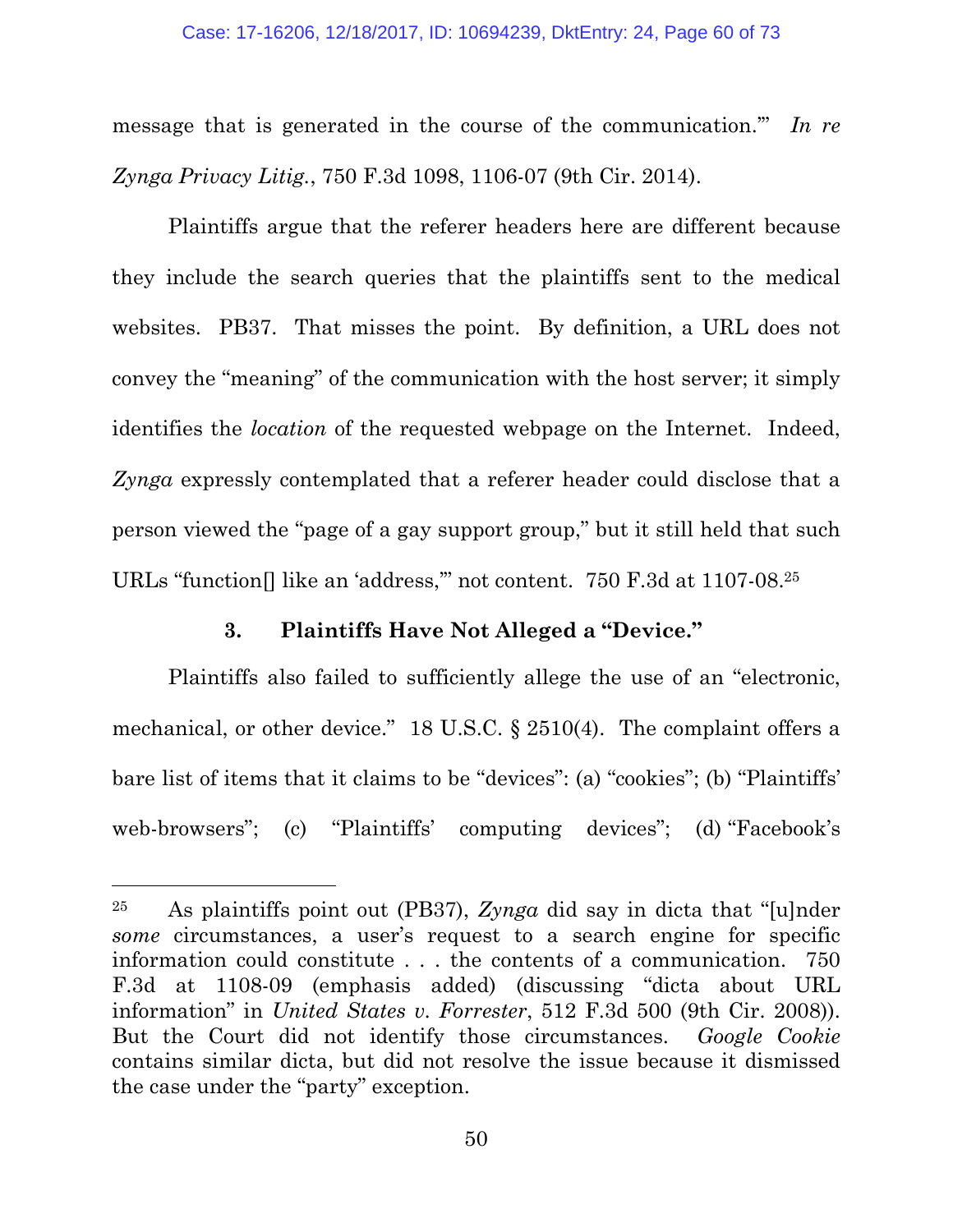web-servers"; (e) "[t]he web-servers of the medical websites"; (f) "computer code deployed by Facebook"; and even (g) "[t]he plan Facebook carried out to effectuate the tracking and interception of user communications." ER268 ¶ 261; *see* PB47-48. But none of these items "can be used to intercept" a communication, as required under the statute. 18 U.S.C. § 2510(5).<sup>26</sup> A cookie is a small piece of text; it cannot intercept anything. Neither a browser, nor a server, nor code is a "device." *See, e.g.*, *Crowley*, 166 F. Supp. 2d at 1269 ("drive or server on which the e-mail was received" was not a device under Wiretap Act); *Potter v. Havlicek*, 2008 WL 2556723, at \*8 (S.D. Ohio June 23, 2008) ("the word 'device' does not encompass software"; it is a "piece of equipment or a mechanism designed to serve a special purpose or perform a special function"). And if a "plan" could qualify, the statutory requirement would be meaningless.<sup>27</sup>

## **D. Plaintiffs Failed to State a Claim under CIPA**

Plaintiffs asserted claims under two provisions of CIPA: Sections 631 and 632. *See* ER279-82 ¶¶ 305-21; PB48-50. Both are deficient.

<sup>26</sup> Plaintiffs invoke "the dictionary definition" of "device" (PB47), but that must yield to the *statutory* definition.

<sup>27</sup> Plaintiffs cite two cases. PB48. *In re Carrier IQ* did not consider whether software is a "device." 78 F. Supp. 3d at 1067. And *Szymuszkiewicz* is inconsistent with this Circuit's precedents.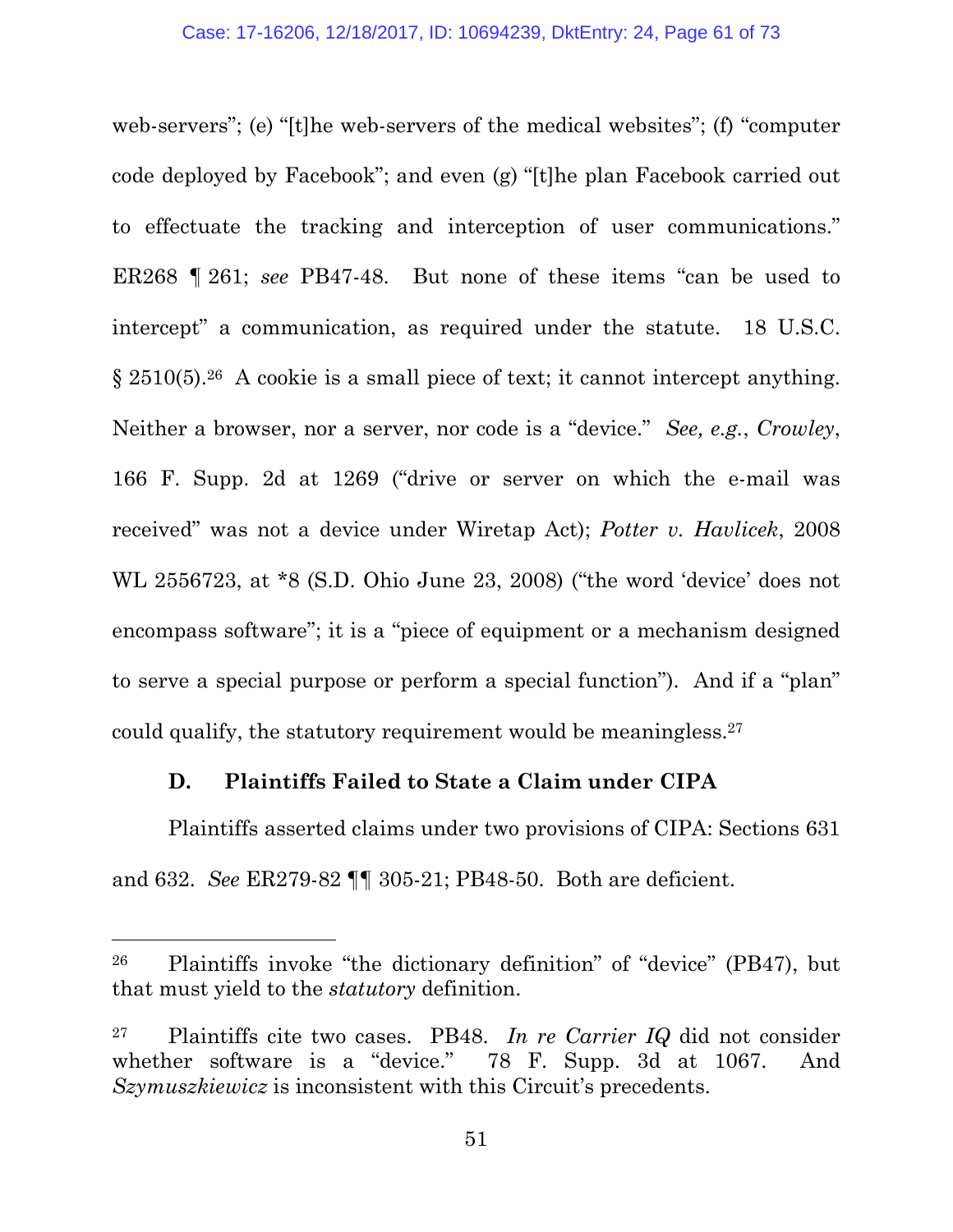*Section 631(a)***.** Like the Wiretap Act, Section 631(a) "prohibits the interception of wire communications and disclosure of the contents of such intercepted communications." *Tavernetti v. Super. Ct.*, 22 Cal. 3d 187, 190 (1978). It regulates "eavesdropping, or the secret monitoring of conversations by third parties." *Ribas v. Clark*, 38 Cal. 3d 355, 359 (1985); *see Google Cookie*, 806 F.3d at 152. This claim fails for three reasons.

First, as with the federal wiretapping claim, this case does not involve "eavesdropping," because plaintiffs' own allegations establish that Facebook was a party to the relevant communications. *See Warden v. Kahn*, 99 Cal. App. 3d 805, 811 (1979) ("[S]ection 631 . . . has been held to apply only to eavesdropping by a third party and not to recording by a participant to a conversation."); ER220-21 ¶ 50(f); Part II.C.1 *supra*. 28 Second, plaintiffs did not allege that Facebook acquired the "contents" of any message. *See* Cal. Penal Code § 631(a); Part II.C.2 *supra*. Third, plaintiffs have not alleged that Facebook acquired their communications using "a machine, instrument, or contrivance" (*id.*); their claims are based

<sup>28</sup> *See also Google Cookie*, 806 F.3d at 152 (district court correctly "dismissed the [plaintiffs'] § 631(a) claim for the same reasons that it dismissed the plaintiffs' wiretapping claim": because "Google was itself a party to all the electronic transmissions"); *See Facebook Internet*, 2017 WL 2834113, at \*5 ("Plaintiffs' CIPA claims . . . fail for the same reason [as their claim under the Wiretap Act."].).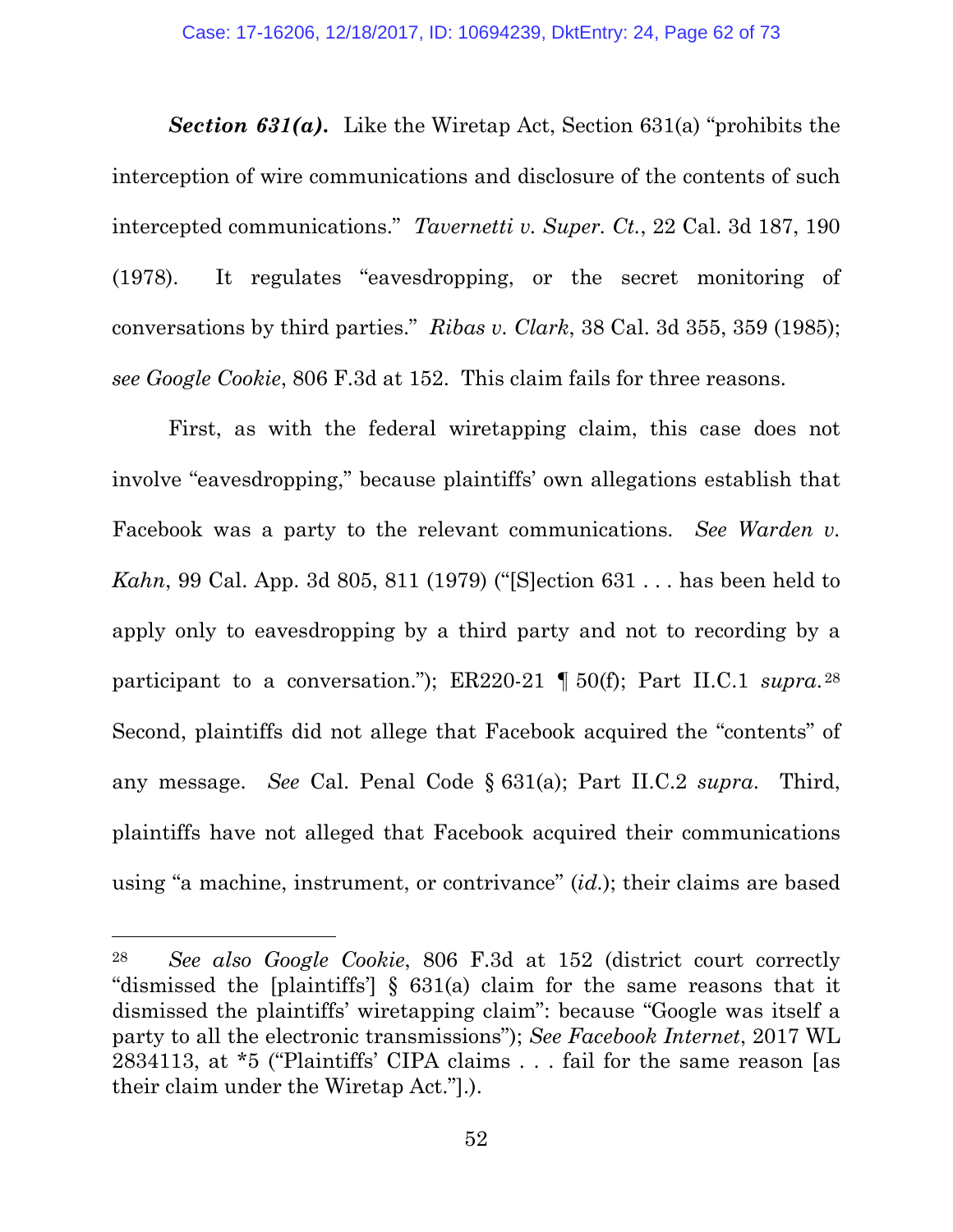#### Case: 17-16206, 12/18/2017, ID: 10694239, DktEntry: 24, Page 63 of 73

on cookies—small pieces of text that sit idly on a user's computer until contacted by the server.<sup>29</sup>

*Section 632(a)***.** CIPA creates a cause of action against a "person who, intentionally and without the consent of all parties to a confidential communication, uses an electronic amplifying or recording device to eavesdrop upon or record the confidential communication, . . . by means of a telegraph, telephone, or other device, except a radio." Plaintiffs *did* consent, and this claim fails for two additional reasons as well.

First, plaintiffs' communications were in no way "confidential"; they were transmitted automatically by plaintiffs' own browsers when they visited the healthcare sites. Plaintiffs concede that "California courts have held that Internet communications are not confidential . . . in certain circumstances," but argue that those decisions do not apply where "one party to each of the communications at issue"—here, the healthcare defendants—"explicitly promised not to disclose it." PB49. The healthcare

<sup>29</sup> Plaintiffs assert that CIPA "does not require the use of a 'device'" but rather "prohibits interceptions that occur 'by means of any machine, instrument, or contrivance, *or in any other manner*.'" PB48-49. But "[w]here general words [in a statute] follow the enumeration of specific classes of things, the general words must be construed as restricted to things of the same type as those specifically enumerated." *Aqua-Marine Constructors, Inc. v. Banks*, 110 F.3d 663, 677 (9th Cir. 1997). Thus, the phrase "in any other manner" must mean something *akin* to a "machine, instrument, or contrivance." Plaintiffs do not allege such a mechanism.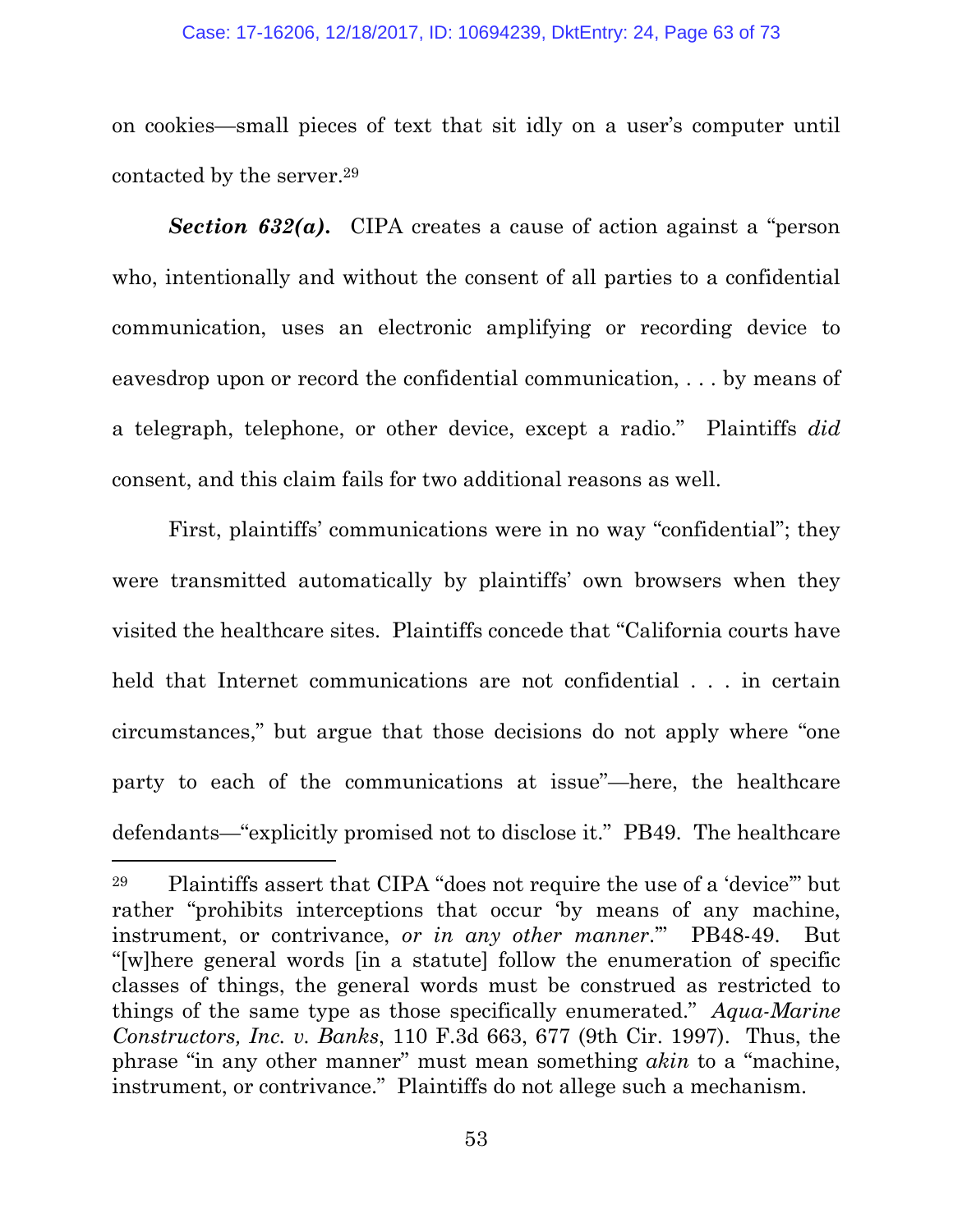defendants made no such promise (*see* pp. 23-24 & n.9 *supra*), Facebook can be held liable only for its own promises (*see* pp. 24-25 *supra*), and ultimately, neither party's disclosures could make plaintiffs' communications "confidential": "decisions from the California appellate courts . . . suggest that internet-based communications *cannot* be confidential" under CIPA because they are easily recorded and shared. *In re Google Inc. Gmail Litig.*, 2013 WL 5423918, at \*22 (N.D. Cal. Sept. 26, 2013) (emphasis added); *see Facebook Internet*, 2017 WL 2834113, at \*5.<sup>30</sup>

Second, plaintiffs have not alleged that Facebook used an "electronic amplifying or recording device." Indeed, the statute's specific reference to "a telegraph, telephone, or other device, except a radio," shows that it applies to traditional recording mechanisms, not idle text like cookies.

<sup>30</sup> *See, e.g.*, *People v. Nakai*, 183 Cal. App. 4th 499, 518 (2010) (defendant's instant messages not confidential, even though he intended that they be kept between him and recipient, because they "could have easily been shared or viewed by . . . any computer user with whom [the recipient] wanted to share the communication"); *People v. Griffitt*, 2010 WL 5006815, at \*6 (Cal. Ct. App. Dec. 9, 2010) (rejecting Section 632 claim because "[e]veryone who uses a computer knows that the recipient of e-mails and participants in chat rooms can . . . share them with whoever they please, forward them or otherwise send them to others").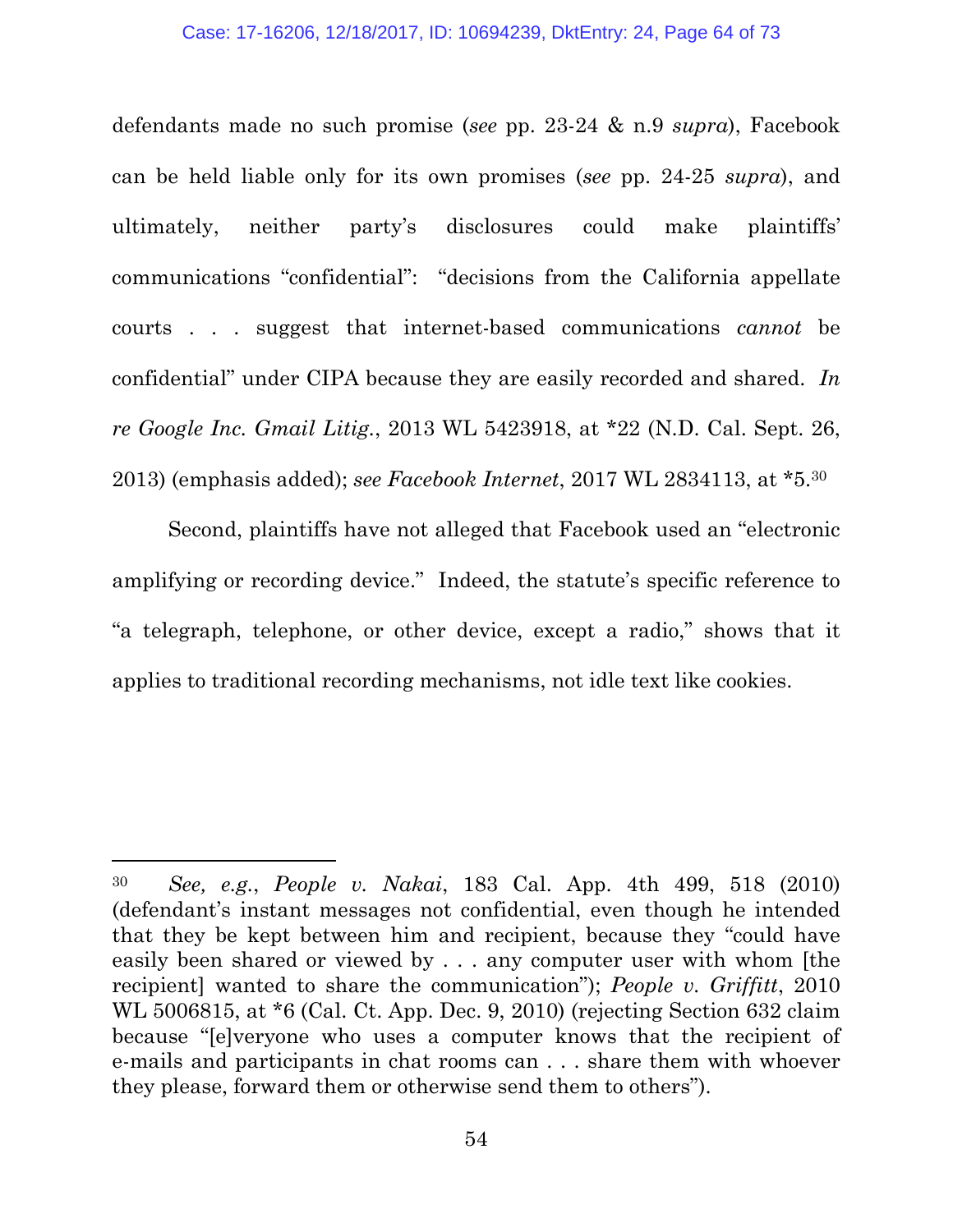### **E. Plaintiffs Failed to State a Claim for Intrusion on Seclusion or Constitutional Invasion of Privacy.**

Plaintiffs' two other privacy-related claims (PB50-53; ER276-79, 282-85 ¶¶ 295-304, 322-31) have similar elements and are commonly considered in tandem. *See Hernandez v. Hillsides, Inc.*, 47 Cal. 4th 272, 287 (2009). "First, the defendant must intentionally intrude into a place, conversation, or matter as to which the plaintiff has a reasonable expectation of privacy." *Id.* at 286. "Second, the intrusion must occur in a manner highly offensive to a reasonable person." *Id.* "The gravamen is the mental anguish sustained when both conditions" exist. *Id.* Neither exists here.

### **1. Plaintiffs Could Not Reasonably Expect that the Identities of Websites They Visit Would Be Private.**

This Court has squarely held that "Internet users have no expectation of privacy in [the identities of] . . . the websites they visit.'" *United States v. Forrester*, 512 F.3d 500, 510 (9th Cir. 2008). At least when it comes to the location of those sites, plaintiffs "should know that this information is provided to and used by Internet service providers for the specific purpose of directing the routing of information.'" *Id.*; *see Facebook Internet*, 2017 WL 2834113, at \*6 ("Plaintiffs have not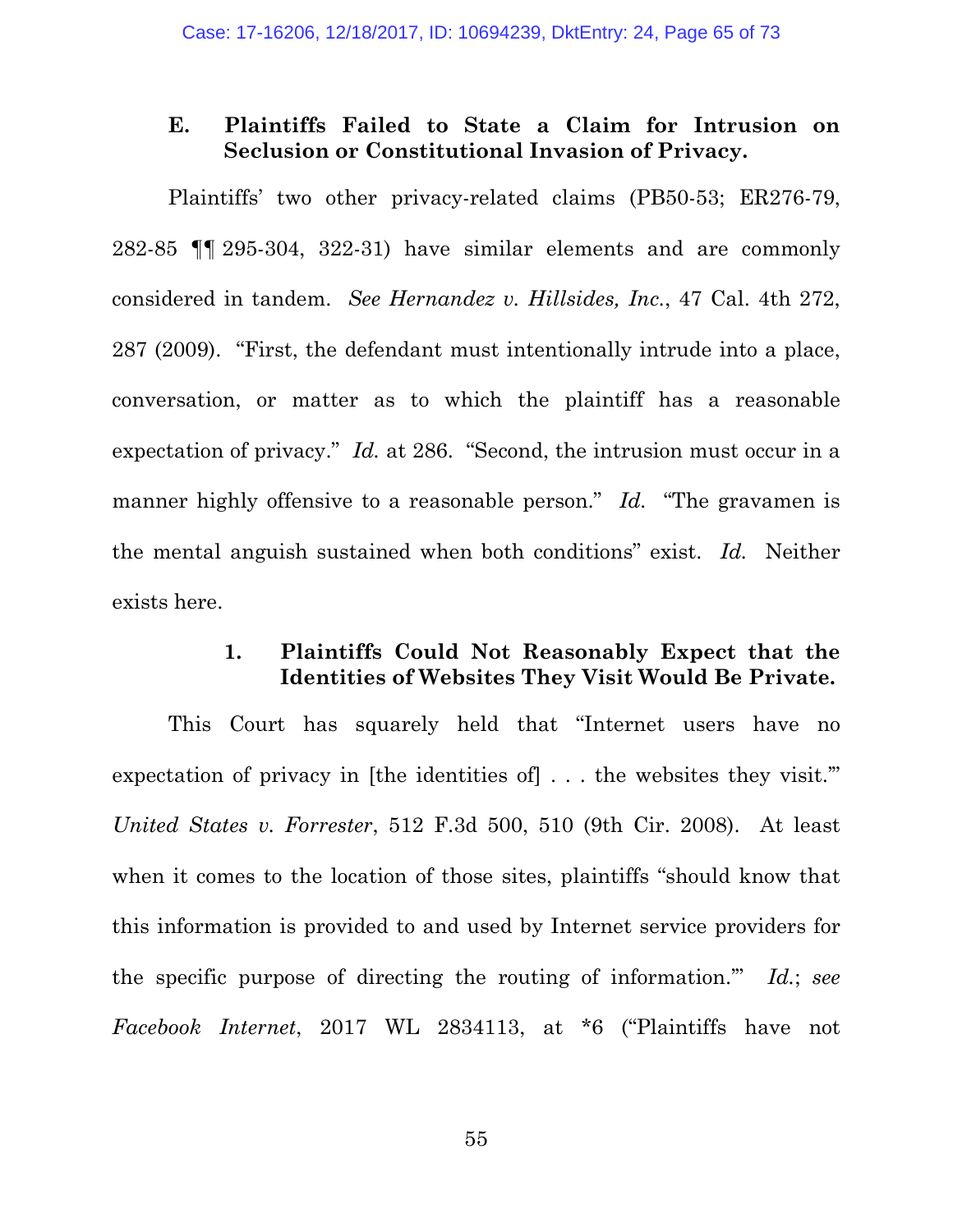established that they have a reasonable expectation of privacy in the URLs of the pages they visit.").

In addition, plaintiffs failed to take the available measures to safeguard their information. *See Med. Lab. Mgmt. Consultants v. ABC, Inc.*, 306 F.3d 806, 813 (9th Cir. 2002). Facebook gave them the opportunity to "manage the content and information [they] share[d]" (ER308), but they do not allege that they took any actions to prevent Facebook from collecting the challenged information. *See Facebook Internet*, 2017 WL 2834113, at \*6 ("Plaintiffs could have taken steps to keep their browsing histories private.").

Plaintiffs argue, first, that they "alleged reasonable expectations of privacy through their legally protected privacy interests and the health care entities' explicit promises." PB52. That is circular—it *assumes* that plaintiffs have "legally protected privacy interests" relevant here. And as to the purported "promises" of the healthcare defendants, the assertion is false. *See* pp. 23-24 & n.9 *supra*. Plaintiffs argue next that the Supreme Court held in *Riley* that "Americans have a reasonable expectation of privacy in the type of data at issue in this case." PB52. They do not even bother specifying a page in *Riley*, and it held nothing of the sort; as discussed above, *Riley* addressed the applicability of a Fourth Amendment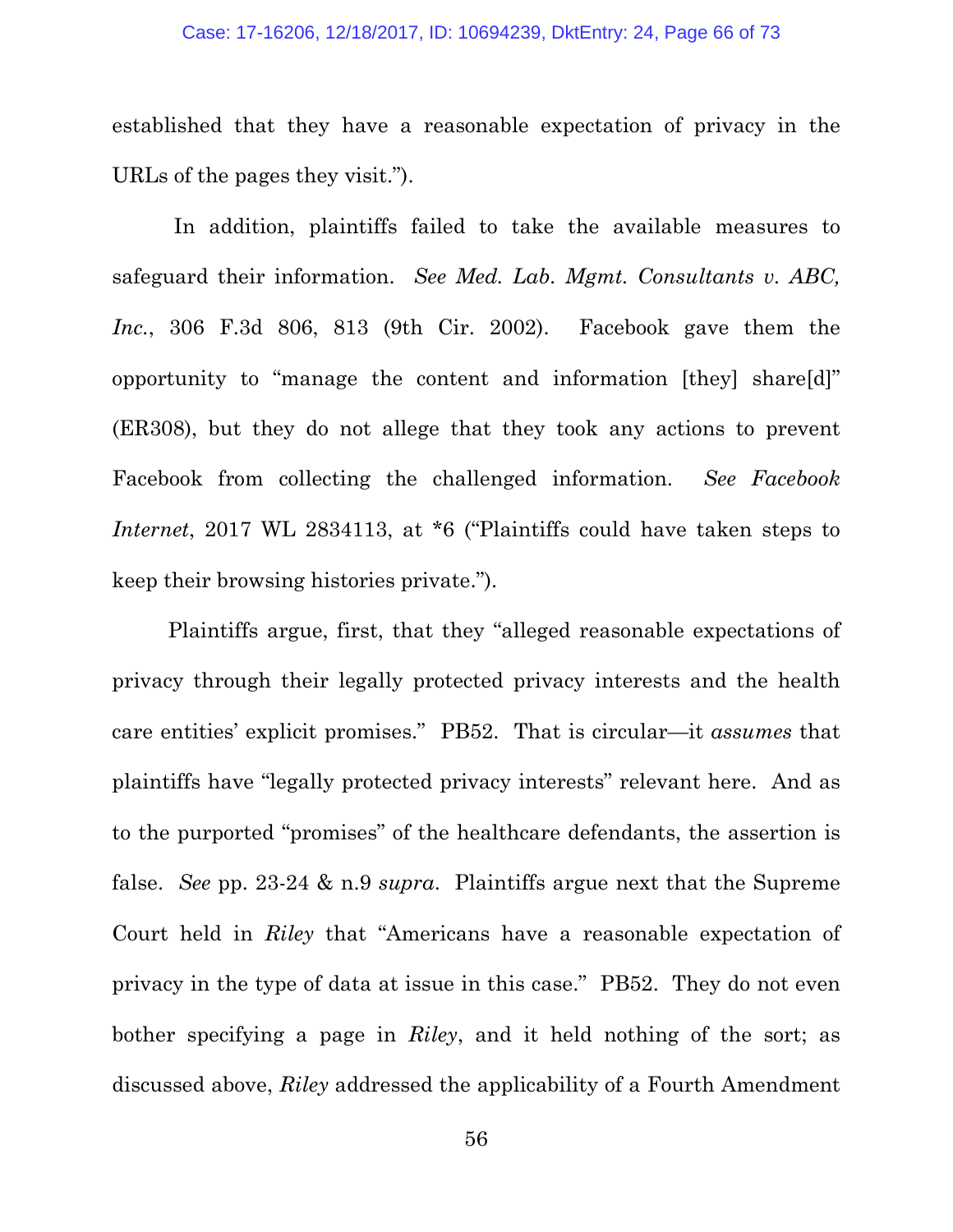exception to a search of a cell phone, not whether there is a "reasonable expectation of privacy" in the "data at issue." *See* pp. 33-34 *supra*.

### **2. Facebook's Conduct Was Not "Offensive"—Let Alone "Highly Offensive."**

The "highly offensive" element of a privacy claim is demanding: It requires "an exceptional kind of prying into another's private affairs," such as "taking the photograph of a woman in the hospital with a 'rare disease that arouses public curiosity'" or "using a telescope to look into someone's upstairs bedroom window for two weeks and taking 'intimate pictures.'" *Med. Lab.*, 306 F.3d at 819. And naturally, conduct motivated by "legitimate business reasons"—as opposed to "socially repugnant . . . reasons"—fails this test. *Hernandez*, 47 Cal. 4th at 286, 297; *see also Folgelstrom v. Lamps Plus, Inc.*, 195 Cal. App. 4th 986, 992 (2011) (in intrusion-on-seclusion case, dismissing as "routine commercial behavior" the unauthorized procurement of plaintiff's home address to mail him marketing materials).

The ordinary commercial activities described in the complaint fall far short of these standards. Plaintiffs do not allege "the absence of any reasonable justification or beneficial motivation," *Hernandez*, 47 Cal. 4th at 297; to the contrary, they claim that Facebook uses their information for the exact reason disclosed in its Data Policy: to show people "relevant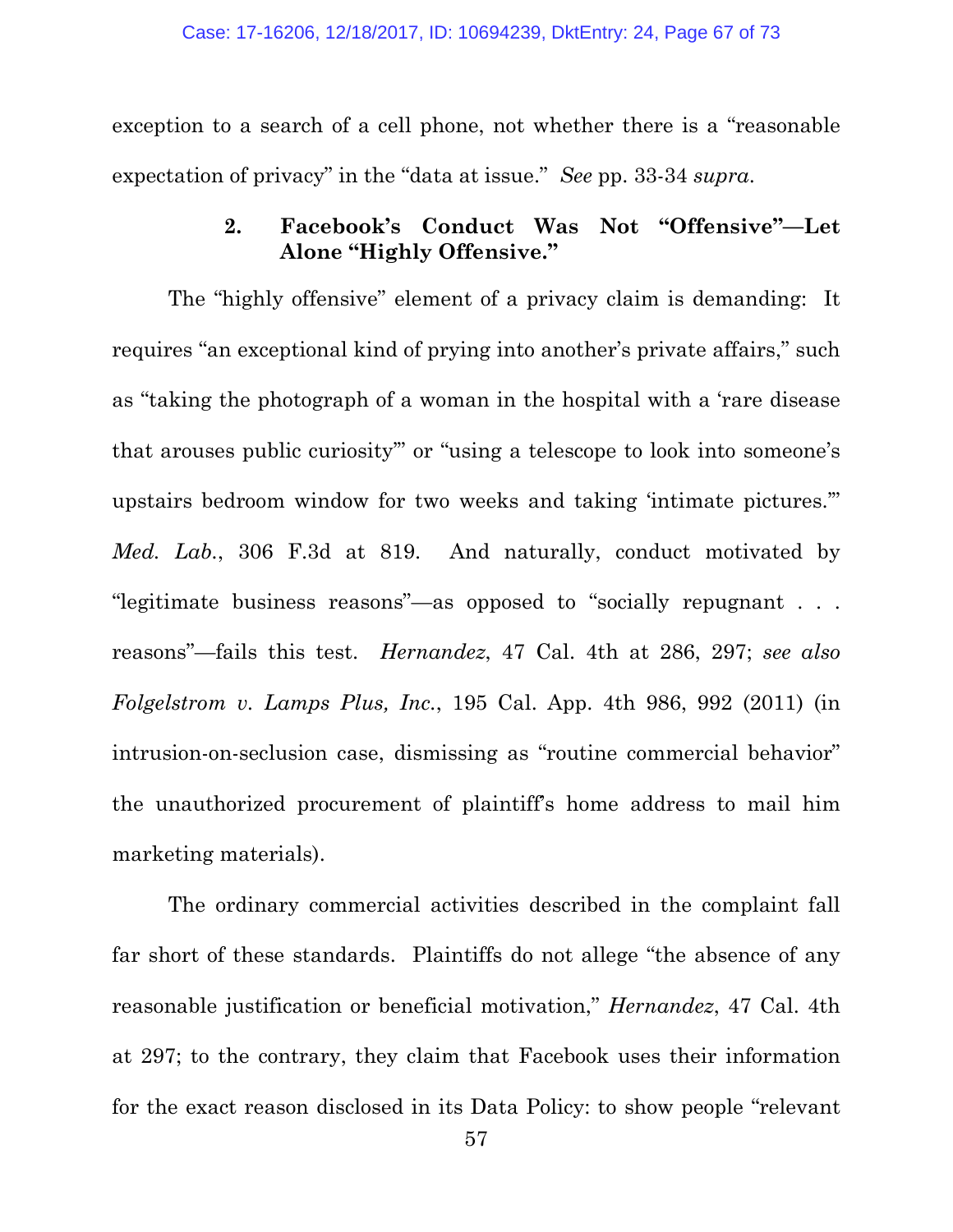ads." ER305. Courts in this Circuit have repeatedly rejected privacy claims based on such conduct. *See, e.g.*, *Facebook Internet*, 2017 WL 2834113, at \*6; *In re Google, Inc. Privacy Policy Litig.*, 58 F. Supp. 3d 968, 985 (N.D. Cal. 2014) ("Courts in this district have consistently refused to characterize the disclosure of common, basic digital information to third parties as serious or egregious violations of the social norms."); *Low v. LinkedIn Corp.*, 900 F. Supp. 2d 1010, 1025 (N.D. Cal. 2012) (no privacy claim where LinkedIn allegedly disclosed user browsing history to third parties; "[e]ven disclosure of personal information, including social security numbers, does not constitute an 'egregious breach of social norms' [sufficient] to establish an invasion of privacy").

Plaintiffs again respond with naked assertions. They argue that "Congress and every state" have made a "'policy' decision" that Facebook's conduct is offensive "through the passage of criminal and civil laws designed to protect communications and health privacy." PB52. But the issue is not whether the law generally protects "communications and health privacy" on the Internet; it is whether Facebook's *specific conduct* the collection of referer headers—is "highly offensive." And courts in this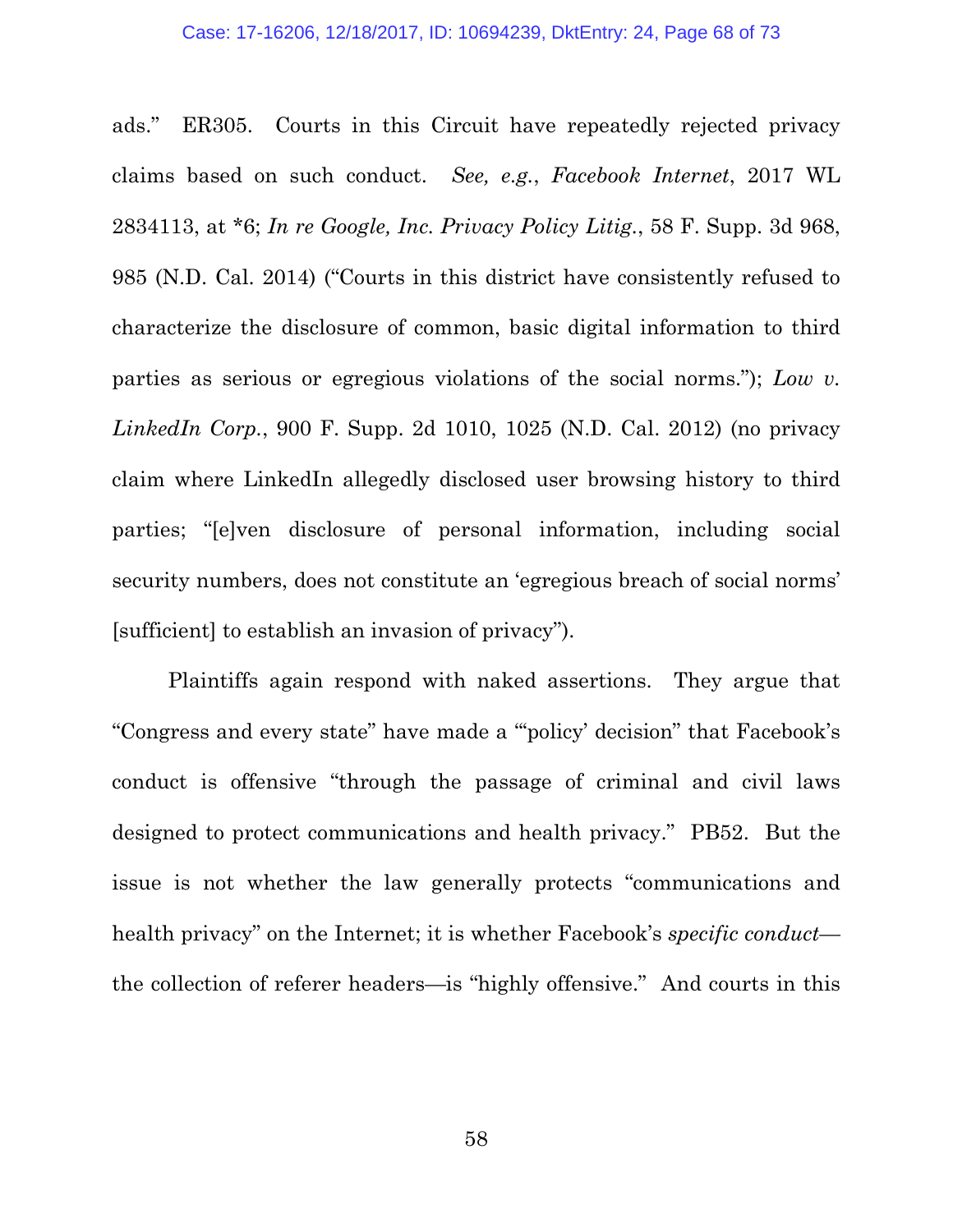Circuit have unanimously "refused" to characterize such conduct in this way. *Google Privacy Policy*, 58 F. Supp. 3d at 985.<sup>31</sup>

### **CONCLUSION**

Plaintiffs agreed to a detailed, "valid contract" that expressly permitted Facebook to do what countless other Internet services do every day: collect and use information about people's web traffic to (among other disclosed reasons) improve advertising and measure its performance. There is no question that the privacy of Internet users is critically important. And that is why Facebook took all necessary steps to disclose its practices and protect its users' privacy. The Court should affirm.

<sup>31</sup> The cases plaintiffs cite (PB53) are inapposite. In *Google Cookie*, the plaintiffs alleged that Google had "overrid[den] the plaintiffs' cookie blockers" while assuring users that they would be effective, which "raise[d] different issues than tracking or disclosure alone." 806 F.3d at 150; *see also Facebook Internet*, 2017 WL 2834113, at \*7 (distinguishing *Google Cookie* on this basis). In *Nickelodeon*, the defendant allegedly collected personal, private information from children despite telling their parents that they would not collect "ANY personal information about your kids." 827 F.3d at 269. In *Opperman v. Path, Inc.*, 87 F. Supp. 3d 1018 (N.D. Cal. 2014), the intrusion claim was based on the alleged "surreptitious theft of personal contact information" from a cell phone. *Id.* at 1061.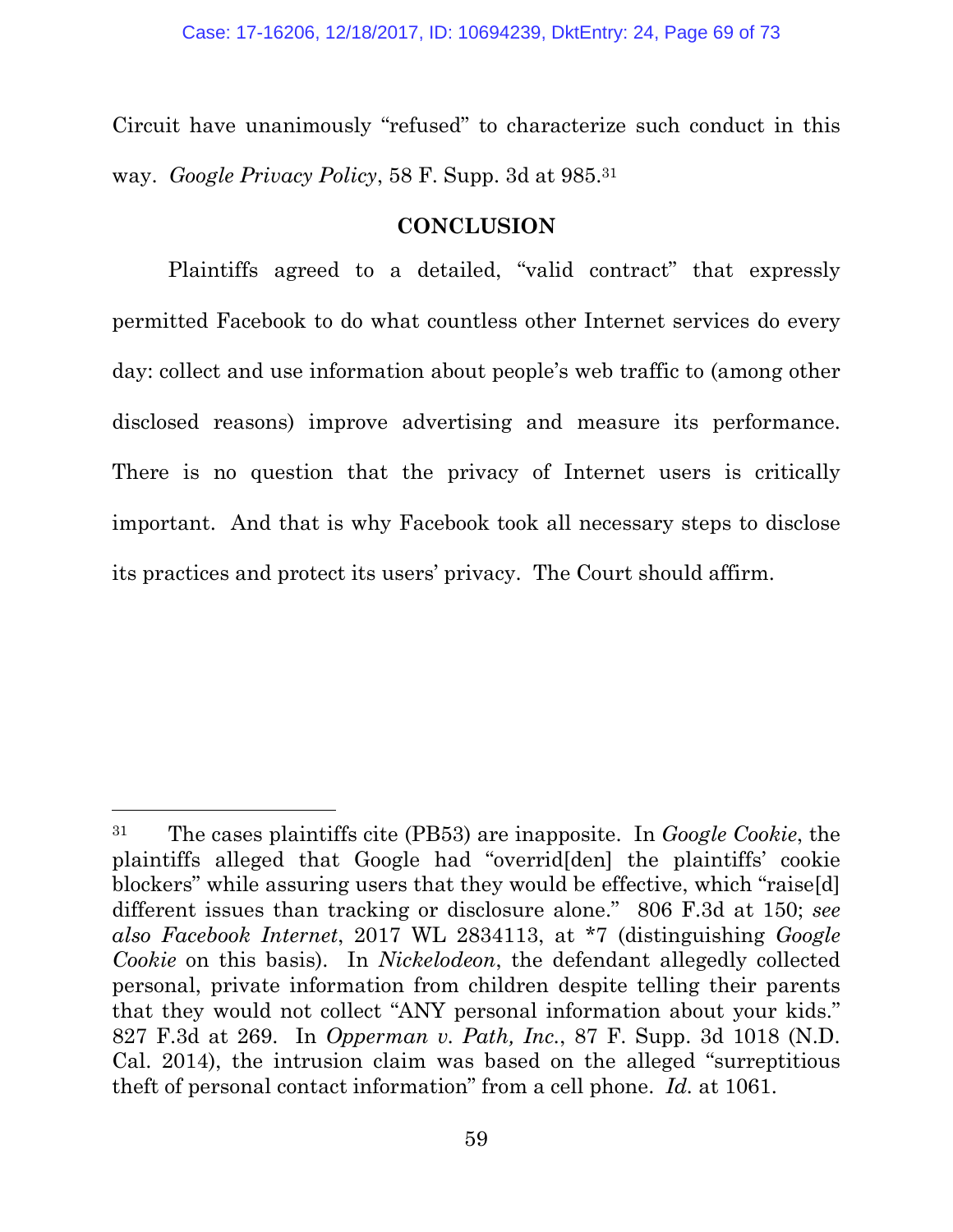Respectfully submitted,

/s/ Lauren R. Goldman

Lauren R. Goldman Michael Rayfield MAYER BROWN LLP 1221 Avenue of the Americas New York, NY 10020 (212) 506-2500 lrgoldman@mayerbrown.com mrayfield@mayerbrown.com

John Nadolenco MAYER BROWN LLP 350 South Grand Avenue Los Angeles, CA 90071 (213) 229-9500 jnadolenco@mayerbrown.com

*Counsel for Defendant-Appellant*

Dated: December 18, 2017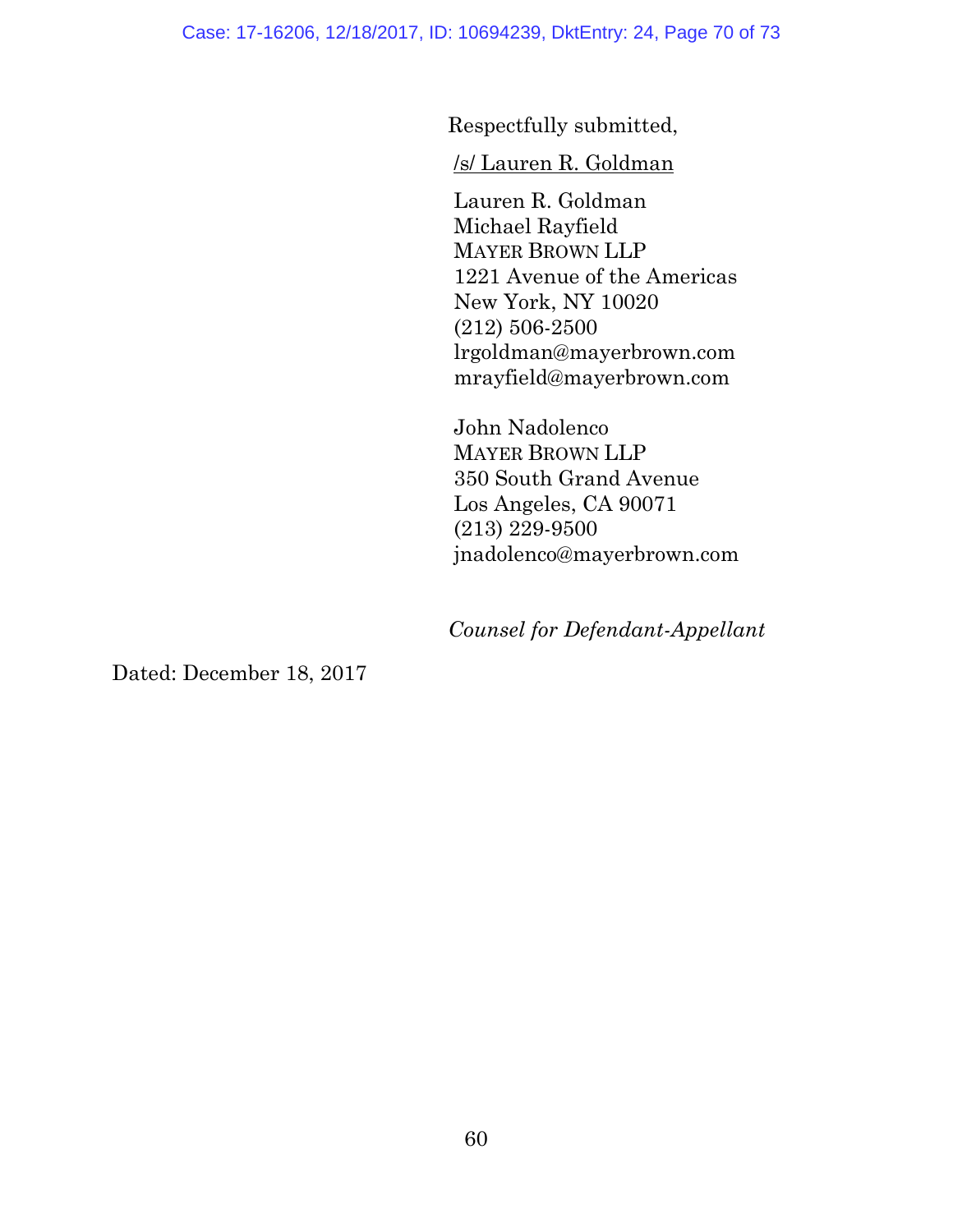Case: 17-16206, 12/18/2017, ID: 10694239, DktEntry: 24, Page 71 of 73

# **STATEMENT OF RELATED CASES**

Counsel for appellee does not know of any case pending in this Court related to this one.

/s/ Lauren R. Goldman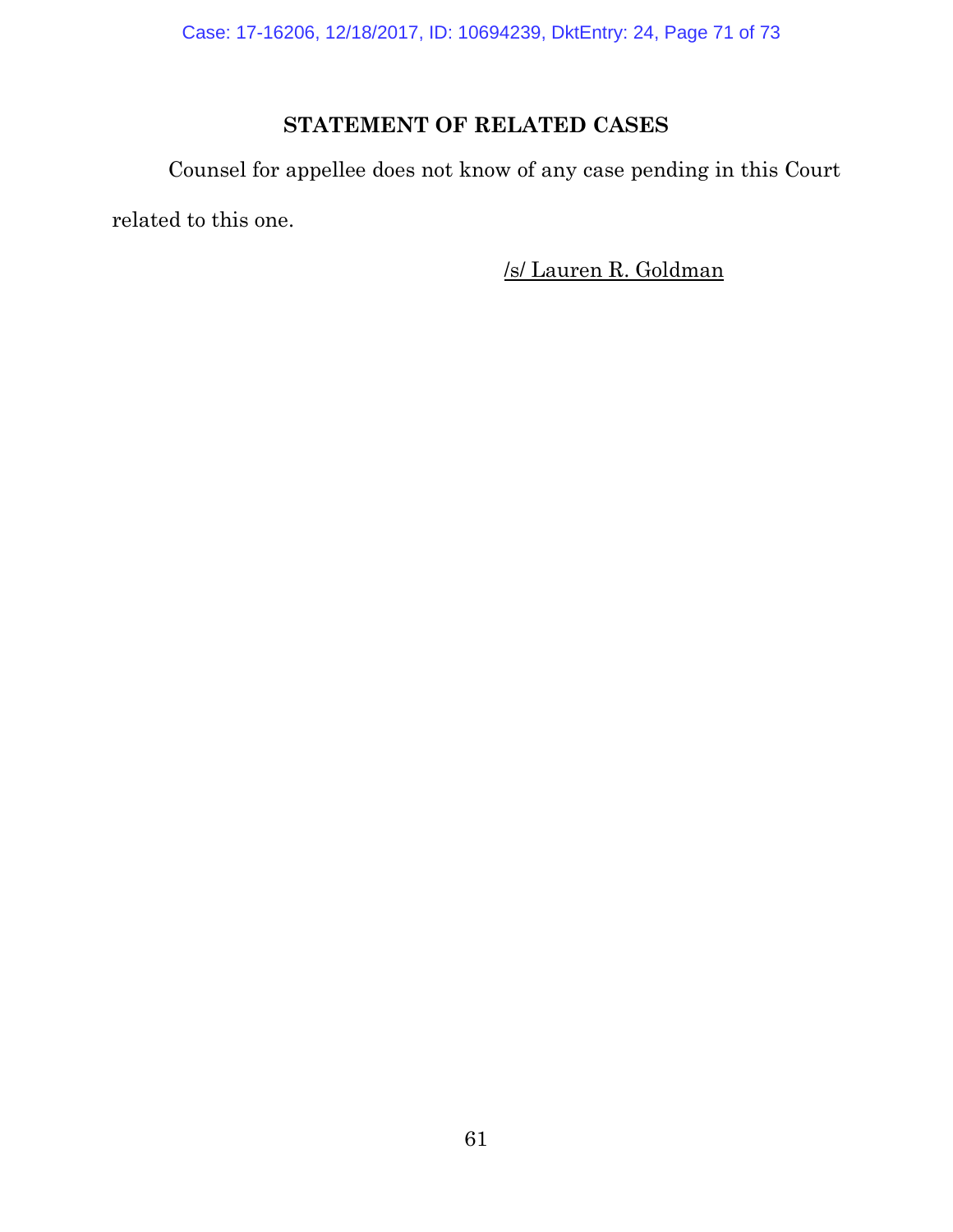#### Form 8. Certificate of Compliance Pursuant to 9th Circuit Rules 28.1-1(f), 29-2(c)(2) and (3), 32-1, 32-2 or 32-4 for Case Number 17-16206

Note: This form must be signed by the attorney or unrepresented litigant and attached to the end of the brief. I certify that (check appropriate option):

 $\Box$  This brief complies with the length limits permitted by Ninth Circuit Rule 28.1-1. pages, excluding the portions exempted by Fed. R. App. P. The brief is words or 32(f), if applicable. The brief's type size and type face comply with Fed. R. App. P. 32(a)(5) and (6).

 $\boxed{\mathbf{x}}$  This brief complies with the length limits permitted by Ninth Circuit Rule 32-1. pages, excluding the portions exempted by Fed. R. App. P. The brief is  $\sqrt{13386}$ words or 32(f), if applicable. The brief's type size and type face comply with Fed. R. App. P. 32(a)(5) and (6).

 $\Box$  This brief complies with the length limits permitted by Ninth Circuit Rule 32-2(b). words or pages, excluding the portions exempted by Fed. R. App. P. The brief is 32(f), if applicable, and is filed by (1)  $\Box$  separately represented parties; (2)  $\Box$  a party or parties filing a single brief in response to multiple briefs; or (3)  $\Box$  a party or parties filing a single brief in response to a longer joint brief filed under Rule 32-2(b). The brief's type size and type face comply with Fed. R. App. P.  $32(a)(5)$  and  $(6)$ .

 $\Box$  This brief complies with the longer length limit authorized by court order dated The brief's type size and type face comply with Fed. R. App. P.  $32(a)(5)$  and (6). The brief is words or pages, excluding the portions exempted by Fed. R. App. P. 32(f), if applicable.

 $\Box$  This brief is accompanied by a motion for leave to file a longer brief pursuant to Ninth Circuit Rule 32-2 words or pages, excluding the portions exempted by Fed. R. App. P. 32  $(a)$  and is (f), if applicable. The brief's type size and type face comply with Fed. R.App. P.  $32(a)(5)$  and (6).

 $\Box$  This brief is accompanied by a motion for leave to file a longer brief pursuant to Ninth Circuit Rule 29-2 pages, excluding the portions exempted by Fed. R.  $(c)(2)$  or  $(3)$  and is words or App. P. 32(f), if applicable. The brief's type size and type face comply with Fed. R. App. P. 32(a)(5) and  $(6)$ .

 $\Box$  This brief complies with the length limits set forth at Ninth Circuit Rule 32-4. pages, excluding the portions exempted by Fed. R. App. P. The brief is words or 32(f), if applicable. The brief's type size and type face comply with Fed. R. App. P. 32(a)(5) and (6).

Signature of Attorney or **Unrepresented Litigant** 

s/ Lauren R. Goldman

12/18/2017 Date

("s/" plus typed name is acceptable for electronically-filed documents)